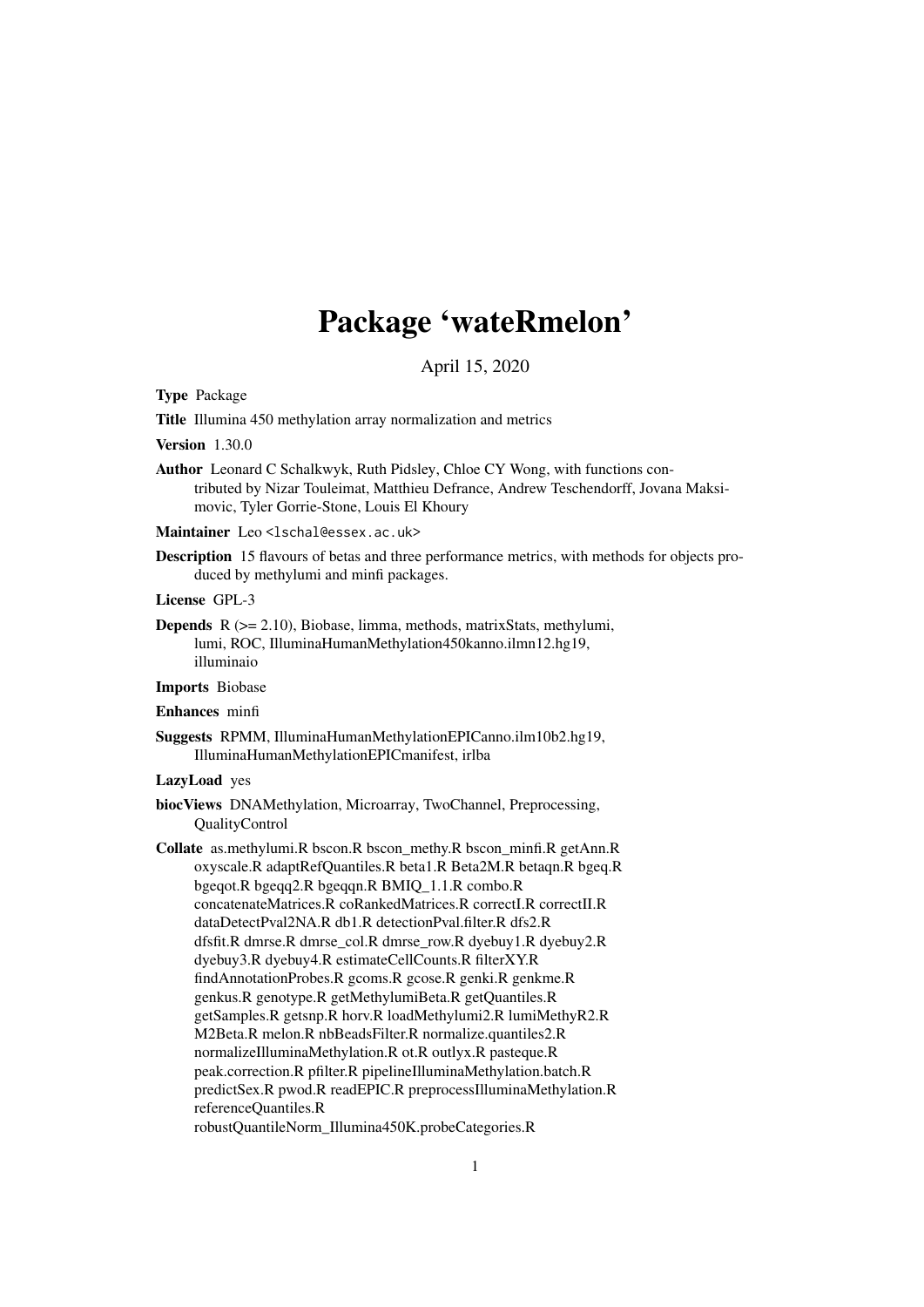robustQuantileNorm\_Illumina450K.R seabird.R sextest.R summits.R swan2.R uniqueAnnotationCategory.R qual.R AllGenerics.R x\_methylumi.R y\_minfi.R

git\_url https://git.bioconductor.org/packages/wateRmelon

git\_branch RELEASE\_3\_10

git\_last\_commit 66d7579

git\_last\_commit\_date 2019-10-29

Date/Publication 2020-04-14

# R topics documented:

|                     | 3              |
|---------------------|----------------|
|                     |                |
|                     | $\overline{3}$ |
|                     | $\overline{4}$ |
|                     | 5              |
| beadc               | 6              |
|                     | 6              |
|                     | $\overline{7}$ |
|                     | 8              |
|                     | 9              |
|                     | 11             |
| colnames-methods    | 12             |
|                     | 12             |
| dasen               | 13             |
| dasen-methods       | 15             |
| dasen-minfi-methods | 17             |
| db1                 | 18             |
|                     |                |
|                     | 20             |
|                     | 21             |
|                     | 21             |
| genki               | 23             |
|                     | 24             |
|                     | 24             |
|                     | 25             |
|                     | 26             |
| melon               | 26             |
|                     | 27             |
|                     | 28             |
|                     | 29             |
| pfilter             | 29             |
|                     | 31             |
| pwod                | 32             |
|                     | 32             |
|                     | 33             |
|                     | 33             |
|                     |                |
|                     | 35             |
|                     | 36             |
|                     | 36             |
| sextest             | 37             |
|                     | 38             |

 $\overline{2}$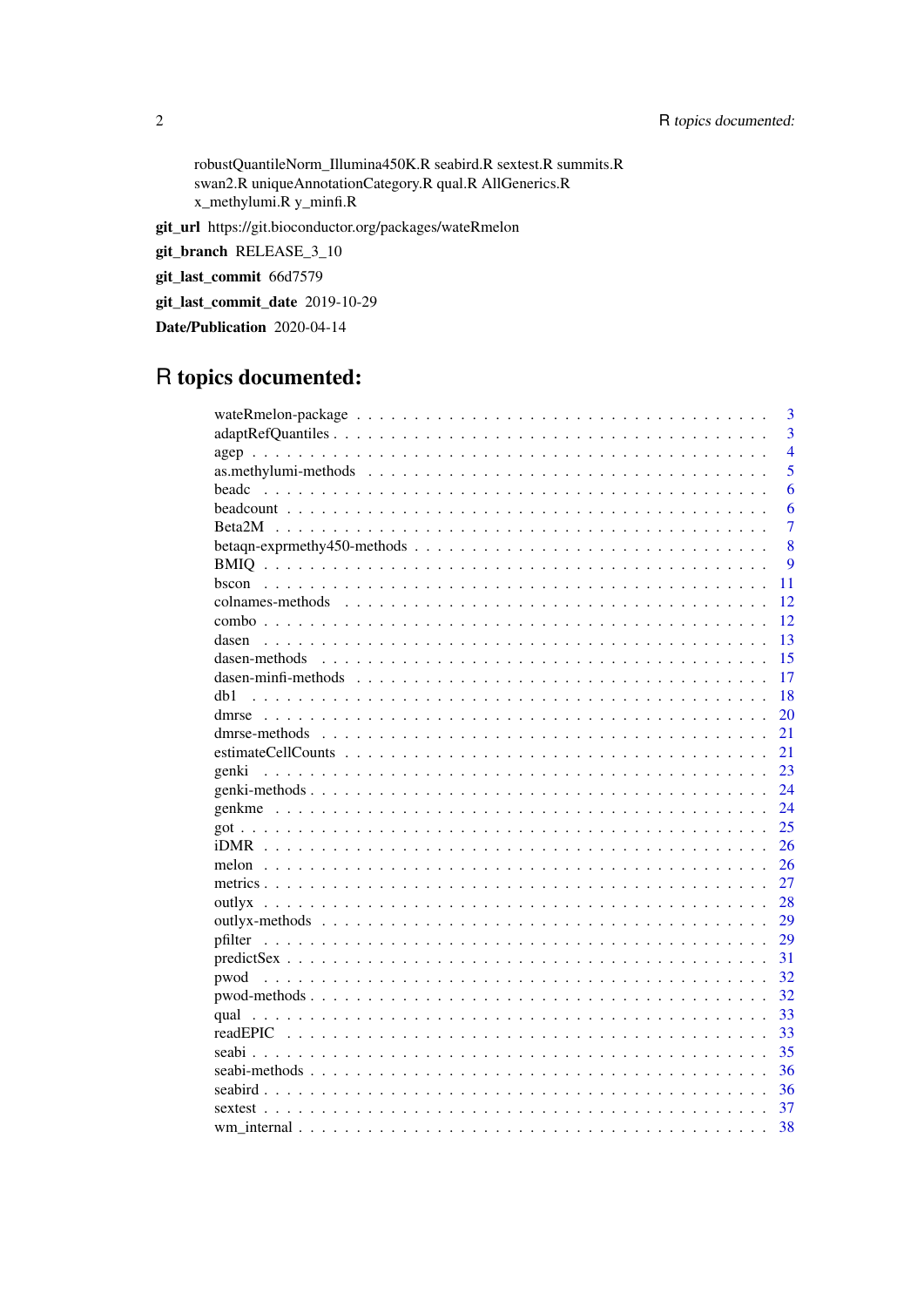#### <span id="page-2-0"></span>**Index** [39](#page-38-0)

wateRmelon-package *Illumina 450K arrays: normalization and performance metrics*

#### **Description**

Functions for calculating the index of DNA methylation proportion beta in 15 different ways, and three different ways of estimating data quality or normalization performance.

# Details

| Package: | wateRmelon       |
|----------|------------------|
| Type:    | Package          |
| Version: | 1.0              |
| Date:    | 2012-10-10       |
| License: | GPL <sub>3</sub> |

#### Author(s)

Leonard C Schalkwyk, Ruth Pidsley and Chloe Wong Maintainer: Who to complain to <leonard.schalkwyk@kcl.ac.uk>

# References

Pidsley R, Wong CCY, Volta M, Lunnon K, Mill J, Schalkwyk LC: A data-driven approach to preprocessing Illumina 450K methylation array data (submitted)

adaptRefQuantiles *Functions from 450-pipeline (Touleimat & Tost)*

# Description

These functions are part of the 450K pipeline (Touleimat and Tost, Epigenomics 2012 4:325). For freestanding use of the normalization function, a wrapper is provided, see [tost](#page-12-1)

#### Author(s)

Nizar Touleimat, wrapper by Leonard.Schalkwyl@kcl.ac.uk

#### References

Touleimat N, Tost J: Complete pipeline for Infinium R Human Methylation 450K BeadChip data processing using subset quantile normalization for accurate DNA methylation estimation. Epigenomics 2012, 4:325-341

Pidsley R, Wong CCY, Volta M, Lunnon K, Mill J, Schalkwyk LC: A data-driven approach to preprocessing Illumina 450K methylation array data (submitted)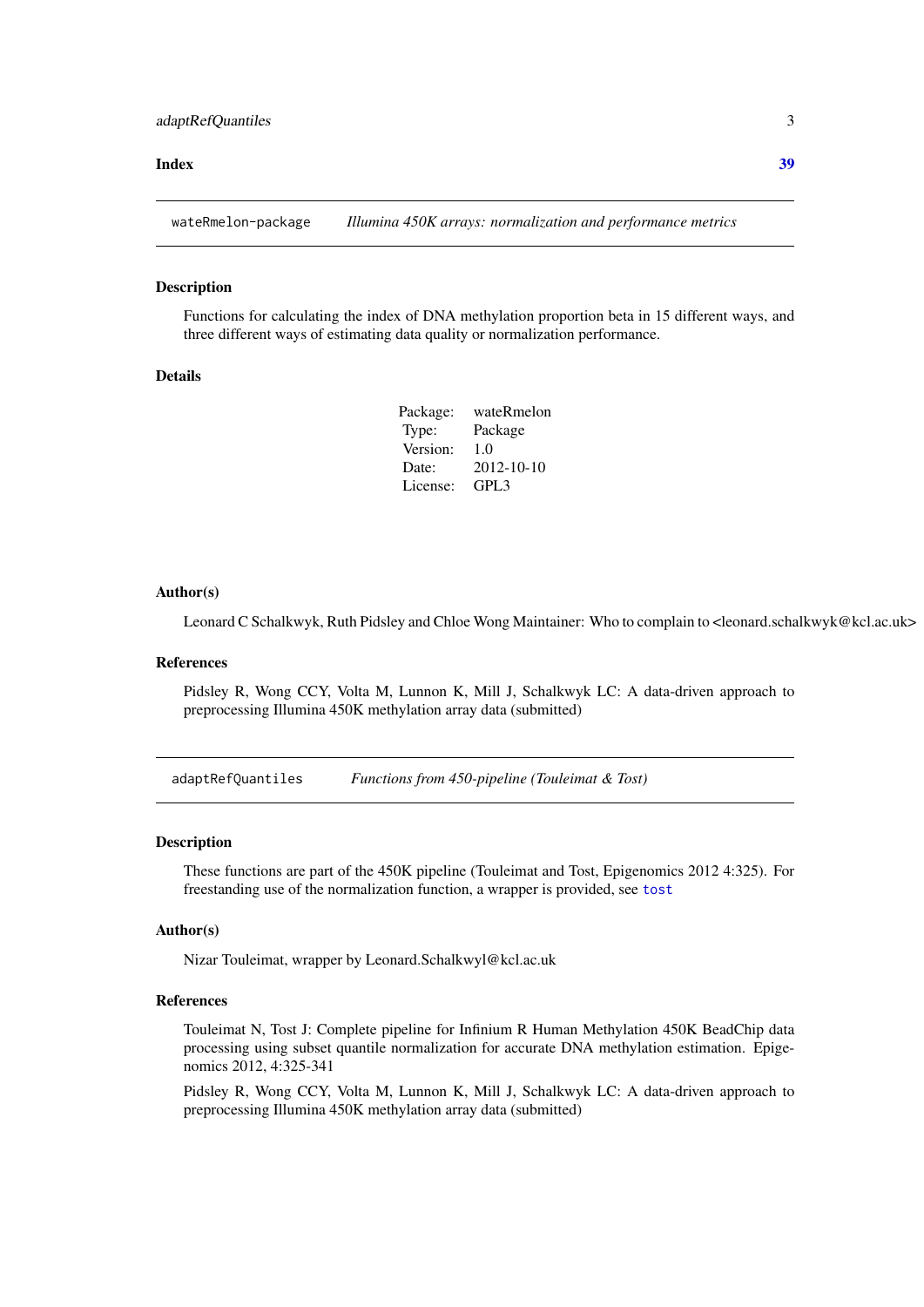Predict age of samples using Horvaths Coefficients

# Usage

```
agep(betas, coeff=NULL, method=c('horvath','hannum') ,...)
```
# Arguments

| betas     | Matrix of betas or MethyLumiSet or MethylSet object.                                                                                                                                                      |
|-----------|-----------------------------------------------------------------------------------------------------------------------------------------------------------------------------------------------------------|
| coeff     | If NULL, will default to Horvaths coefficients. Otherwise can be supplied with<br>vector of own coefficients with an intercept as first element.                                                          |
| method    | currently either "horvath" or "hannum". If using "hannum" remember to call<br>data (hannum Coef) before analysis and supply coeff with the hannum coeffi-<br>cients, otherwise will default to "horvath". |
| $\ddotsc$ | To pass to arguments to downstream functions to specify adultage                                                                                                                                          |

# Value

Returns matrix of predicted ages per sample.

# Author(s)

Original Functions: Steve Horvath wateRmelon Implementation: Leo Schalkwyk, Louis El Khoury

# References

Horvath S: DNA methylation age of human tissues and cell types. Genome Biology 2013, 14:R115

# Examples

```
data(melon)
data(coef)
agep(melon,coeff=coef)
# or
agep(betas(melon),coeff=coef)
```
<span id="page-3-0"></span>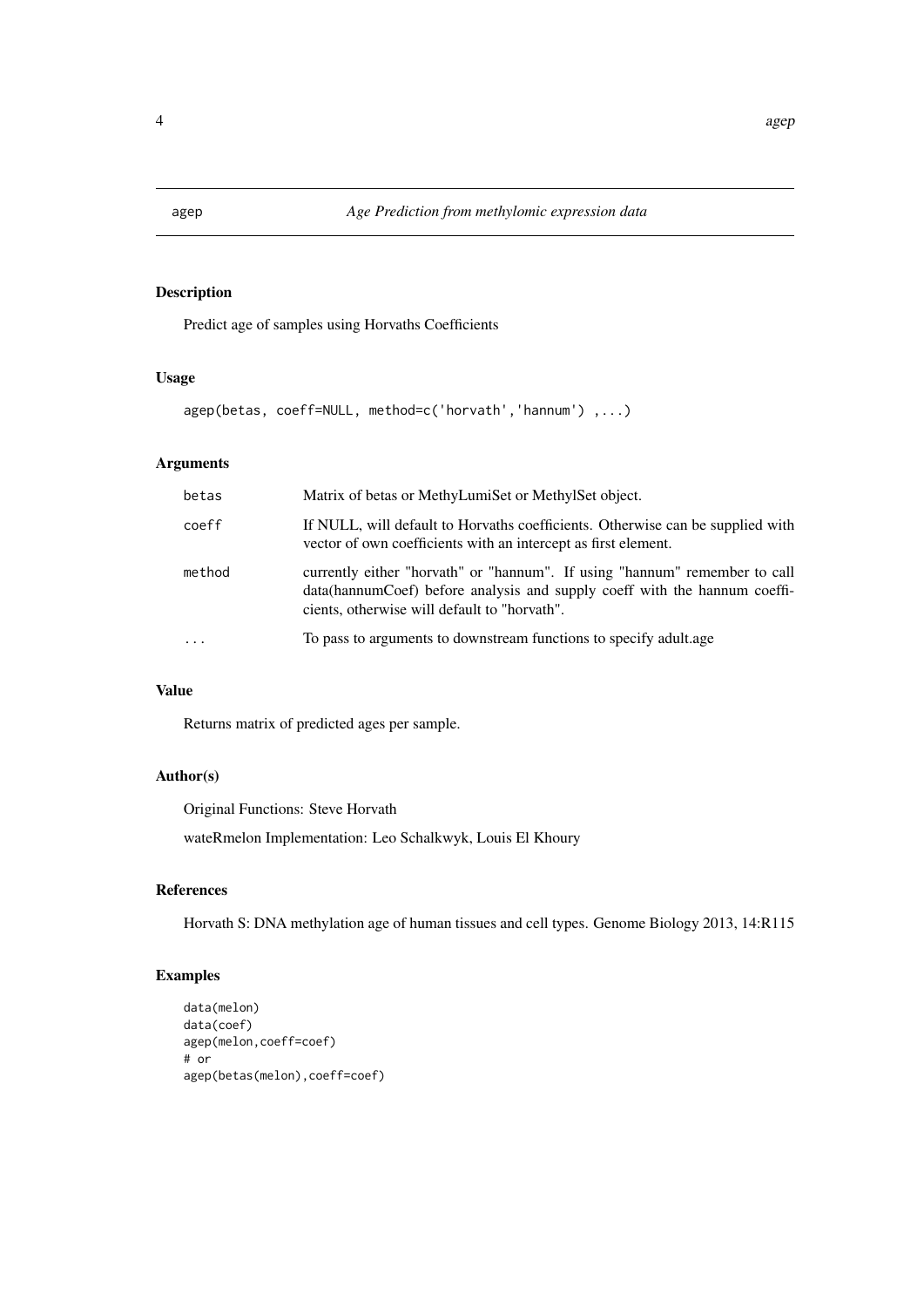<span id="page-4-0"></span>as.methylumi-methods *Methods for Function* as.methylumi

#### <span id="page-4-1"></span>Description

Returns a MethyLumiSet object populaed with the data provided. There are MethyLumiSet and MethylSet methods. In the default method, the data is all optional. Please note that for the results to be sane, mn, un, bn, and pv have to be in the same sample and feature order and the same size. The function does not currently do any checks!

#### Usage

| # default method                                                                        |  |  |  |  |
|-----------------------------------------------------------------------------------------|--|--|--|--|
| as.methylumi (mn = NULL, un = NULL, bn = NULL, pv = NULL, $qc = NULL$ , $da = NULL$ , ) |  |  |  |  |

# Arguments

| mn | matrix of methylated signal intensities, each column representing a sample (generic)<br>or a MethyLumiSet, RGSet, or MethylSet object. Column names are used to get<br>Sentrix row and column by default, see ''. |
|----|-------------------------------------------------------------------------------------------------------------------------------------------------------------------------------------------------------------------|
| un | matrix of unmethylated signal intensities, each column representing a sample<br>(default method) or NULL when mn is an object containing methylated and<br>unmethylated values                                    |
| bn | matrix of precalculated betas, each column representing a sample                                                                                                                                                  |
| pv | matrix of detection p-values, each column representing a sample                                                                                                                                                   |
| da | annotation data frame, such as x@featureData@data #methylumi package. If<br>NULL (the default), the IlluminaHumanMethylation450kmanifest package<br>is used. See the fd argument                                  |
| qc | control probe intensities: list of 2 matrices, Cy3 and Cy5, with rownames, such<br>as produced by intensities $ByChannel(QCdata(x))$ (methylumi package)                                                          |
| .  | Other arguments such as a featureData object or optional assayData                                                                                                                                                |
|    |                                                                                                                                                                                                                   |

# Methods

- signature(mn = "MethylSet") Coerces a MethylSet to a MethyLumiSet, and provides it with a set of featureData, which by default is just the chromosome and DESIGN (ie typeI or type II assay). Other data can be included using the fd argument, available data is listed by the function getColumns()
- signature(mn = "MethyLumiSet") This is mainly useful for adding featureData as described under MethylSet above. MethyLumiSet objects produced by methylumiR have the full annotation, those from methylumIDAT do not, and functions such as [swan](#page-12-1) require it
- signature(mn = "ANY") as.methylumi (mn = NULL, un = NULL, bn = NULL, pv = NULL, qc = NULL, da  $=$  NULL,  $fd = c("CHR", "DESIGN")$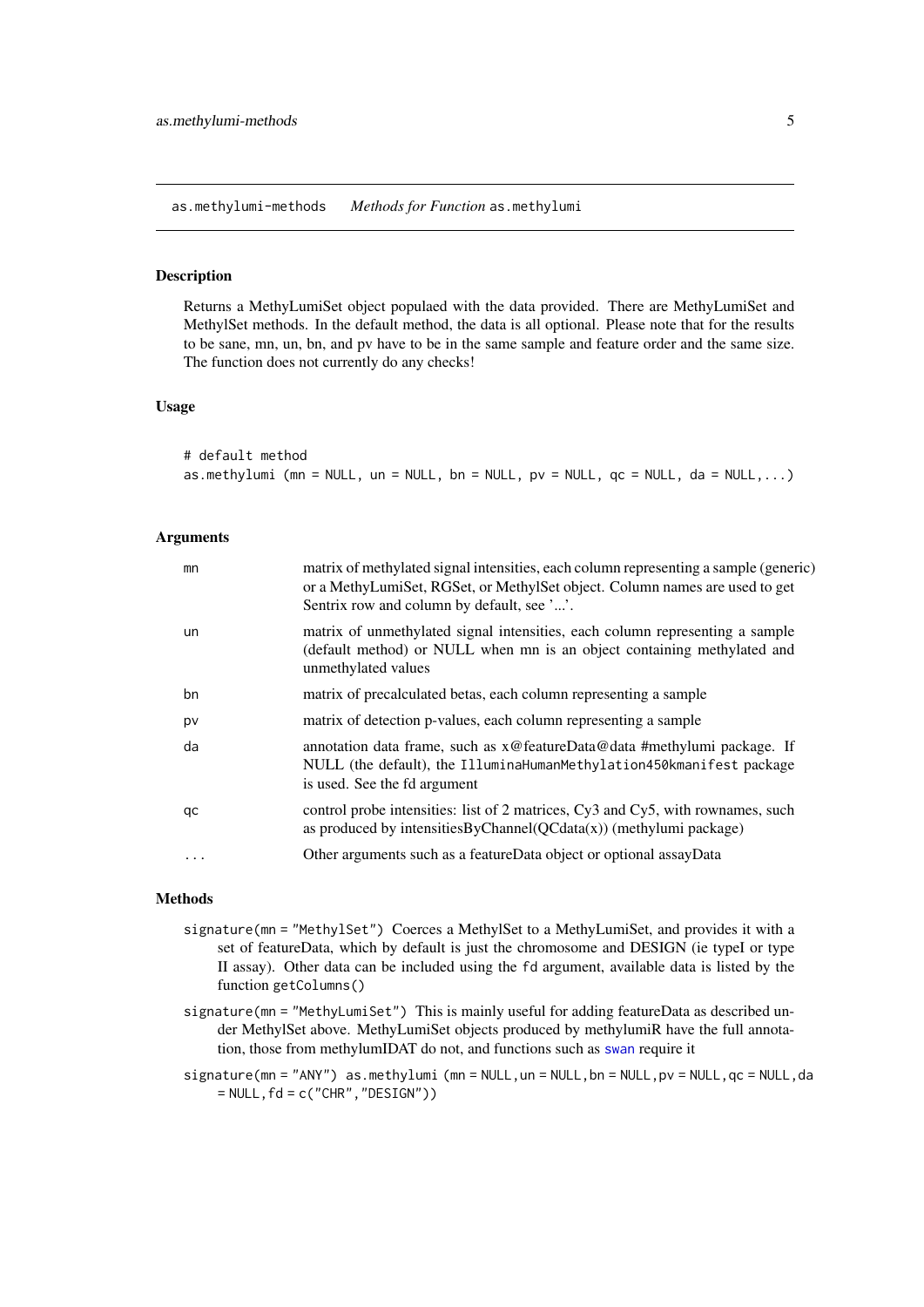<span id="page-5-0"></span>

Calculates the number of samples with bead count <3 for each probe in matrix of bead count values.

#### Usage

beadc(x)

# Arguments

x matrix of bead count values returned by the beadcount function

# Value

Vector of number of samples with bead count <3 for each probe

#### Note

The beadc function is internal to the pfilter function

#### Author(s)

ruth.pidsley@kcl.ac.uk

#### References

[1] Pidsley R, Wong CCY, Volta M, Lunnon K, Mill J, Schalkwyk LC: A data-driven approach to preprocessing Illumina 450K methylation array data (submitted)

beadcount *Creates matrix of beacounts from minfi data.*

# Description

Creates matrix of beacounts from data read in using the minfi package. NAs represent probes with beadcount <3. An Extended RG Channel Set is required for this function to work.

#### Usage

```
beadcount(x)
```
#### Arguments

x 450K methylation data read in using minfi to create an Extended RG Channel Set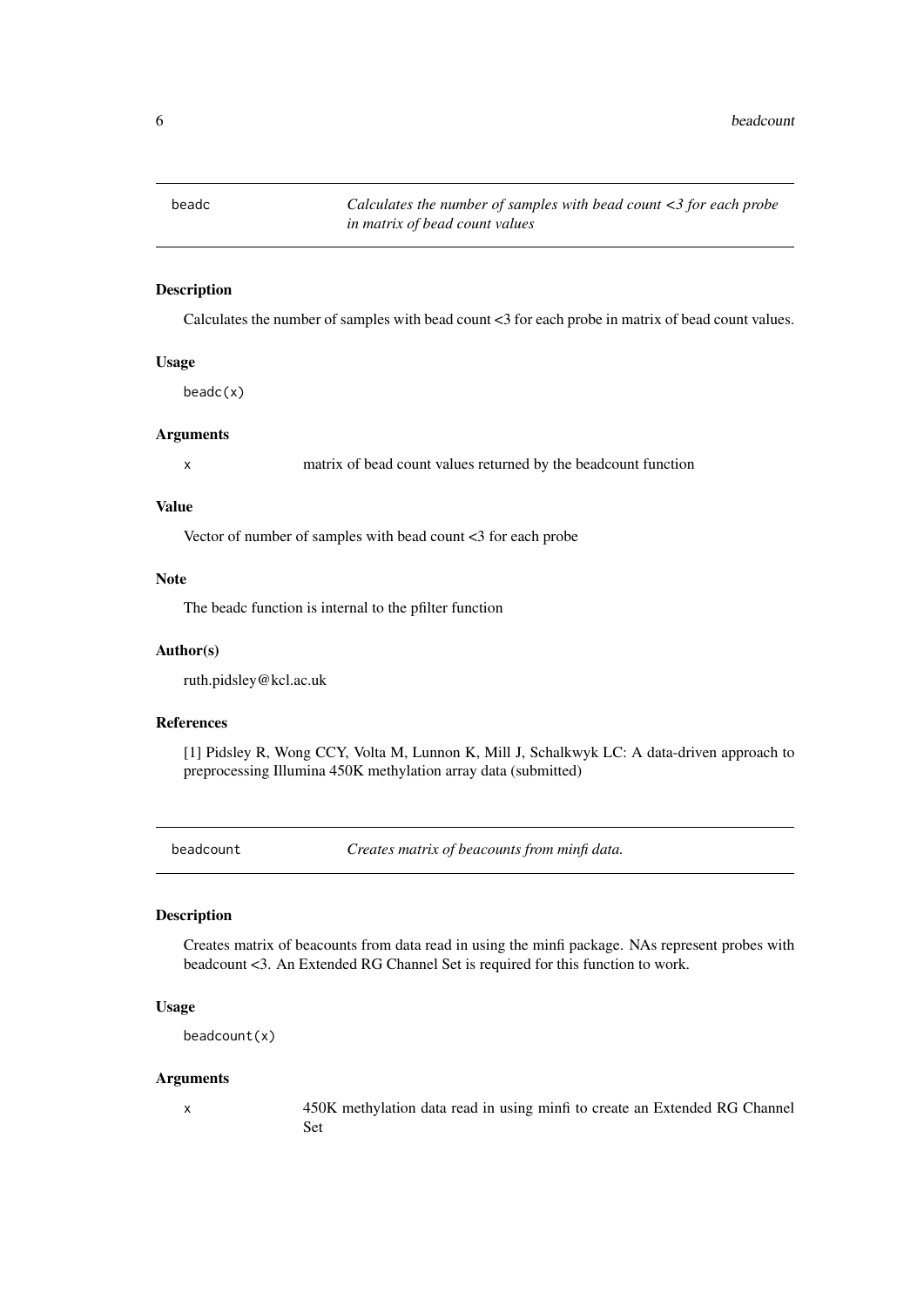#### <span id="page-6-0"></span> $Beta2M$  7

# Value

A matrix of bead counts with bead counts <3 represented by NA for use in the pfilter function for quality control

# Note

The beadcount function is internal to the pfilter function

# Author(s)

Ruth.Pidsley@kcl.ac.uk

# References

[1] Pidsley R, Wong CCY, Volta M, Lunnon K, Mill J, Schalkwyk LC: A data-driven approach to preprocessing Illumina 450K methylation array data (submitted)

Beta2M *Internal functions for peak.correction (fuks)*

# Description

Internal functions for peak.correction

#### Usage

Beta2M(B)

# Arguments

B a vector or matrix of beta values for conversion

# Value

a vector or matrix of the same shape as the input

#### Author(s)

Matthieu Defrance <defrance@bigre.ulb.ac.be>

#### References

Dedeurwaerder S, Defrance M, Calonne E, Sotiriou C, Fuks F: Evaluation of the Infinium Methylation 450K technology . Epigenetics 2011, 3(6):771-784.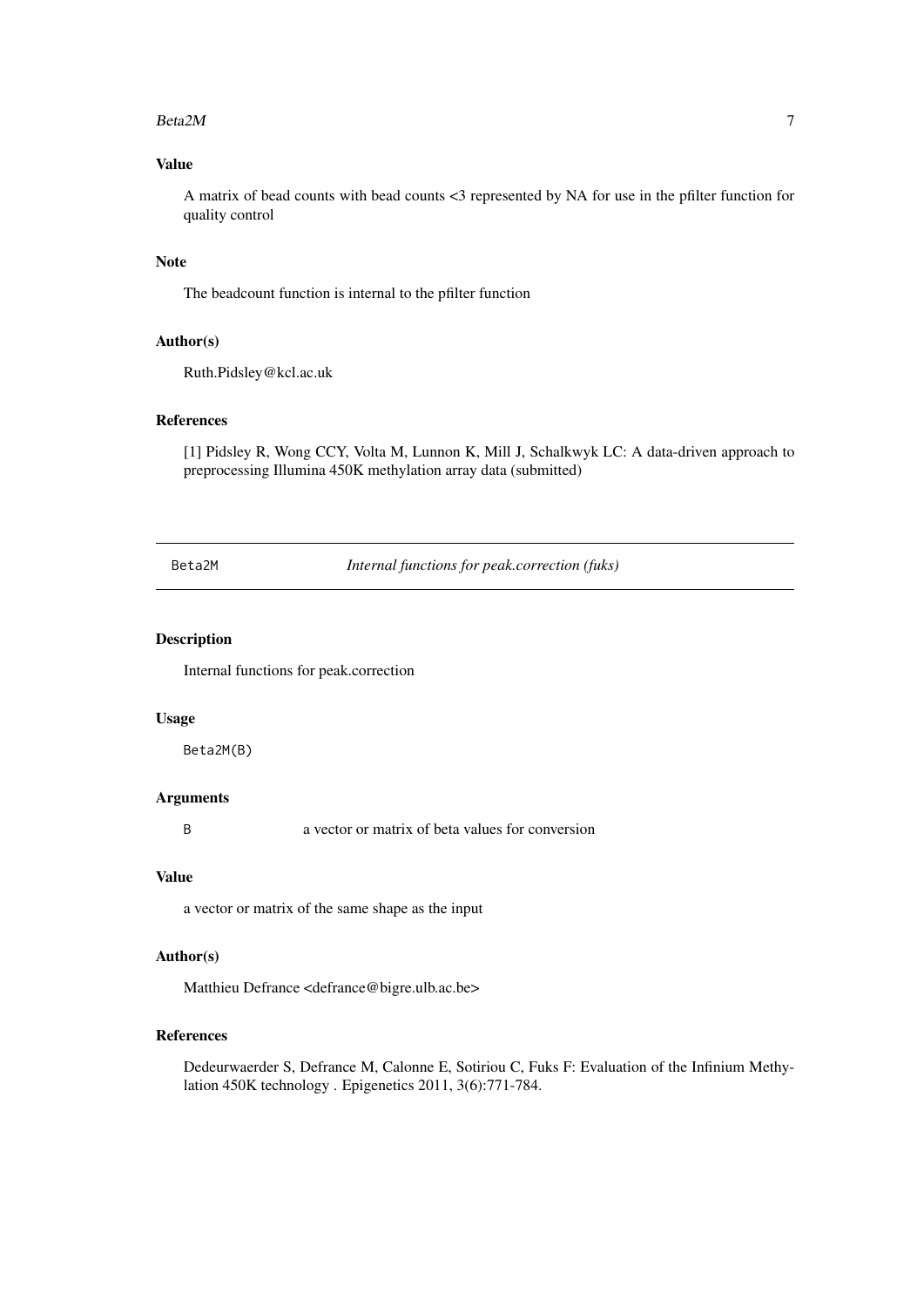<span id="page-7-0"></span>betaqn-exprmethy450-methods

*Calculate normalized betas from exprmethy450 of Illumina 450K methylation arrays*

#### Description

Quantile normalize betas from exprmethy450 objects

# Arguments

| bn    | An exprmethy 450 object.                                                                         |
|-------|--------------------------------------------------------------------------------------------------|
| fudge | value added to total intensity to prevent denominators close to zero when calcu-<br>lating betas |

# Details

betaqn quantile normalizes betas

#### Value

exprmethy450 object of the same shape and order as bn.

# Author(s)

Leonard.Schalkwyk@kcl.ac.uk

#### References

[1] Pidsley R, Wong CCY, Volta M, Lunnon K, Mill J, Schalkwyk LC: A data-driven approach to preprocessing Illumina 450K methylation array data (submitted)

[2] Dedeurwaerder S, Defrance M, Calonne E, Sotiriou C, Fuks F: Evaluation of the Infinium Methylation 450K technology . Epigenetics 2011, 3(6):771-784.

[3] Touleimat N, Tost J: Complete pipeline for Infinium R Human Methylation 450K BeadChip data processing using subset quantile normalization for accurate DNA methylation estimation. Epigenomics 2012, 4:325-341

[4] Maksimovic J, Gordon L, Oshlack A: SWAN: Subset quantile Within-Array Normalization for Illumina Infinium HumanMethylation450 BeadChips. Genome biology 2012, 13(6):R44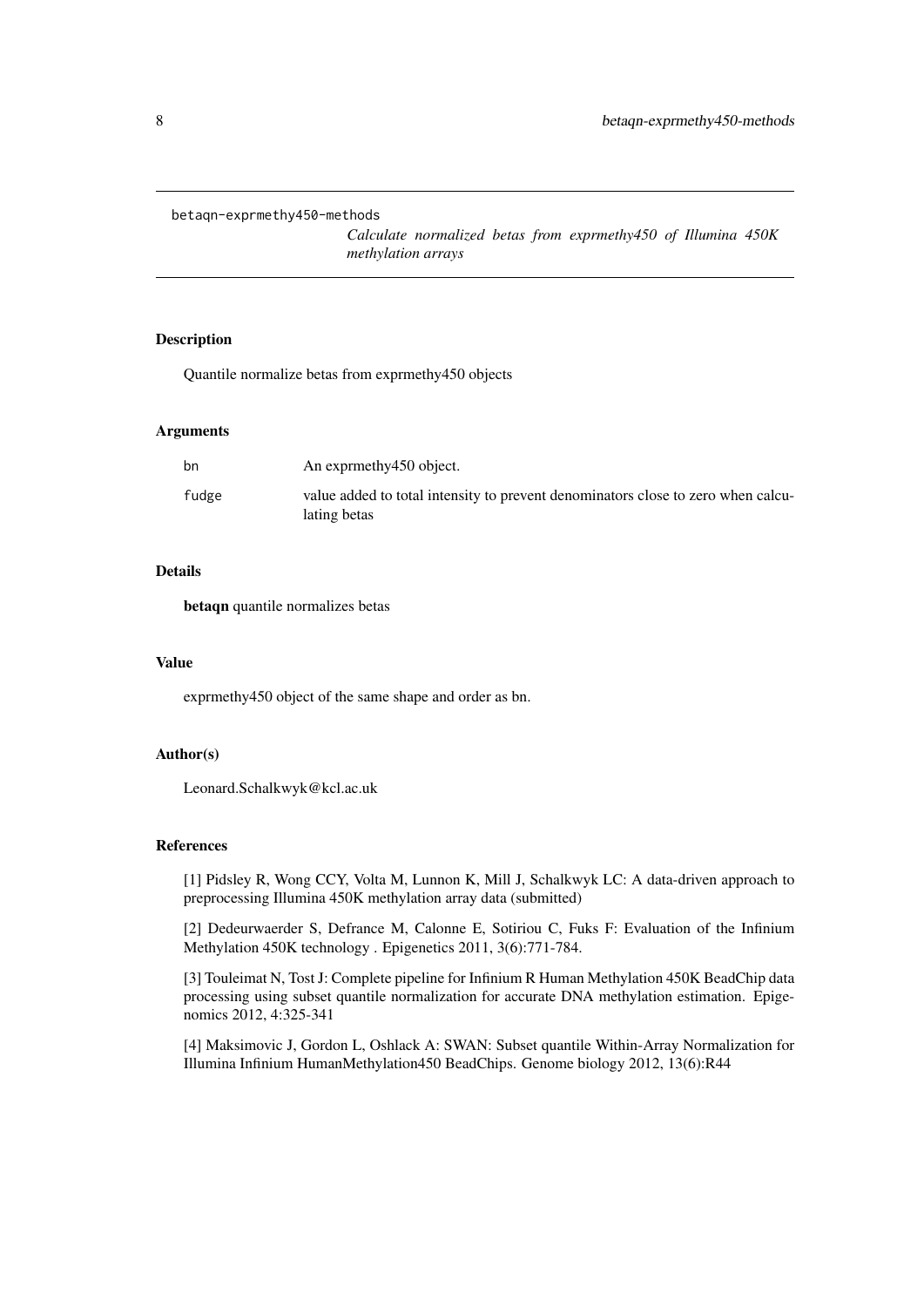<span id="page-8-0"></span>BMIQ *Beta-Mixture Quantile (BMIQ) Normalisation method for Illumina 450k arrays*

# Description

BMIQ is an intra-sample normalisation procedure, correcting the bias of type-2 probe values. BMIQ uses a 3-step procedure: (i) fitting of a 3-state beta mixture model, (ii) transformation of statemembership probabilities of type2 probes into quantiles of the type1 distribution, and (iii) a conformal transformation for the hemi-methylated probes. Exact details can be found in the reference below.

# Usage

BMIQ(beta.v, design.v, nL = 3, doH = TRUE, nfit = 50000, th1.v = c(0.2, 0.75), th2.v = NULL, niter = 5 ## S4 method for signature 'MethyLumiSet'  $BMIQ(beta.v, nL=3, dol=TRUE, nfit=5000, th1.v=c(0.2, 0.75), th2.v=NULL, niter=5, tol=0.001, plots=FAP$ CheckBMIQ(beta.v, design.v, pnbeta.v)

# Arguments

| beta.v   | vector consisting of beta-values for a given sample, or a MethyLumiSet or<br>MethylSet containing multiple samples. For the MethyLumiSet and MethylSet<br>methods, this is the only required argument, and the function will be run on each<br>sample.                                                                    |
|----------|---------------------------------------------------------------------------------------------------------------------------------------------------------------------------------------------------------------------------------------------------------------------------------------------------------------------------|
| design.v | corresponding vector specifying probe design type (1=type1,2=type2).<br>This<br>must be of the same length as beta. v and in the same order.                                                                                                                                                                              |
| nL       | number of states in beta mixture model. 3 by default. At present BMIQ only<br>works for $nL=3$ .                                                                                                                                                                                                                          |
| doH      | perform normalisation for hemimethylated type2 probes. These are normalised<br>using an empirical conformal transformation and also includes the left-tailed<br>type2 methylated probes since these are not well described by a beta distribution.<br>By default TRUE.                                                    |
| nfit     | number of probes of a given design type to use for the fitting. Default is 50000.<br>Smaller values (~10000) will make BMIQ run faster at the expense of a small<br>loss in accuracy. For most applications, 5000 or 10000 is ok.                                                                                         |
| th1.v    | thresholds used for the initialisation of the EM-algorithm, they should represent<br>buest guesses for calling type1 probes hemi-methylated and methylated, and will<br>be refined by the EM algorithm. Default values work well in most cases.                                                                           |
| th2.v    | thresholds used for the initialisation of the EM-algorithm, they should represent<br>buest guesses for calling type2 probes hemi-methylated and methylated, and will<br>be refined by the EM algorithm. By default this is null, and the thresholds are<br>estimated based on th1.v and a modified PBC correction method. |
| niter    | maximum number of EM iterations to do. This number should be large enough<br>to yield good fits to the type1 distribution. By default 5.                                                                                                                                                                                  |
| tol      | tolerance convergence threshold for EM algorithm. By default 0.001.                                                                                                                                                                                                                                                       |
| plots    | logical specifying whether to plot the fits and normalised profiles out. By default<br>TRUE.                                                                                                                                                                                                                              |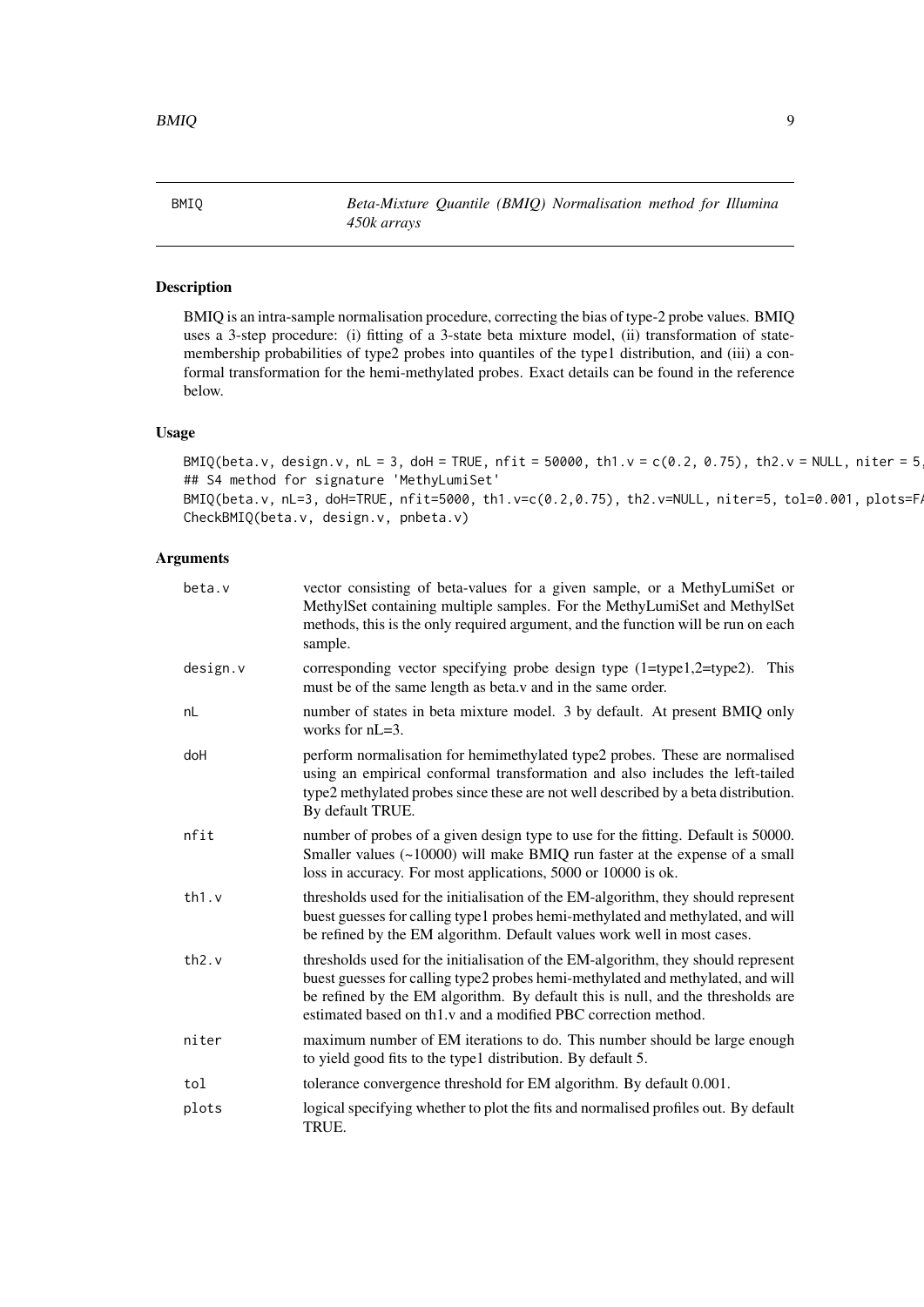| sampleID | the ID of the sample being normalised.       |
|----------|----------------------------------------------|
| pri      | logical: print verbose progress information? |
| pnbeta.v | BMIQ normalised profile.                     |

# Details

Full details can be found in the reference below. Note: these functions require the RPMM package, not currently a dependency of the wateRmelon package.

# Value

Default method: A list with following entries:

| nbeta           | the normalised beta-profile for the sample                                                    |
|-----------------|-----------------------------------------------------------------------------------------------|
| class1          | the assigned methylation state of type1 probes                                                |
| class2          | the assigned methylation state of type2 probes                                                |
| av1             | the mean beta-values for the nL states for type l probes                                      |
| av <sub>2</sub> | the mean beta-values for the nL states for type2 probes                                       |
| hf              | the estimated "Hubble" dilation factor used in the normalisation of hemi-methylated<br>probes |
| th1             | estimated thresholds for calling unmethylated and methylated type1 probes                     |
| th <sub>2</sub> | estimated thresholds for calling unmethylated and methylated type2 probes                     |
|                 |                                                                                               |

MethyLumiSet method: A methyLumiSet object

# Author(s)

Andrew Teschendorff, MethyLumiSet method by Leo Schalkwyk Leonard.Schalkwyk@kcl.ac.uk

#### References

Teschendorff AE, Marabita F, Lechner M, Bartlett T, Tegner J, Gomez-Cabrero D, Beck S. A Beta-Mixture Quantile Normalisation method for correcting probe design bias in Illumina Infinium 450k DNA methylation data. Bioinformatics. 2012 Nov 21.

# Examples

- # library(RPMM)
- # data(melon)
- # BMIQ(melon,nfit=100)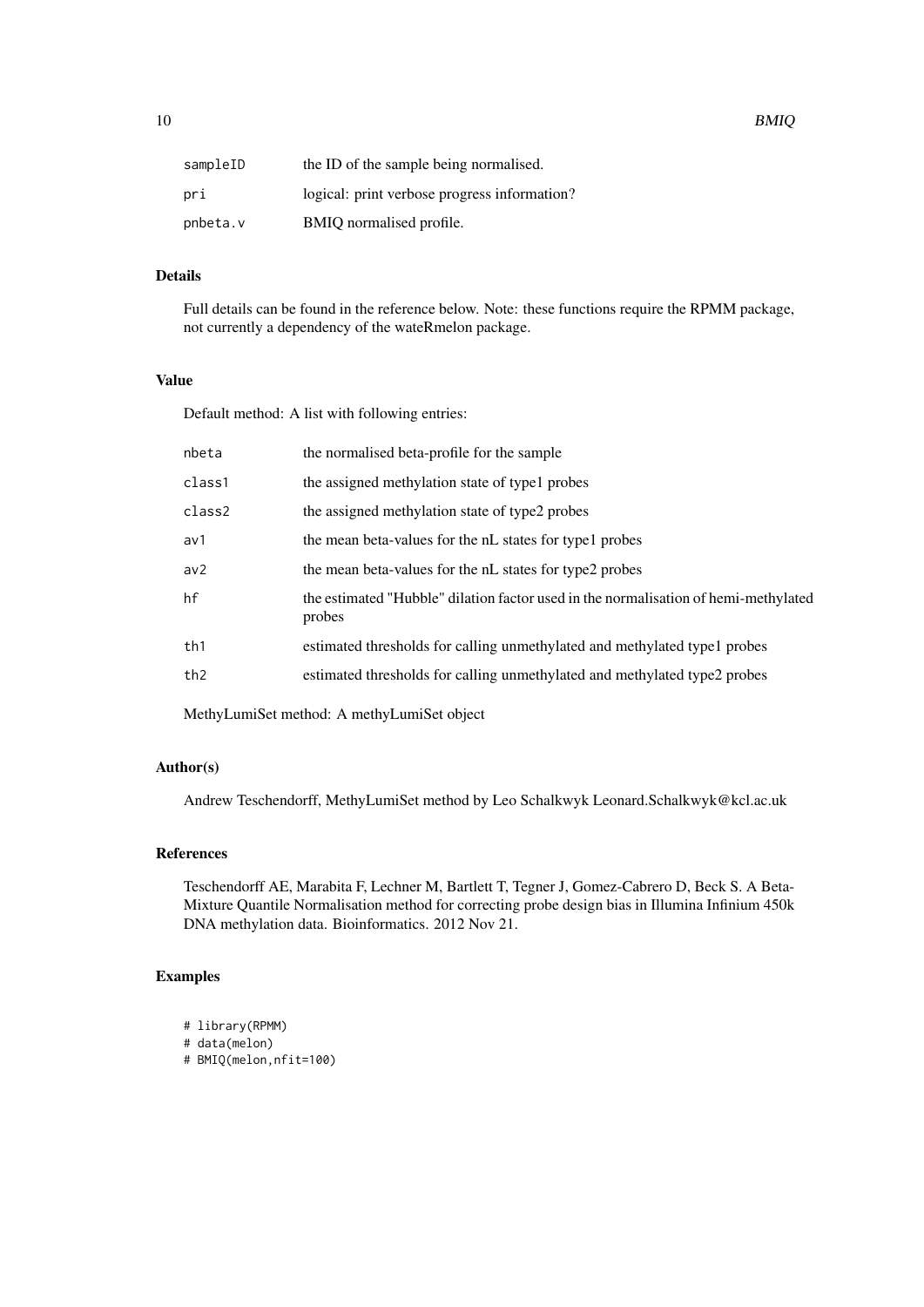<span id="page-10-0"></span>

Uses control data from Infinium HumanMethylation450 BeadChip to calculate bisulfite conversion for each array

# Usage

bscon(x,  $\ldots$ ) # S4 methods exist for RGChannelSet and MethyLumiset objects

#### Arguments

| $\times$ | IDAT or report files containing 450k data  |
|----------|--------------------------------------------|
| $\cdots$ | current methods have no optional arguments |

# Details

This function uses the green and red channels reading of the type I and type II bisilfite conversion data to return the median bisulfite conversion percentage value for each array.

For the type I chemistry the beta values are calculated by dividing the first three probes of the green channel (C1, C2, C3) and the second three probes of the red channel (C4, C5, C6) by the sum of these probes and the unconverted probes of the green (U1, U2, U3) and the red (U4, U5, U6) channel.

The beta values from type II chemistry are calculated by dividing the methylated (red) channels by the sum of methylated (red) and unmethylated (green) channels.

# Value

A vector of percentage values referring to the bisulfite conversion levels of each array.

#### Note

Updates to HumanMethylationEPIC manifest has seen the removal of control probes C6 and U6. This does not appear to grossly affect how function performs however we are considering alternative approaches to account for this.

#### Author(s)

Louis El Khoury (louis.el-khoury@essex.ac.uk), Eilis Hannon, Leonard Schalkwyk (lschal@essex.ac.uk)

#### Examples

```
library(wateRmelon)
data(melon)
bs <- bscon(melon)
bs
```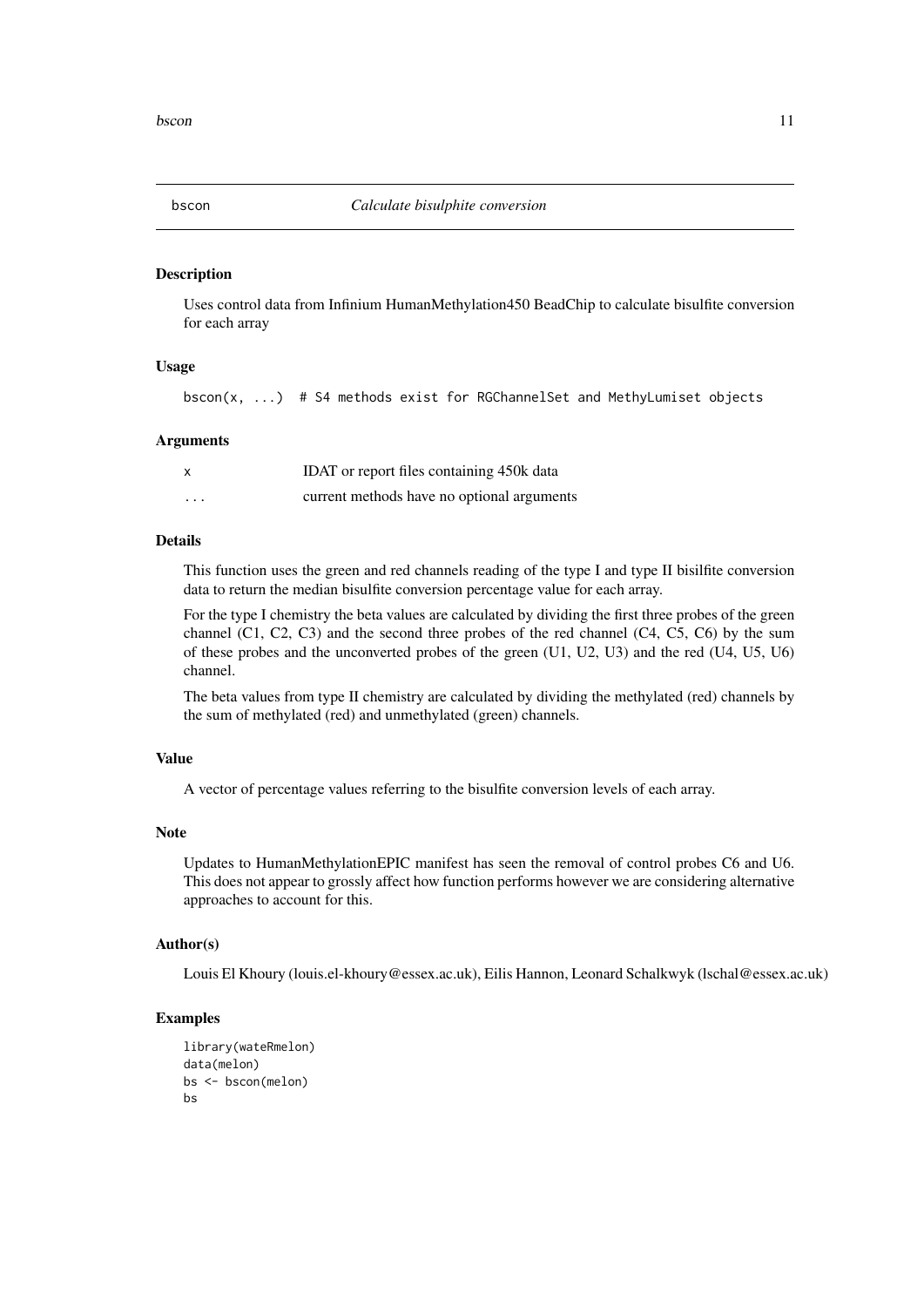<span id="page-11-0"></span>

Methods for function colnames in package wateRmelon.

#### Methods:

signature( $x =$  "MethyLumiSet") returns the sample names

combo *Combine MethyLumiSet objects*

#### Description

This is a wrapper for combining different MethyLumiSet objects.

#### Usage

combo(...)

# Arguments

... Eventually, any number of MethyLumiSet objects. Currently only guaranteed for 2 objects.

# Details

This is a wrapper for methylumi::combine, which works around a name clash with a different combine function from the gdata package, and also a bug in methylumi::combine.

# Value

a MethyLumiSet. The assayData, QCdata, experimentData, protocolData and phenoData are joined on sampleName . featureData and annotation are taken from the object given in the first argument

# Note

the function uses sampleNames and gets rid of duplicates. Numeric sampleNames cause problems (and are a Bad Idea anyway). They should be turned into names with make.names() first.

# Author(s)

Leo Schalkwyk <leonard.schalkwyk@kcl.ac.uk>

#### References

[1] Pidsley R, Wong CCY, Volta M, Lunnon K, Mill J, Schalkwyk LC: A data-driven approach to preprocessing Illumina 450K methylation array data (submitted)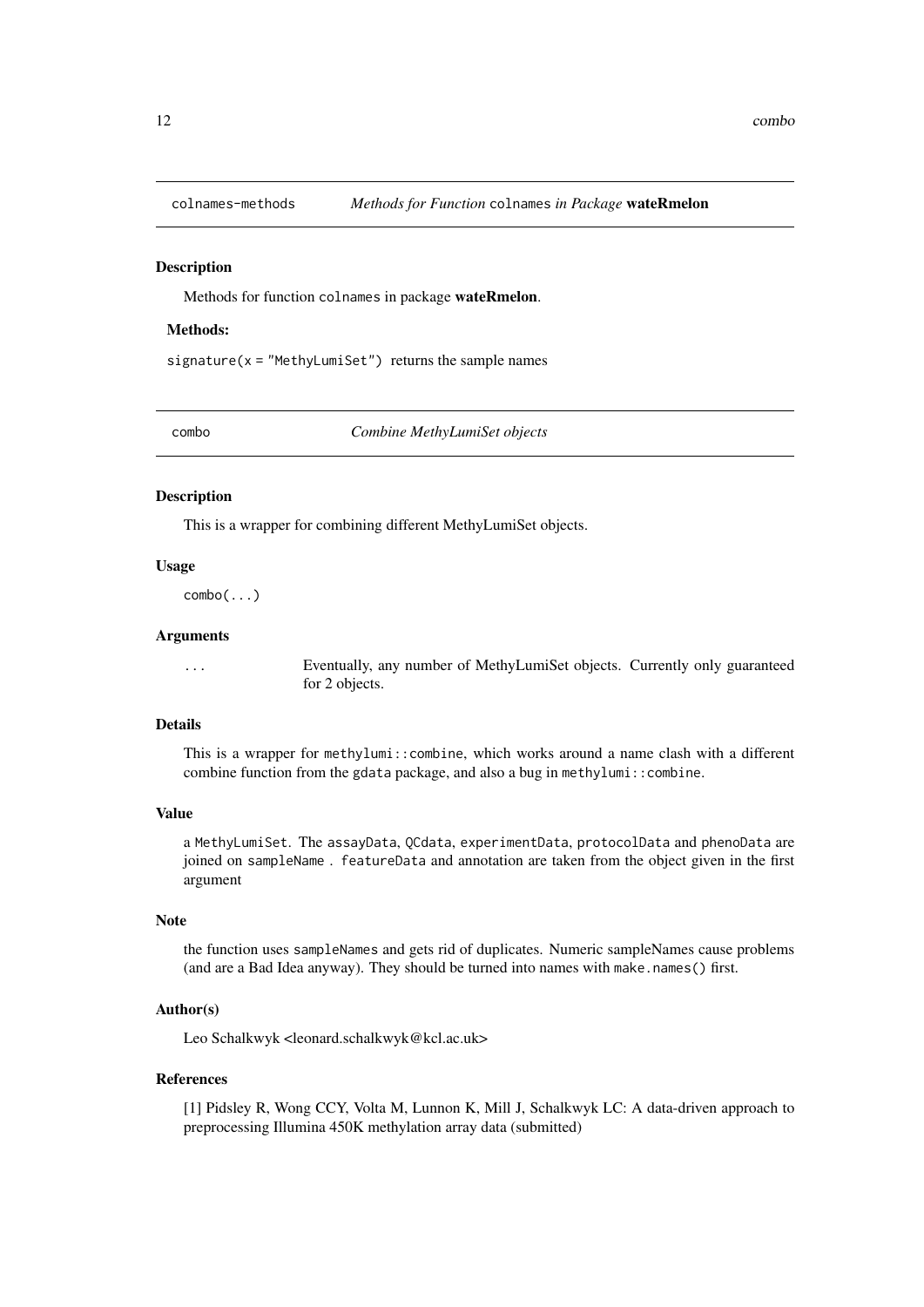<span id="page-12-0"></span>dasen 13 metal besteht in de staat 13 metal besteht in de staat 13 metal besteht in de staat 13 metal besteht in de staat 13 metal besteht in de staat 13 metal besteht in de staat 13 metal besteht in de staat 13 metal best

#### See Also

[as.methylumi](#page-4-1)

# Examples

```
library(wateRmelon)
data(melon)
## pretend we have two different data sets
melon
pelon <- melon
sampleNames(pelon) <- gsub('^6', 7, sampleNames(pelon))
combo(melon, pelon)
```
<span id="page-12-2"></span>dasen *Calculate normalized betas from Illumina 450K methylation arrays*

# <span id="page-12-1"></span>Description

Multiple ways of calculating the index of methylation (beta) from methylated and unmethylated probe intensities used in Pidsley et al 2012. S4 methods exist where possible for MethyLumiSet, MethylSet, RGSet and exprmethy450 objects.

#### Usage

```
dasen ( mns, uns, onetwo, fudge = 100, ret2=FALSE, ... )
nasen ( mns, uns, onetwo, ret2=FALSE, fudge = 100, ... )
betaqn( bn )
naten (mn, un, fudge = 100, ret2=FALSE, ... )
naten ( mn, un, fudge = 100, ret2=FALSE, ... )
nanet ( mn, un, fudge = 100, ret2=FALSE, ... )
nanes ( mns, uns, onetwo, fudge = 100, ret2=FALSE, ... )
danes ( mn, un, onetwo, fudge = 100, ret2=FALSE, ... )
danet ( mn, un, onetwo, fudge = 100, ret2=FALSE, ... )
danen ( mns, uns, onetwo, fudge = 100, ret2=FALSE, ... )
daten1( mn, un, onetwo, fudge = 100, ret2=FALSE, ... )
daten2( mn, un, onetwo, fudge = 100, ret2=FALSE, ... )
tost ( mn, un, da, pn )
fuks ( data, anno)
swan ( mn, un, qc, da=NULL, return.MethylSet=FALSE )
```
#### Arguments

| mn, mns | matrix of methylated signal intensities, each column representing a sample (generic)<br>or a MethyLumiSet, RGSet, or MethylSet object. Column names are used to get<br>Sentrix row and column by default, see ''. |
|---------|-------------------------------------------------------------------------------------------------------------------------------------------------------------------------------------------------------------------|
| un, uns | matrix of unmethylated signal intensities, each column representing a sample<br>(default method) or NULL when mn is an object containing methylated and<br>unmethylated values                                    |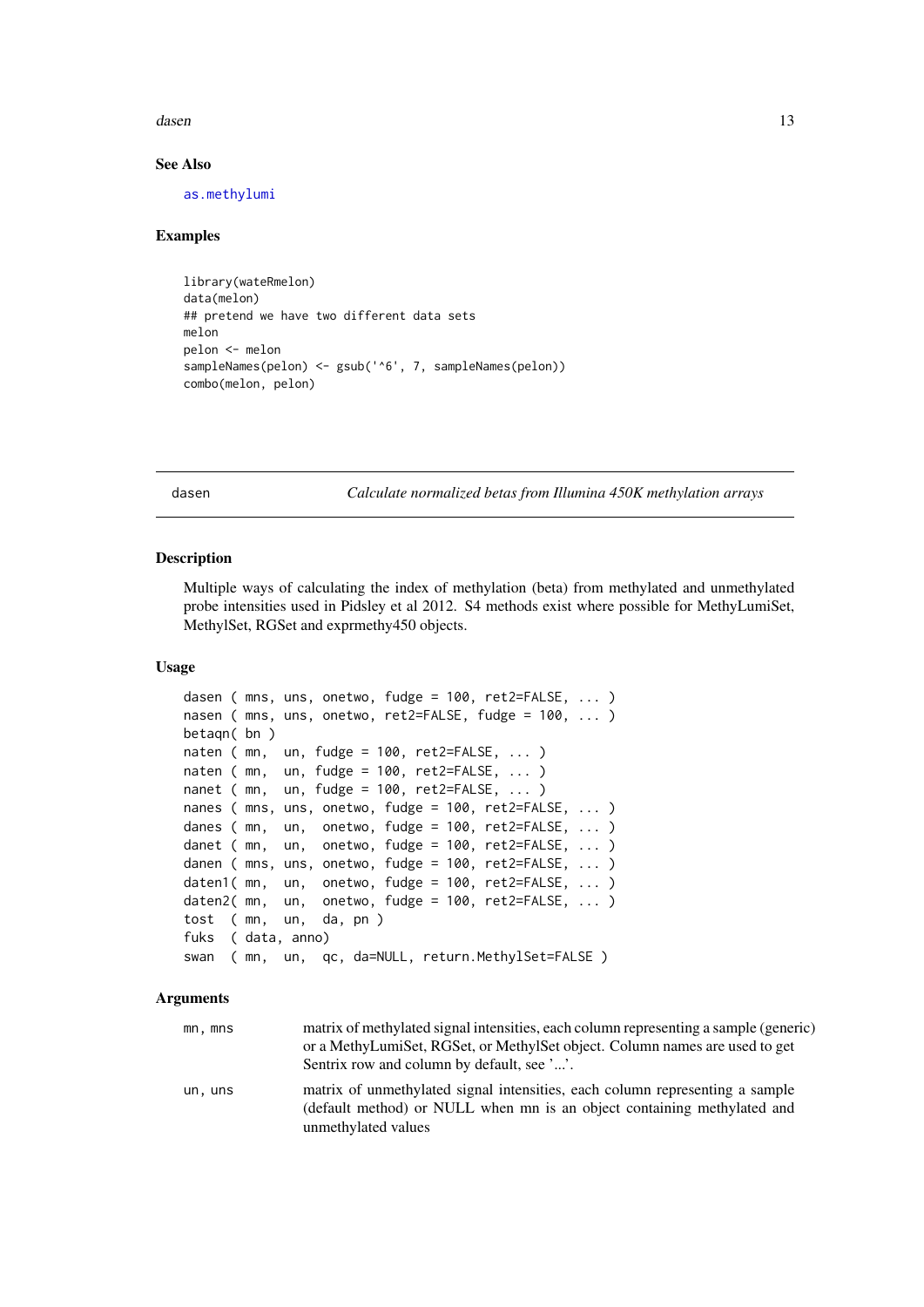| bn, data         | matrix of precalculated betas, each column representing a sample                                                                                                                                                                                                                                                                                                      |
|------------------|-----------------------------------------------------------------------------------------------------------------------------------------------------------------------------------------------------------------------------------------------------------------------------------------------------------------------------------------------------------------------|
| onetwo           | character vector or factor of length nrow(mn) indicating assay type 'I' or 'II'                                                                                                                                                                                                                                                                                       |
| pn               | matrix of detection p-values, each column representing a sample                                                                                                                                                                                                                                                                                                       |
| da, anno         | annotation data frame, such as x@featureData@data #methylumi package. If<br>NULL, the swan method requires the IlluminaHumanMethylation450kmanifest<br>package.                                                                                                                                                                                                       |
| qc               | control probe intensities: list of 2 matrices, Cy3 and Cy5, with rownames, such<br>as produced by intensities ByChannel ( $QCdata(x)$ ) #methylumi package                                                                                                                                                                                                            |
| fudge            | value added to total intensity to prevent denominators close to zero when calcu-<br>lating betas                                                                                                                                                                                                                                                                      |
| return.MethylSet |                                                                                                                                                                                                                                                                                                                                                                       |
|                  | if TRUE, returns a MethylSet object instead of a naked matrix of betas.                                                                                                                                                                                                                                                                                               |
| ret2             | if TRUE, returns a list of intensities and betas instead of a naked matrix of betas.                                                                                                                                                                                                                                                                                  |
| $\ddotsc$        | additional argument roco for dfsfit giving Sentrix rows and columns. This allows<br>a background gradient model to be fit. This is split from data column names by<br>default. roco=NULL disables model fitting (and speeds up processing), other-<br>wise roco can be supplied as a character vector of strings like 'R01C01' (only<br>3rd and 6th characters used). |

# Details

dasen same as nasen but type I and type II backgrounds are equalized first. This is our recommended method

betaqn quantile normalizes betas

naten quantile normalizes methylated and unmethylated intensities separately, then calculates betas

nanet quantile normalizes methylated and unmethylated intensities together, then calculates betas. This should equalize dye bias

nanes quantile normalizes methylated and unmethylated intensities separately, except for type II probes where methylated and unmethylated are normalized together. This should equalize dye bias without affecting type I probes which are not susceptible

danes same as nanes, except type I and type II background are equalized first

danet same as nanet, except type I and type II background are equalized first

danen background equalization only, no normalization

daten1 same as naten, except type I and type II background are equalized first (smoothed only for methylated)

daten2 same as naten, except type I and type II background are equalized first (smoothed for methylated an unmethylated)

nasen same as naten but type I and typeII intensities quantile normalized separately

tost method from Touleimat and Tost 2011

fuks method from Dedeurwaerder et al 2011. Peak correction only, no normalization

swan method from Maksimovic et al 2012

#### Value

a matrix (default method) or object of the same shape and order as the first argument containing betas.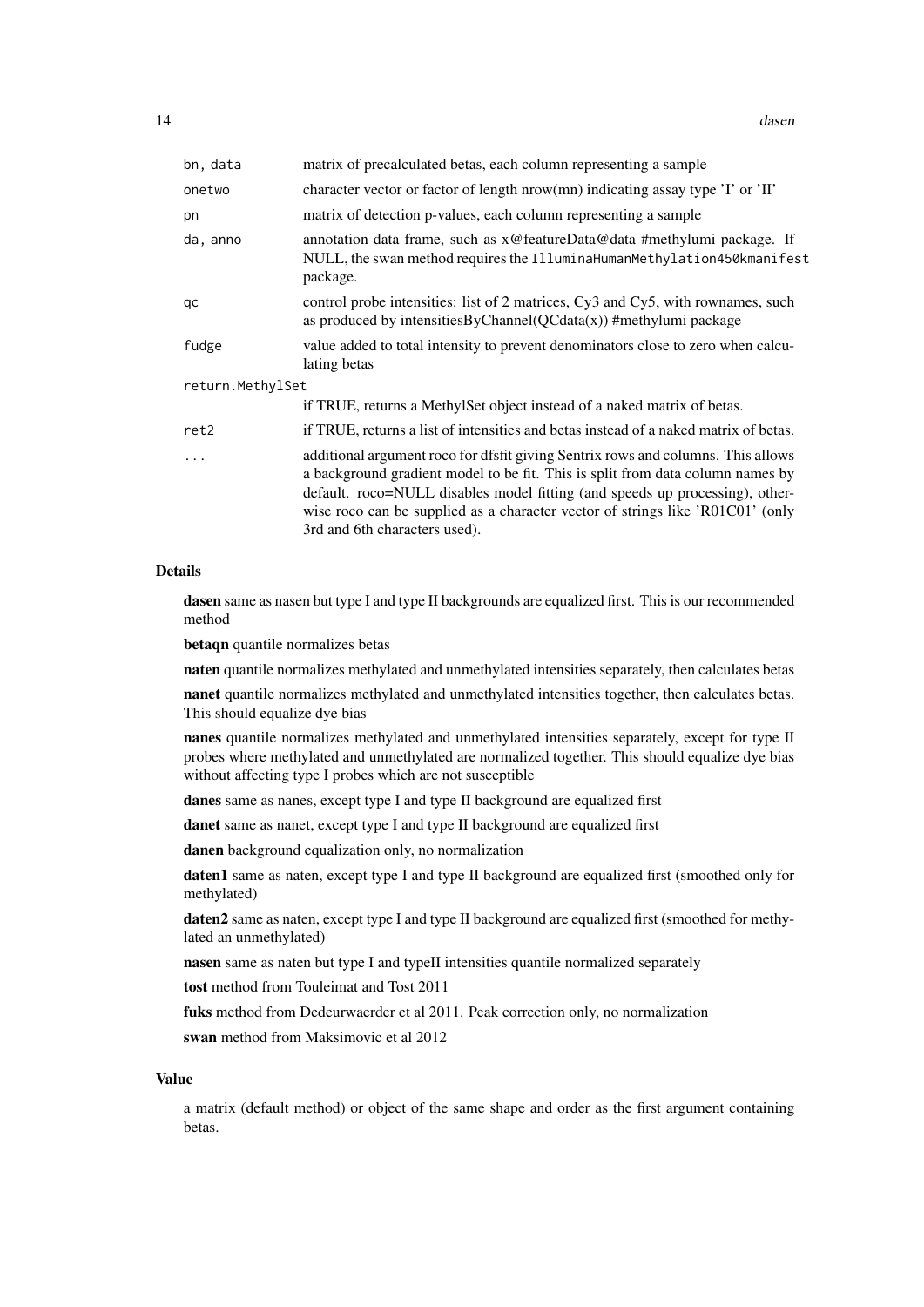#### <span id="page-14-0"></span>dasen-methods 15

#### Author(s)

Leonard.Schalkwyk@kcl.ac.uk

#### References

[1] Pidsley R, Wong CCY, Volta M, Lunnon K, Mill J, Schalkwyk LC: A data-driven approach to preprocessing Illumina 450K methylation array data (submitted)

[2] Dedeurwaerder S, Defrance M, Calonne E, Sotiriou C, Fuks F: Evaluation of the Infinium Methylation 450K technology . Epigenetics 2011, 3(6):771-784.

[3] Touleimat N, Tost J: Complete pipeline for Infinium R Human Methylation 450K BeadChip data processing using subset quantile normalization for accurate DNA methylation estimation. Epigenomics 2012, 4:325-341.

[4] Maksimovic J, Gordon L, Oshlack A: SWAN: Subset quantile Within-Array Normalization for Illumina Infinium HumanMethylation450 BeadChips. Genome biology 2012, 13(6):R44

# See Also

[pfilter](#page-28-1), [as.methylumi](#page-4-1)

### Examples

```
#MethyLumiSet method
data(melon)
melon.dasen <- dasen(melon)
```

| dasen-methods | Calculate normalized betas from MethyLumiSets of Illumina 450K |
|---------------|----------------------------------------------------------------|
|               | <i>methylation arrays</i>                                      |

#### Description

Multiple ways of calculating the index of methylation (beta) from methylated and unmethylated probe intensities used in Pidsley et al 2012.

# Arguments

| mn, mns, data, bn |                                                                                                                                                                                                                                                                                                                                                                       |
|-------------------|-----------------------------------------------------------------------------------------------------------------------------------------------------------------------------------------------------------------------------------------------------------------------------------------------------------------------------------------------------------------------|
|                   | A MethyLumiSet object. Sample names names are used to get Sentrix row and<br>column by default, see ''.                                                                                                                                                                                                                                                               |
| fudge             | value added to total intensity to prevent denominators close to zero when calcu-<br>lating betas                                                                                                                                                                                                                                                                      |
|                   | additional argument roco for dfsfit giving Sentrix rows and columns. This allows<br>a background gradient model to be fit. This is split from data column names by<br>default. roco=NULL disables model fitting (and speeds up processing), other-<br>wise roco can be supplied as a character vector of strings like 'R01C01' (only<br>3rd and 6th characters used). |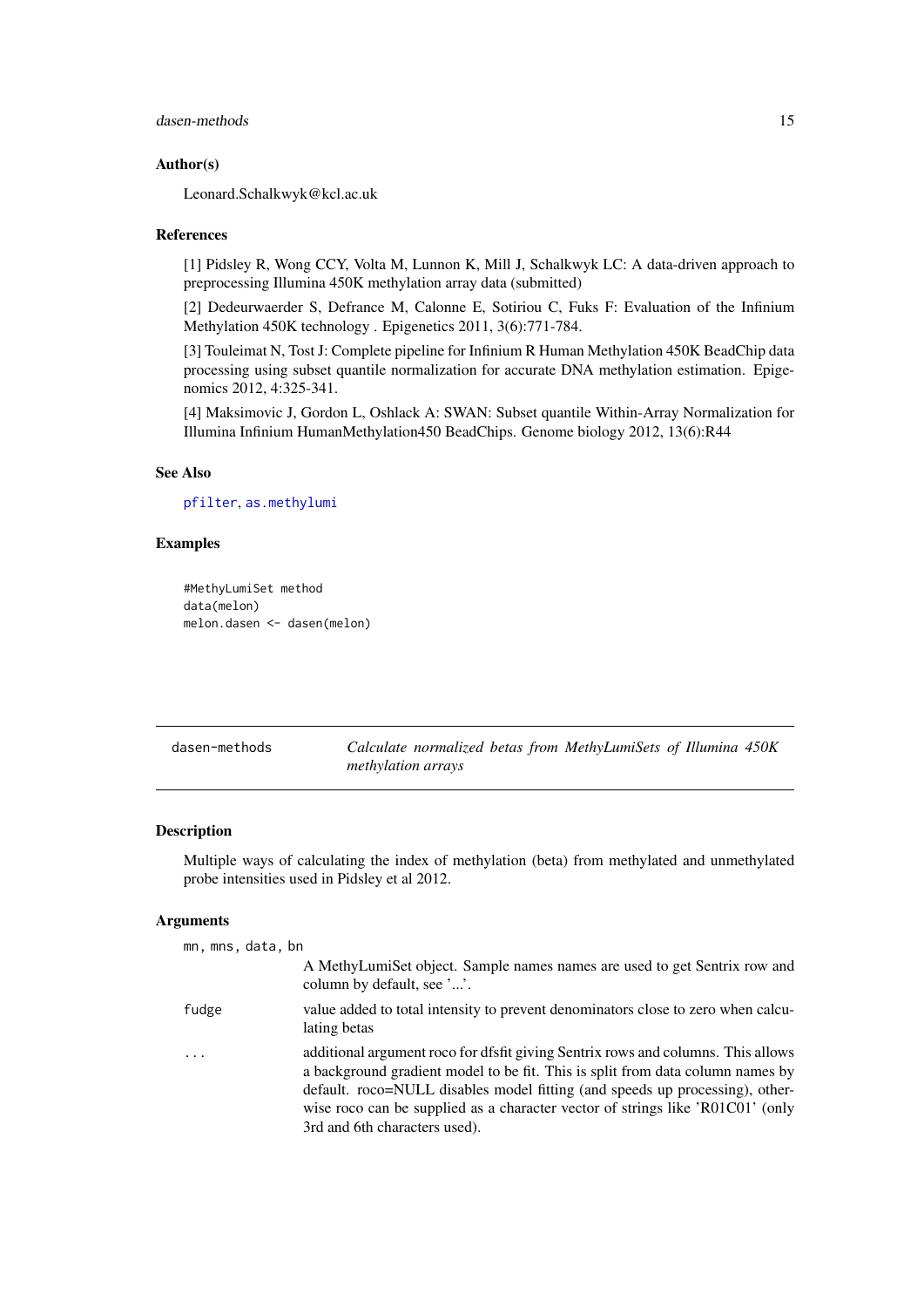#### Details

dasen same as nasen but type I and type II backgrounds are normalized first. This is our recommended method

betaqn quantile normalizes betas

naten quantile normalizes methylated and unmethylated intensities separately, then calculates betas

nanet quantile normalizes methylated and unmethylated intensities together, then calculates betas. This should equalize dye bias.

nanes quantile normalizes methylated and unmethylated intensities separately, except for type II probes where methylated and unmethylated are normalized together. This should equalize dye bias without affecting type I probes which are not susceptible.

danes same as nanes, except typeI and type II background are equalised first.

danet same as nanet, except typeI and type II background are equalised first.

danen background equalisation only, no normalization

daten1 same as naten, except typeI and type II background are equalised first (smoothed only for methylated)

daten2 same as naten, except typeI and type II background are equalised first (smoothed for methylated an unmethylated)

nasen same as naten but typeI and typeII intensities quantile normalized separately

tost method from Touleimat and Tost 2011

fuks method from Dedeurwaerder et al 2011. Peak correction only, no normalization

swan method from Maksimovic et al 2012

#### Value

a matrix (default method) or object of the same shape and order as the first argument containing betas.

#### methods

dasen (mns, fudge = 100, ...) nasen (mns, fudge = 100) betaqn( bn) naten (mn, fudge =  $100$ ) naten ( mn, fudge =  $100$ ) nanet ( mn, fudge =  $100$ ) nanes ( mns, fudge =  $100$ ) danes ( mn, fudge =  $100, \ldots$ ) danet (mn, fudge =  $100, \ldots$ ) danen (mns, fudge =  $100, \ldots$ ) daten 1 (mn, fudge =  $100, \ldots$ ) daten $2(mn, fudge = 100, \ldots)$  tost (mn) fuks (data) swan (mn)

#### Author(s)

Leonard.Schalkwyk@kcl.ac.uk

# References

[1] Pidsley R, Wong CCY, Volta M, Lunnon K, Mill J, Schalkwyk LC: A data-driven approach to preprocessing Illumina 450K methylation array data (submitted)

[2] Dedeurwaerder S, Defrance M, Calonne E, Sotiriou C, Fuks F: Evaluation of the Infinium Methylation 450K technology . Epigenetics 2011, 3(6):771-784.

[3] Touleimat N, Tost J: Complete pipeline for Infinium R Human Methylation 450K BeadChip data processing using subset quantile normalization for accurate DNA methylation estimation. Epigenomics 2012, 4:325-341

[4] Maksimovic J, Gordon L, Oshlack A: SWAN: Subset quantile Within-Array Normalization for Illumina Infinium HumanMethylation450 BeadChips. Genome biology 2012, 13(6):R44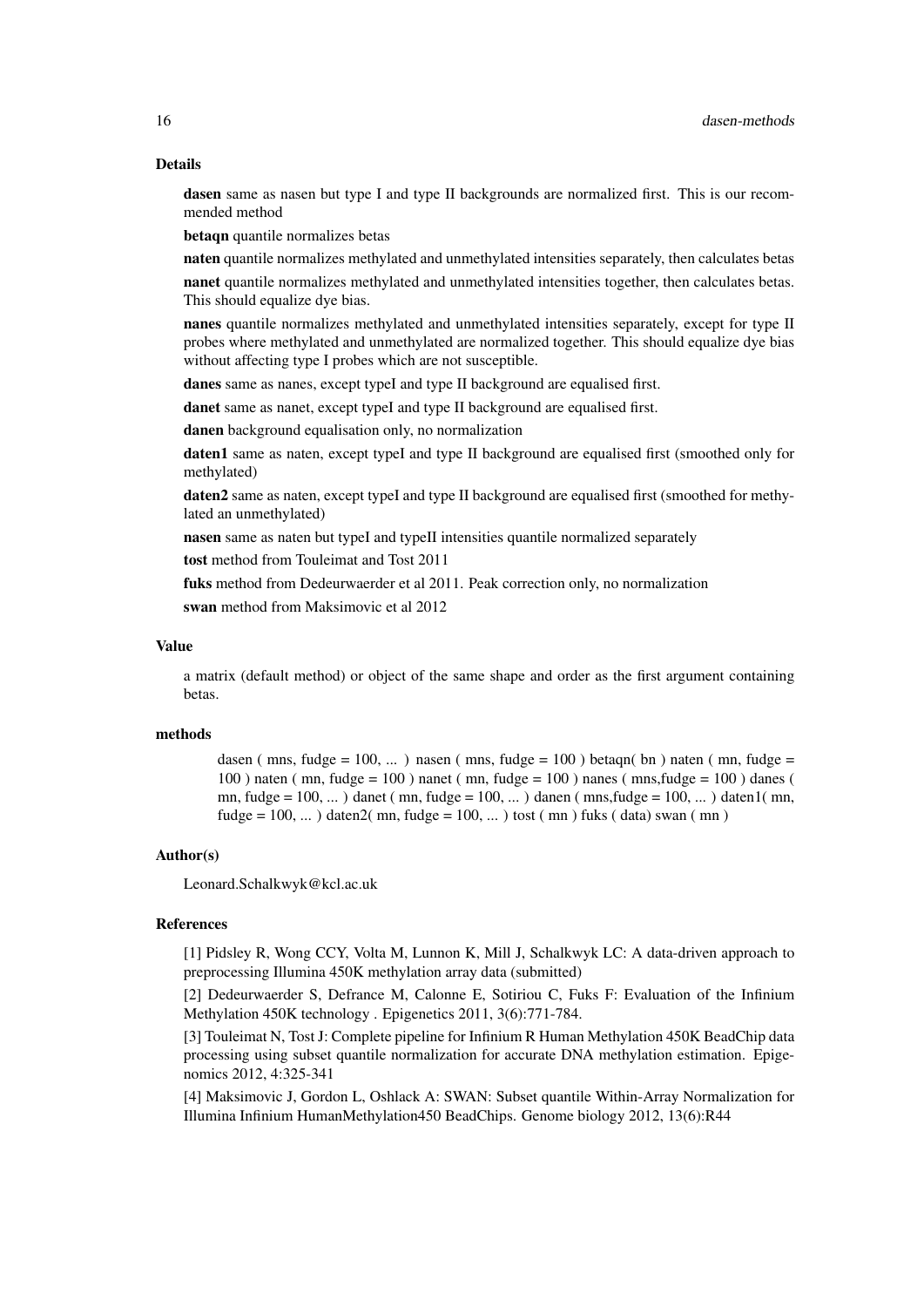<span id="page-16-0"></span>dasen-minfi-methods *Calculate normalized betas from Illumina 450K methylation arrays*

#### Description

Multiple ways of calculating the index of methylation (beta) from methylated and unmethylated probe intensities used in Pidsley et al 2012.

#### Arguments

| mn, mns    | matrix of methylated signal intensities, each column representing a sample (de-<br>fault method), or an object for which a method is available. Column names are<br>used to get Sentrix row and column by default, see ''.                                                                                                                                            |
|------------|-----------------------------------------------------------------------------------------------------------------------------------------------------------------------------------------------------------------------------------------------------------------------------------------------------------------------------------------------------------------------|
| un, uns    | matrix of unmethylated signal intensities, each column representing a sample<br>(default method) or NULL when mn is an object containing methylated and<br>unmethylated values                                                                                                                                                                                        |
| bn, data   | matrix of precalculated betas, each column representing a sample                                                                                                                                                                                                                                                                                                      |
| onetwo     | character vector or factor of length nrow(mn) indicating assay type $\overline{\mathbf{I}}$ or $\overline{\mathbf{I}}$                                                                                                                                                                                                                                                |
| da, anno   | annotation data frame, such as x@featureData@data #methylumi package                                                                                                                                                                                                                                                                                                  |
| qc         | control probe intensities: list of 2 matrices, Cy3 and Cy5, with rownames, such<br>as produced by intensities ByChannel ( $QCdata(x)$ ) #methylumi package                                                                                                                                                                                                            |
| fudge      | value added to total intensity to prevent denominators close to zero when calcu-<br>lating betas                                                                                                                                                                                                                                                                      |
| $\ddots$ . | additional argument roco for dfsfit giving Sentrix rows and columns. This allows<br>a background gradient model to be fit. This is split from data column names by<br>default. roco=NULL disables model fitting (and speeds up processing), other-<br>wise roco can be supplied as a character vector of strings like 'R01C01' (only<br>3rd and 6th characters used). |

#### Details

dasen same as nasen but type I and type II backgrounds are normalized first. This is our recommended method

betaqn quantile normalizes betas

naten quantile normalizes methylated and unmethylated intensities separately, then calculates betas

nanet quantile normalizes methylated and unmethylated intensities together, then calculates betas. This should equalize dye bias.

nanes quantile normalizes methylated and unmethylated intensities separately, except for type II probes where methylated and unmethylated are normalized together. This should equalize dye bias without affecting type I probes which are not susceptible.

danes same as nanes, except typeI and type II background are equalised first.

danet same as nanet, except typeI and type II background are equalised first.

danen background equalisation only, no normalization

daten1 same as naten, except typeI and type II background are equalised first (smoothed only for methylated)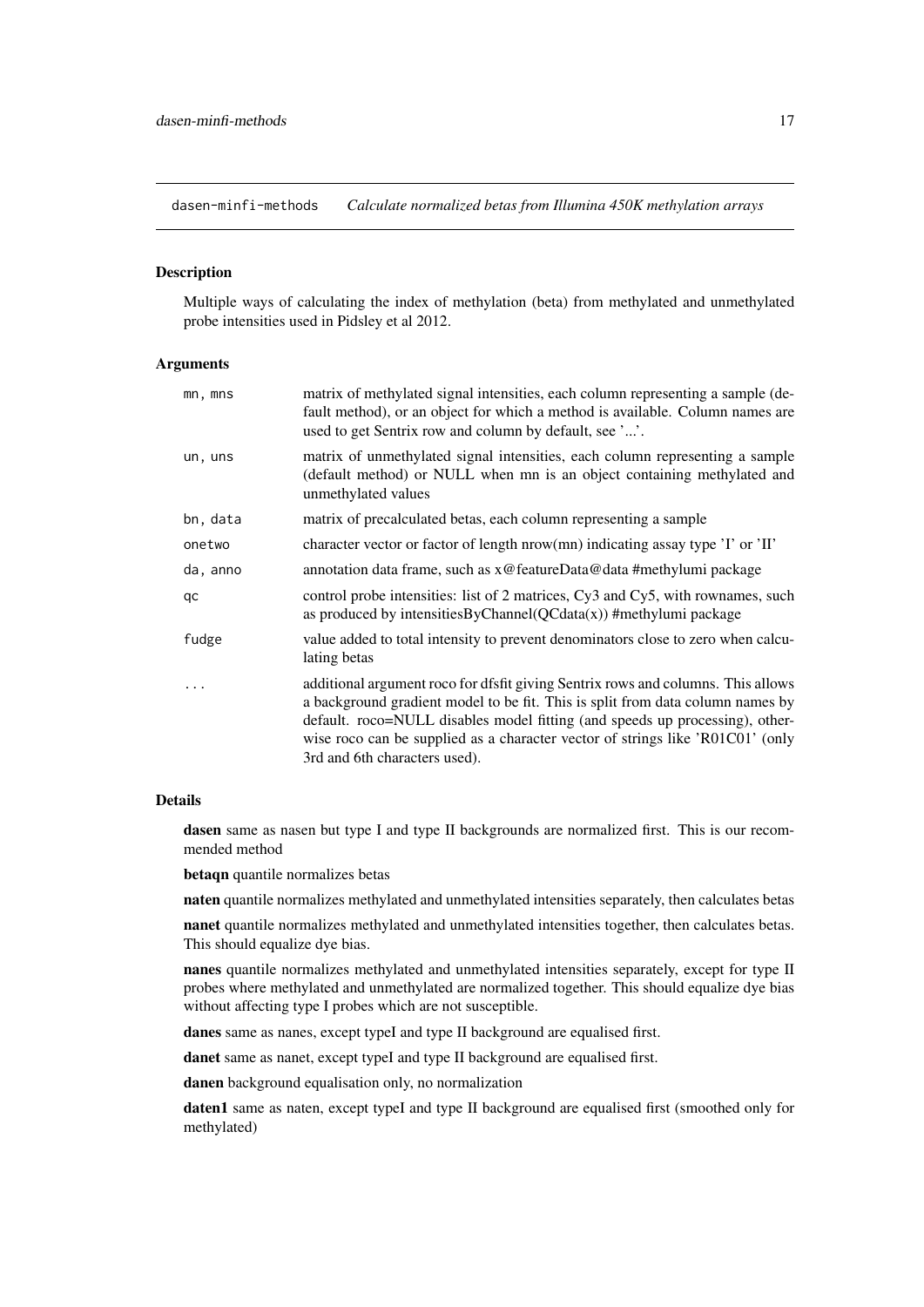<span id="page-17-0"></span>daten2 same as naten, except typeI and type II background are equalised first (smoothed for methylated an unmethylated)

nasen same as naten but typeI and typeII intensities quantile normalized separately

tost method from Touleimat and Tost 2011

fuks method from Dedeurwaerder et al 2011. Peak correction only, no normalization

swan method from Maksimovic et al 2012

#### Value

a matrix of betas is returned by the MethySet and RGChannelSet methods because they do not have a defined slot for betas.

# methods

dasen (mns, uns, onetwo, fudge =  $100, ...$ ) nasen (mns, uns, onetwo, fudge =  $100$ ) betaqn( bn ) naten ( mn, un, fudge = 100 ) naten ( mn, un, fudge = 100 ) nanet ( mn, un, fudge = 100 ) nanes ( mns, uns, onetwo, fudge =  $100$  ) danes ( mn, un, onetwo, fudge =  $100$ , ... ) danet ( mn, un, onetwo, fudge =  $100, ...$ ) danen (mns, uns, onetwo, fudge =  $100, ...$ ) daten $1$ (mn, un, onetwo, fudge =  $100, \ldots$ ) daten $2(mn, un,$  onetwo, fudge =  $100, \ldots$ ) tost (mn, un, da, pn ) fuks ( data, anno) swan ( mn, un, qc )

#### Author(s)

Leonard.Schalkwyk@kcl.ac.uk

#### References

[1] Pidsley R, Wong CCY, Volta M, Lunnon K, Mill J, Schalkwyk LC: A data-driven approach to preprocessing Illumina 450K methylation array data (submitted)

[2] Dedeurwaerder S, Defrance M, Calonne E, Sotiriou C, Fuks F: Evaluation of the Infinium Methylation 450K technology . Epigenetics 2011, 3(6):771-784.

[3] Touleimat N, Tost J: Complete pipeline for Infinium R Human Methylation 450K BeadChip data processing using subset quantile normalization for accurate DNA methylation estimation. Epigenomics 2012, 4:325-341)

[4] Maksimovic J, Gordon L, Oshlack A: SWAN: Subset quantile Within-Array Normalization for Illumina Infinium HumanMethylation450 BeadChips. Genome biology 2012, 13(6):R44

db1 *Internal wateRmelon functions for calculating betas*

#### Description

db1 is used for quantile normalizing methylated together with unmethylated (dye bias methods nanet, nanes, danes and danet. dfs\* functions are used for smoothing the background equalization in methods whose names start with d (daten etc).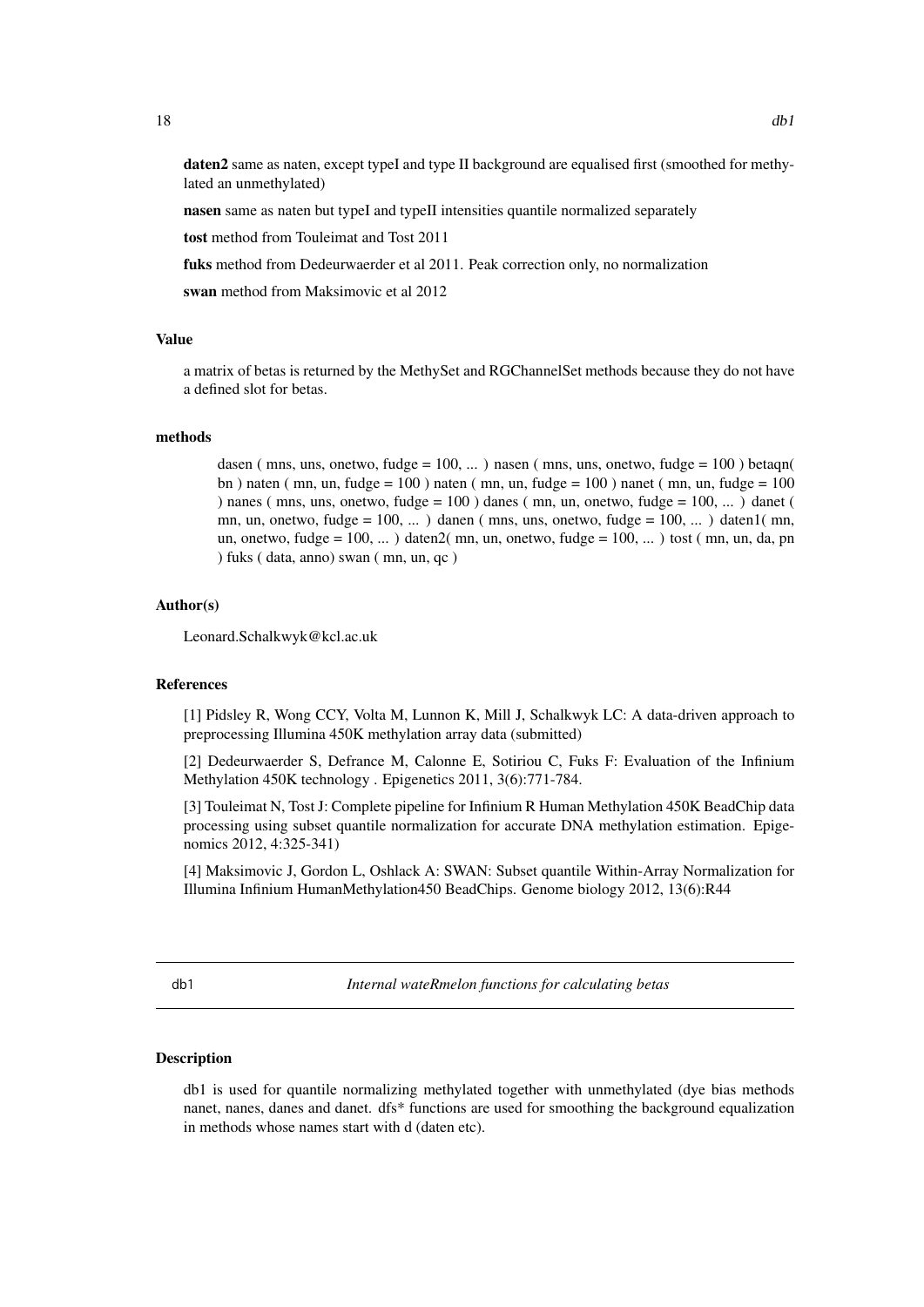#### $dbl$  19

# Usage

| db1(mn, un)                                                                                 |  |
|---------------------------------------------------------------------------------------------|--|
| dfsfit(mn, onetwo, roco=substring(colnames(mn), regexpr("R0[1-9]C0[1-9]", colnames(mn))), ) |  |
|                                                                                             |  |
| dfs2(x, one two)                                                                            |  |

#### Arguments

| mn, x  | matrix of methylated signal intensities, each column representing a sample (de-<br>fault method), or an object for which a method is available. For dfsfit and dfs2<br>this can also be a matrix of unmethylated intensities.                                                                                                               |
|--------|---------------------------------------------------------------------------------------------------------------------------------------------------------------------------------------------------------------------------------------------------------------------------------------------------------------------------------------------|
| un     | matrix of unmethylated signal intensities, each column representing a sample<br>(default method) or NULL when mn is an object containing methylated and<br>unmethylated values.                                                                                                                                                             |
| onetwo | character vector or factor of length nrow(mn) indicating assay type 'I' or 'II'                                                                                                                                                                                                                                                             |
| roco   | roco for dfsfit giving Sentrix rows and columns. This allows a background gradi-<br>ent model to be fit. This is split from data column names by default. roco=NULL<br>disables model fitting (and speeds up processing), otherwise roco can be sup-<br>plied as a character vector of strings like 'R01C01' (3rd and 6th characters used). |
|        | no additional arguments currently used                                                                                                                                                                                                                                                                                                      |

# Details

db1 - quantile normalizes methylated against unmethylated (basic function for dyebuy\* dye bias methods). dfsfit - corrects the difference in backgrounds between type I and type II assays and fits a linear model to Sentrix rows and columns if these are available to improve precision where there is a background gradient. dfs2 - finds the difference between type I and type II assay backgrounds for one or more samples.

# Value

db1 - a list of 2 matrices of intensities, methylated and unmethylated dfsfit - a matrix of adjusted intensities dfs2 - a background offset value

# Author(s)

Leonard.Schalkwyk@kcl.ac.uk

# References

Pidsley R, Wong CCY, Volta M, Lunnon K, Mill J, Schalkwyk LC: A data-driven approach to preprocessing Illumina 450K methylation array data (submitted)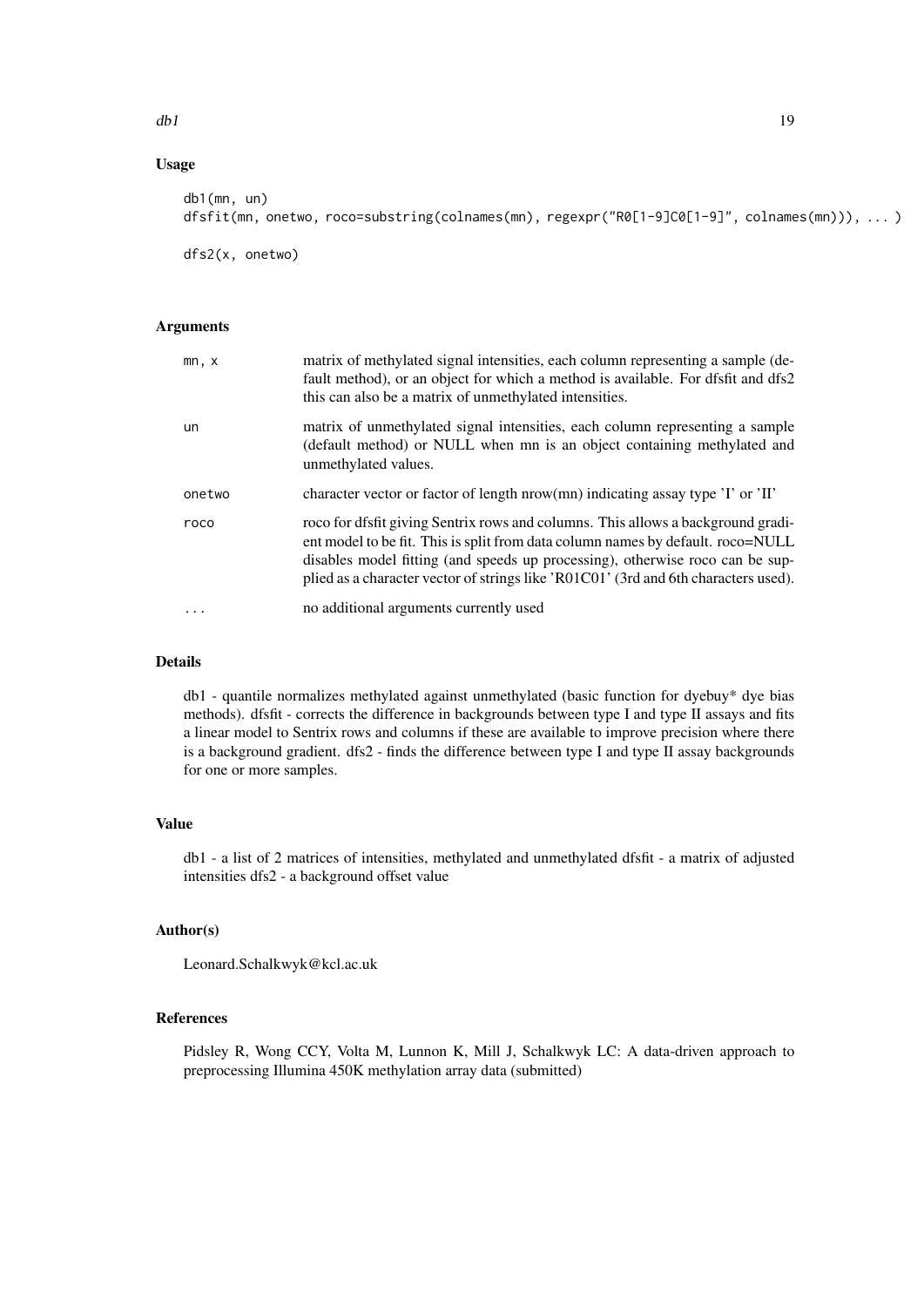<span id="page-19-2"></span><span id="page-19-1"></span><span id="page-19-0"></span>Imprinting differentially methylated regions (iDMRs) are expected to be approximately half methylated, as is observed at the 227 probes in known iDMRs. These functions calculate measures of dispersion for the beta values at these CpG sites, of which the most useful is dmrse\_row, which is the between-sample standard error.

#### Usage

```
dmrse(betas, idmr = iDMR())
dmrse_col(betas, idmr = iDMR())
dmrse_row(betas, idmr = iDMR())
```
#### Arguments

| betas | a matrix of betas (default method), a MethyLumiSet object (methylumi pack-<br>age), a Methyl Set or RGChannel Set object (minfi package) or a exprmethy 450 |
|-------|-------------------------------------------------------------------------------------------------------------------------------------------------------------|
|       | object (IMA package).                                                                                                                                       |
| idmr  | a character vector of iDMR probe names such as returned by iDMR()                                                                                           |

# Value

return a standard error of the mean of betas for all samples and iDMR probes (dmrse) or the standard error of the mean for just the between sample component(dmrse\_row) or between probe(dmrse\_col) component.

#### Author(s)

Leonard.Schalkwyk@kcl.ac.uk

# References

Pidsley R, Wong CCY, Volta M, Lunnon K, Mill J, Schalkwyk LC: A data-driven approach to preprocessing Illumina 450K methylation array data (submitted)

# See Also

[seabi](#page-34-1), a sex-difference metric, and [genki](#page-22-1), based on SNPs.

#### Examples

```
#MethyLumiSet method
   data(melon)
   dmrse(melon)
#MethyLumiSet method after normalization
  melon.dasen <- dasen(melon)
   dmrse(melon.dasen)
```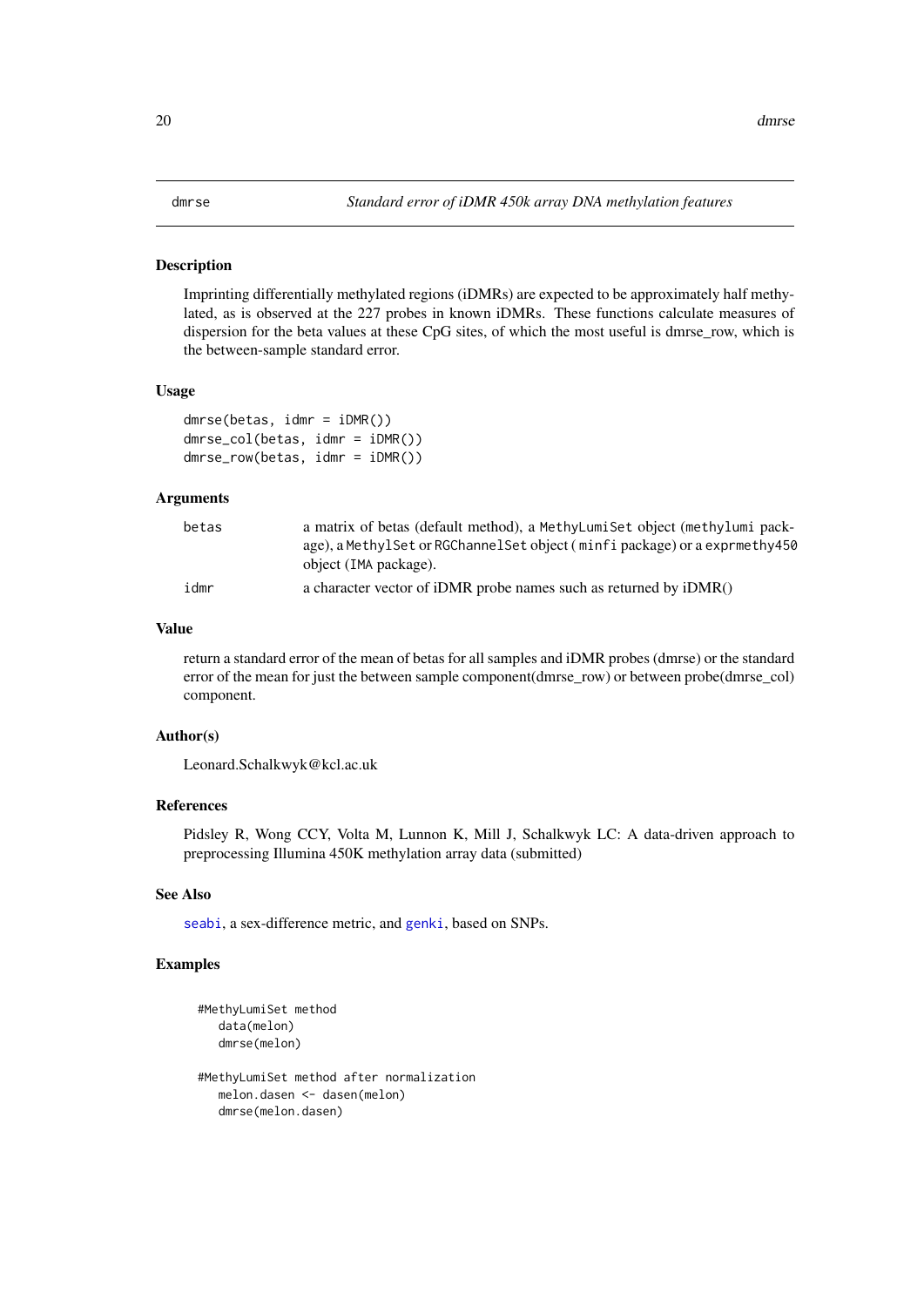<span id="page-20-0"></span>

Methods for function dmrse, dmrse\_row and dmrse\_col in package wateRmelon. Please see [dmrse](#page-19-1) for details of the calculation of this standard-error performance metric.

#### Methods:

signature(betas = "exprmethy450") all of the methods simply extract betas from the data object (which can be a exprmethy450, MethylSet, MethyLumiSe, or RGChannelSet) and calculate the metric.

<span id="page-20-1"></span>estimateCellCounts *Cell Proportion Estimation using wateRmelon*

#### Description

Estimates relative proportion of pure cell types within a sample, mostly identical to [estimateCellCounts](#page-20-1). Currently, only a reference data-set exists for 450k arrays. As a result, if performed on EPIC data, function will convert methylumi object to 450k array dimensions.

#### Usage

```
estimateCellCounts.wmln(
    object,
    platform = c("450k", "EPIC", "27k"),
    mn = NULL,un = NULL,bn = NULL,perc = 1,compositeCellType = "Blood",
    probeSelect = "auto",
    cellTypes = c("CD8T","CD4T","NK","Bcell","Mono","Gran"),
    referencePlatform = c("IlluminaHumanMethylation450k",
        "IlluminaHumanMethylationEPIC",
        "IlluminaHumanMethylation27k"),
    returnAll = FALSE,
    meanPlot = FALSE,
    verbose=TRUE,
    ...)
```
#### Arguments

| object   | An object of class methylumiset, which contains (un)normalised methylated and<br>unmethylated intensities |
|----------|-----------------------------------------------------------------------------------------------------------|
| platform | Which micro-array platform was used to analysed samples                                                   |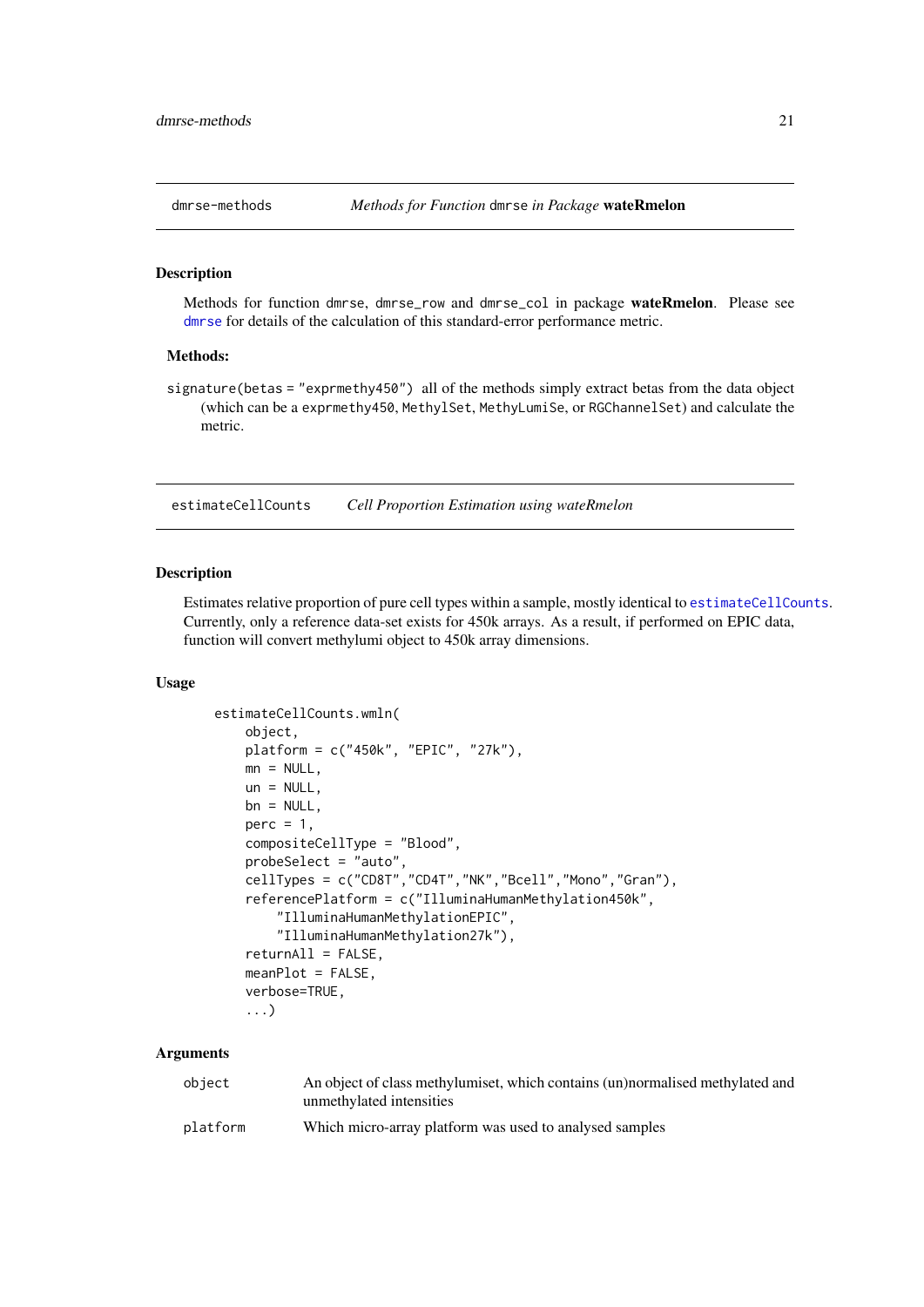<span id="page-21-0"></span>

| mn                | if NULL will call methylated(object), otherwise can be given matrix of identical<br>dimensions to object.                                                                                                                                                                                                                                                                                                                                                                                                                                                                                                               |
|-------------------|-------------------------------------------------------------------------------------------------------------------------------------------------------------------------------------------------------------------------------------------------------------------------------------------------------------------------------------------------------------------------------------------------------------------------------------------------------------------------------------------------------------------------------------------------------------------------------------------------------------------------|
| un                | if NULL will call unmethylated(object), otherwise can be given matrix of iden-<br>tical dimensions to object.                                                                                                                                                                                                                                                                                                                                                                                                                                                                                                           |
| bn                | if NULL will call betas(object), otherwise can be given matrix of identical di-<br>mensions to object.                                                                                                                                                                                                                                                                                                                                                                                                                                                                                                                  |
| perc              | Percentage of query-samples to use to normalise reference dataset. This should<br>be 1 unless using a very large data-set then lowering this will allow for an in-<br>crease in performance                                                                                                                                                                                                                                                                                                                                                                                                                             |
| compositeCellType |                                                                                                                                                                                                                                                                                                                                                                                                                                                                                                                                                                                                                         |
|                   | Which composite cell type is being deconvoluted. Should be either "Blood",<br>"CordBlood", or "DLPFC"                                                                                                                                                                                                                                                                                                                                                                                                                                                                                                                   |
| probeSelect       | How should probes be selected to distinguish cell types? Options include "both",<br>which selects an equal number $(50)$ of probes (with F-stat p-value < 1E-8) with<br>the greatest magnitude of effect from the hyper- and hypo-methylated sides,<br>and "any", which selects the 100 probes (with F-stat p-value $<$ 1E-8) with the<br>greatest magnitude of difference regardless of direction of effect. Default input<br>"auto" will use "any" for cord blood and "both" otherwise, in line with previous<br>versions of this function and/or our recommendations. Please see the references<br>for more details. |
| cellTypes         | Which cell types, from the reference object, should be we use for the deconvo-<br>lution? See details.                                                                                                                                                                                                                                                                                                                                                                                                                                                                                                                  |
| referencePlatform |                                                                                                                                                                                                                                                                                                                                                                                                                                                                                                                                                                                                                         |
|                   | The platform for the reference dataset; if the input rgSet belongs to another<br>platform, it will be converted using convertArray.                                                                                                                                                                                                                                                                                                                                                                                                                                                                                     |
| returnAll         | Should the composition table and the normalized user supplied data be return?                                                                                                                                                                                                                                                                                                                                                                                                                                                                                                                                           |
| verbose           | Should the function be verbose?                                                                                                                                                                                                                                                                                                                                                                                                                                                                                                                                                                                         |
| meanPlot          | Whether to plots the average DNA methylation across the cell-type discrimating<br>probes within the mixed and sorted samples.                                                                                                                                                                                                                                                                                                                                                                                                                                                                                           |
| $\cdots$          | Other arguments, i.e arguments passed to plots                                                                                                                                                                                                                                                                                                                                                                                                                                                                                                                                                                          |

# Details

See [estimateCellCounts](#page-20-1) for more information regarding the exact details. estimateCellCounts.wmln differs slightly, as it will impose the quantiles of type I and II probes onto the reference Dataset rather than normalising the two together. This is 1) More memory efficient and 2) Faster - due to not having to normalise out a very small effect the other 60 samples from the reference set will have on the remaining quantiles.

Optionally, a proportion of samples can be used to derive quantiles when there are more than 1000 samples in a dataset, this will further increase performance of the code at a cost of precision. If data is pre-normalised a minimum of two samples are required.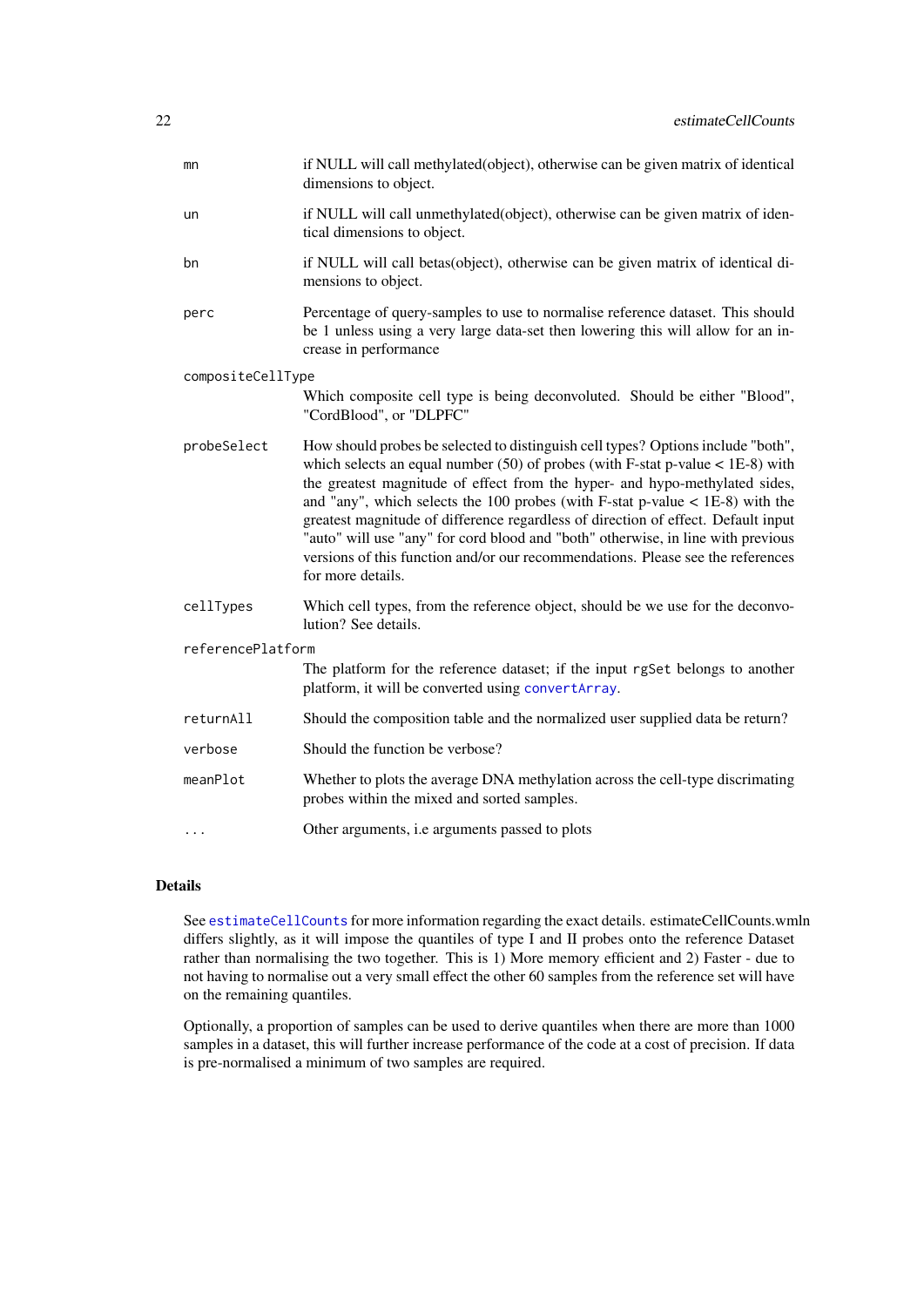<span id="page-22-1"></span><span id="page-22-0"></span>

A very simple genotype calling by one-dimensional K-means clustering is performed on each SNP, and for those SNPs where there are three genotypes, the squared deviations are summed for each genotype (similar to a standard deviation for each of allele A homozygote, heterozygote and allele B homozygote). By default these are further divided by the square root of the number of samples to get a standard error-like statistic.

# Usage

genki(bn, g = getsnp(rownames(bn)), se = TRUE)

#### Arguments

| bn | a matrix of beta values (default method), a MethyLumiSet object (methylumi<br>package), a MethylSet or RGChannelSet object (minfi package) or a exprmethy450<br>object (IMA package). |
|----|---------------------------------------------------------------------------------------------------------------------------------------------------------------------------------------|
| g  | vector of SNP names                                                                                                                                                                   |
| se | TRUE or FALSE specifies whether to calculate the standard error-like statistic                                                                                                        |

# Details

There are 65 well-behaved SNP genotyping probes included on the array. These each produce a distribution of betas with tight peaks for the three possible genotypes, which will be broadened by technical variation between samples. The spread of the peaks is thus usable as a performance metric.

#### Value

a vector of 3 values for the dispersion of the three genotype peaks (AA, AB, BB : low, medium and high beta values)

#### Note

Corrected RGChannelSet methods - 12/10/2015

#### Author(s)

Leonard.Schalkwyk@kcl.ac.uk

# References

Pidsley R, Wong CCY, Volta M, Lunnon K, Mill J, Schalkwyk LC: A data-driven approach to preprocessing Illumina 450K methylation array data (submitted)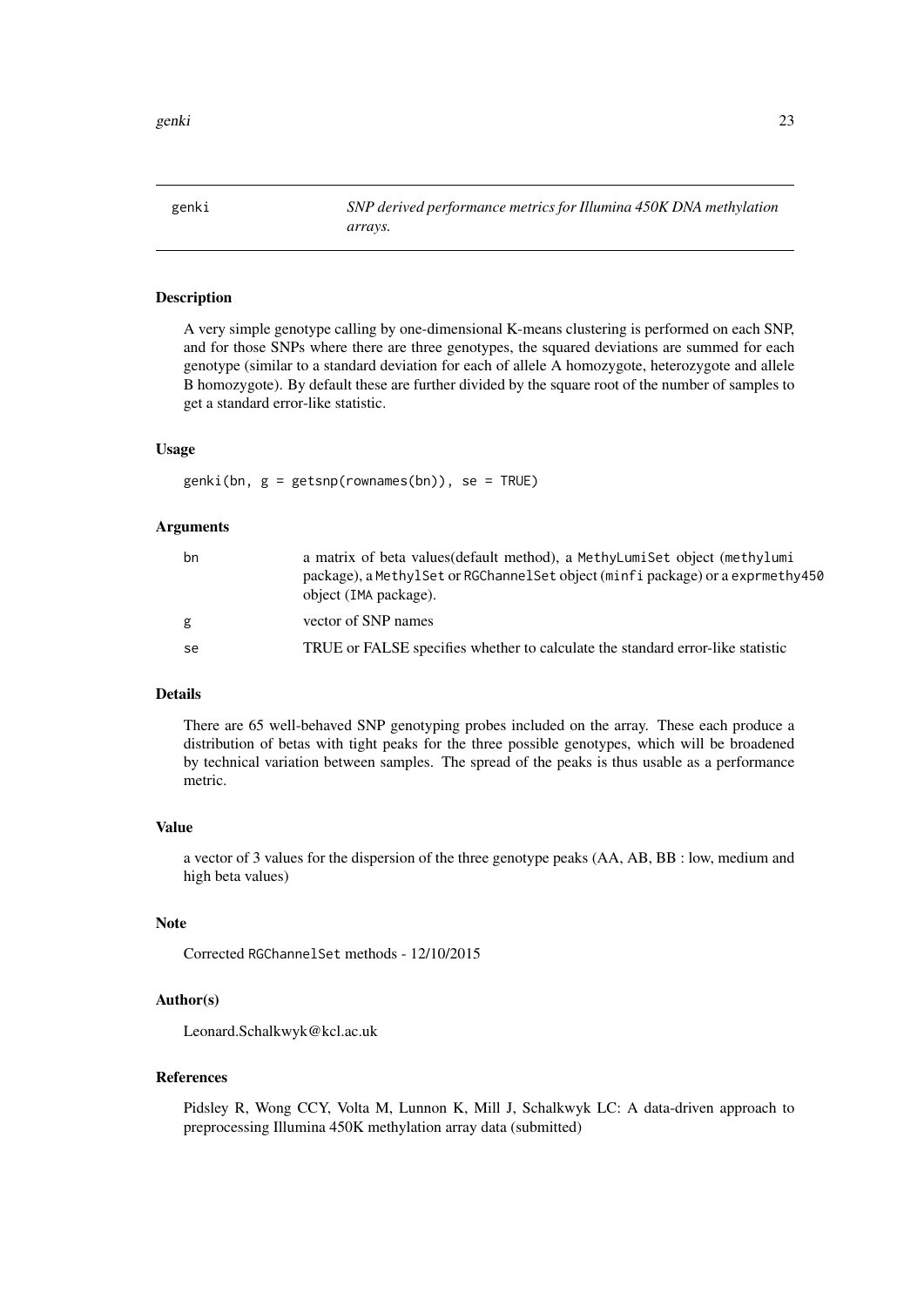24 genkme

# Examples

```
#MethyLumiSet method
  data(melon)
  genki(melon)
#MethyLumiSet method after normalization
  melon.dasen <- dasen(melon)
  genki(melon.dasen)
```
genki-methods *Methods for Function* genki *in Package* wateRmelon

#### Description

Methods for function genki in package wateRmelon. Please see [genki](#page-22-1) for details of the calculation of this standard-error performance metric.

# Methods:

signature(betas = "exprmethy450") all of the methods simply extract betas from the data object (which can be a exprmethy450, MethylSet, MethyLumiSe, or RGChannelSet) and calculate the metric.

genkme *Internal functions for genotype-based normalization metrics*

#### <span id="page-23-1"></span>Description

genkme - genotype calling with 1d k-means genkus - apply genkme to available SNPs getsnp - grep the rs-numbered probes gcose - calculate between-sample SNP standard error gcoms - calculate between-sample SNP mean-squared deviation

# Usage

genkme(y, peaks = c(0.2, 0.5, 0.8))

#### Arguments

|       | a vector or matrix of numeric values (betas, between 0 and 1) |
|-------|---------------------------------------------------------------|
| peaks | initial values for cluster positions                          |

# Details

see [genki](#page-22-1)

<span id="page-23-0"></span>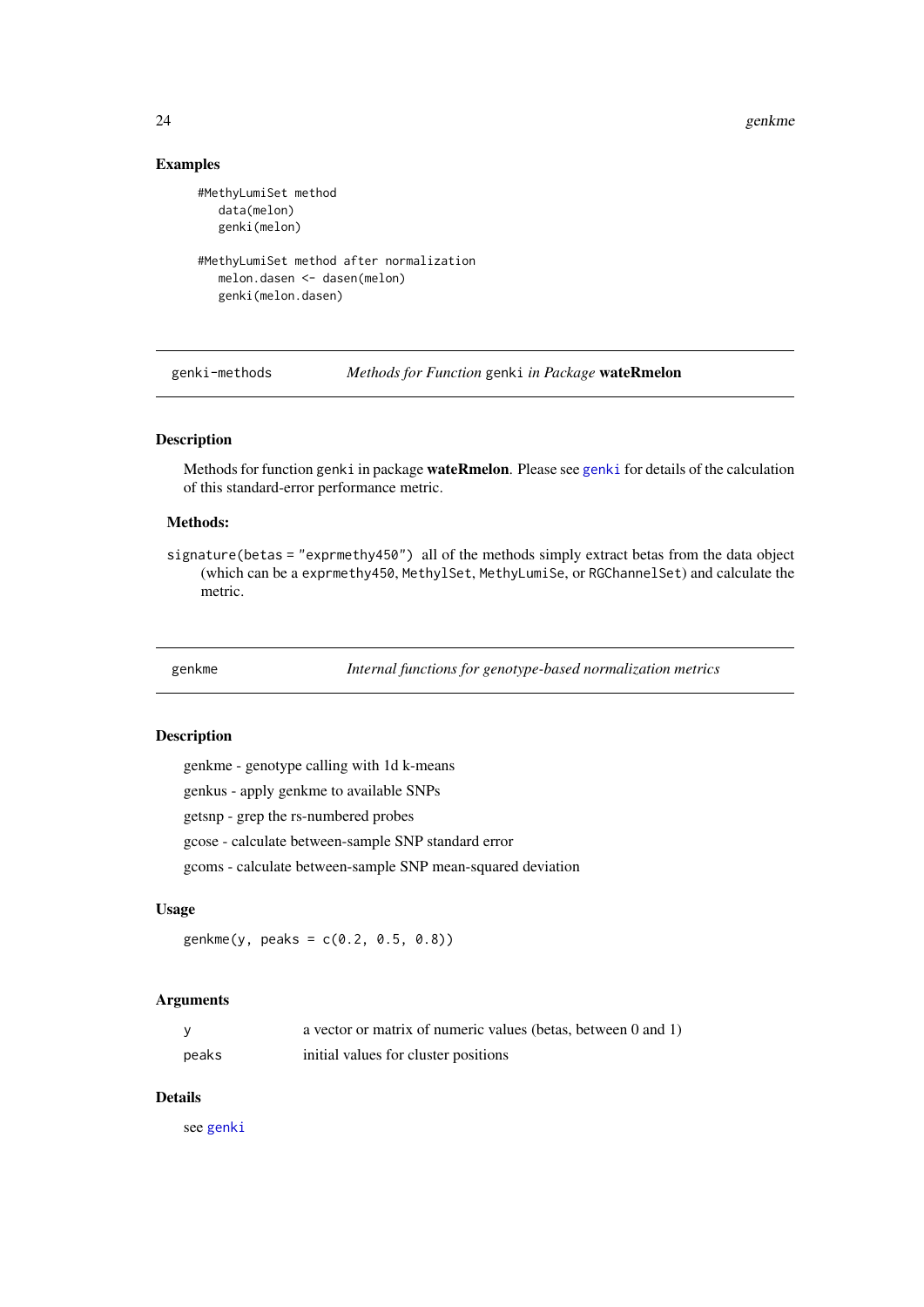<span id="page-24-0"></span>got  $25$ 

# Value

see [genki](#page-22-1)

### Author(s)

Leonard.Schalkwyk@kcl.ac.uk

#### References

Pidsley R, Wong CCY, Volta M, Lunnon K, Mill J, Schalkwyk LC: A data-driven approach to preprocessing Illumina 450K methylation array data (submitted)

got *Internal functions for Illumina i450 normalization functions*

# Description

got and fot find the annotation column differentiating type I and type II assays in MethylSet (got) or MethyLumiSet (fot) objects. pop extracts columns from IlluminaHumanMethylation450k.db

# Usage

got(obj) fot(x)

# Arguments

| X   | a MethyLumiSet |  |
|-----|----------------|--|
| obi | a MethylSet    |  |

# Details

got returns a character vector of 'I' and 'II', fot returns the index of the relevant column. pop returns a data frame

# Author(s)

Leonard.Schalkwyk@kcl.ac.uk

#### References

Pidsley R, Wong CCY, Volta M, Lunnon K, Mill J, Schalkwyk LC: A data-driven approach to preprocessing Illumina 450K methylation array data (submitted)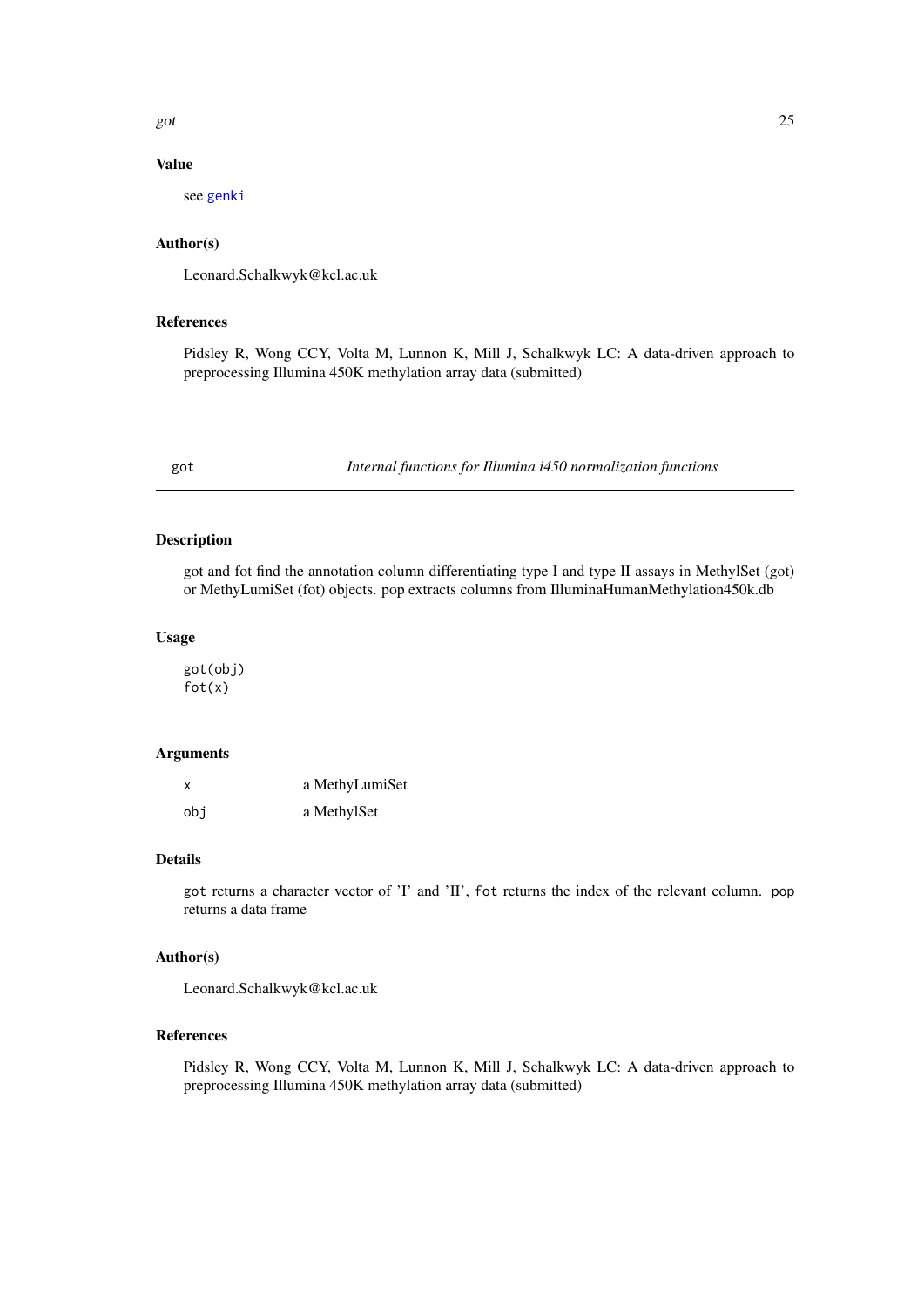<span id="page-25-0"></span>

A character vector of 227 propes on the Illumina 450k methylation array

#### Usage

data(iDMR)

# Format

The format is: chr [1:227] "cg00000029" "cg00155882" "cg00576435" "cg00702231" "cg00765653" "cg00766368" ...

# Source

DMR coordinates from https://atlas.genetics.kcl.ac.uk/

#### References

Pidsley R, Wong CCY, Volta M, Lunnon K, Mill J, Schalkwyk LC: A data-driven approach to preprocessing Illumina 450K methylation array data (submitted)

# Examples

data(iDMR) ## maybe str(iDMR) ; plot(iDMR) ...

melon *Small MethyLumi data set for examples and testing*

# Description

This object was derived using [methylumiR](#page-0-0) on an edited GenomeStudio file containing a small subset of features. It works with all of the wateRmelon package beta functions (see [dasen](#page-12-2) and metrics (see [genki](#page-22-1), [seabi](#page-34-1), and [dmrse\\_col](#page-19-2)) except for [swan](#page-12-1).

# Usage

data(melon)

# Format

MethyLumiSet with assayData containing 3363 features, 12 samples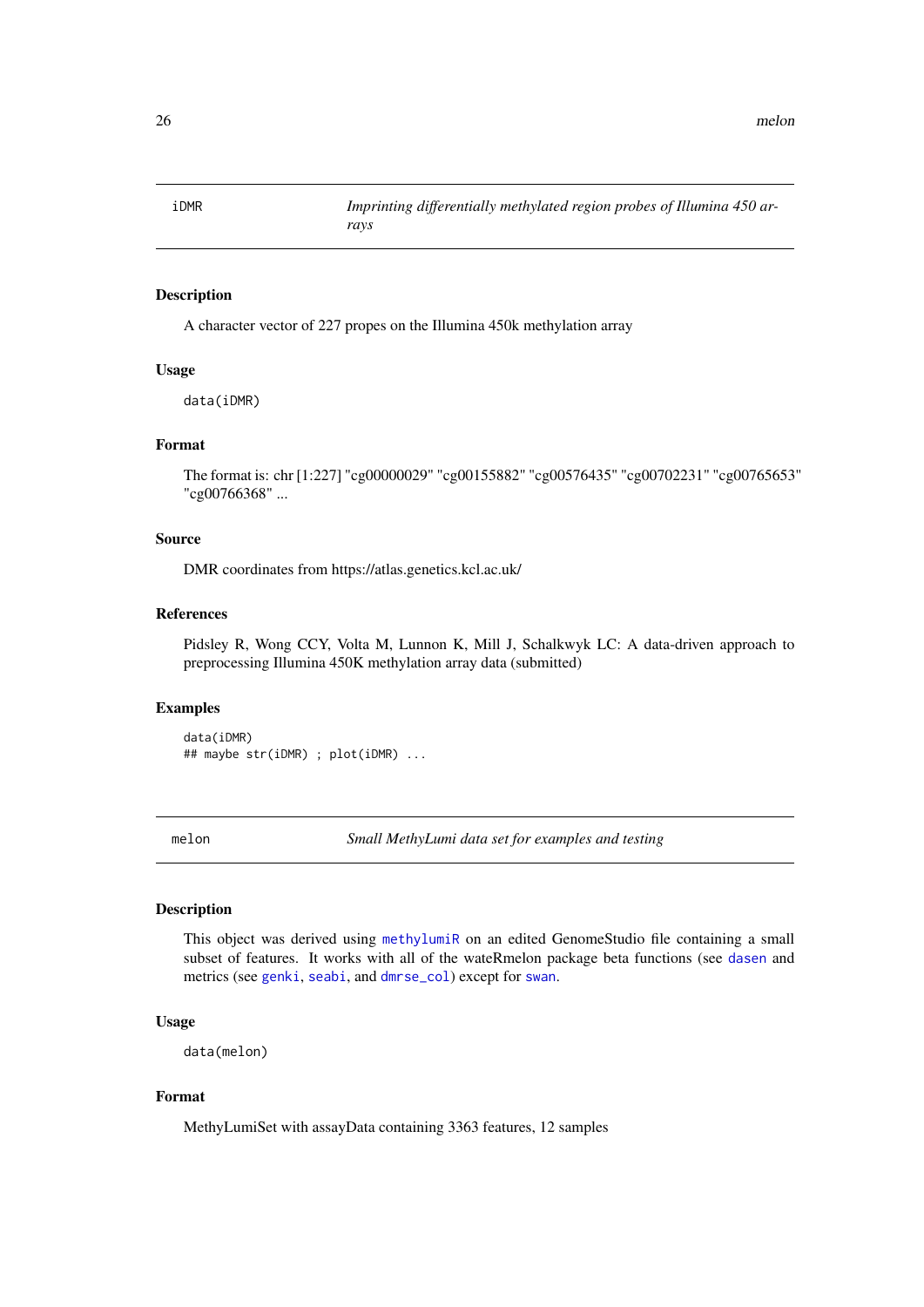#### <span id="page-26-0"></span>metrics 27

# Source

Pidsley R, Wong CCY, Volta M, Lunnon K, Mill J, Schalkwyk LC: A data-driven approach to preprocessing Illumina 450K methylation array data (submitted)

# Examples

```
library(methylumi)
data(melon)
boxplot(log(methylated(melon)), las=2)
## maybe str(melon) ; plot(melon) ...
```
metrics *Calculate a full set of 450K normalization/performance metrics*

# Description

Calculate X-chromosome, SNP and imprinting DMR metrics for a matrix of betas from an Illumina 450K Human DNA methylation array. Requires precalculated t-test p-values for sex differences, a list of X-chromosome features and of imprinting DMR features.

# Usage

metrics(betas, pv, X, idmr = iDMR, subset = NULL)

# Arguments

| betas  | a matrix of betas, each row representing a probe, each column a sample                                             |
|--------|--------------------------------------------------------------------------------------------------------------------|
| pv     | a vector of p-values such as produced by sextest, one per row of betas                                             |
|        | a logical vector of the same length as pv, indicating whether each probe is<br>mapped to the X-chromosome          |
| idmr   | a character vector of probe names known to be in imprinting DMRs. Can be<br>obtained with $iDMR()$ or $data(iDMR)$ |
| subset | index or character vector giving a subset of betas to be tested                                                    |

#### Value

| dmrse_row | see dmrse_row |
|-----------|---------------|
| dmrse_col | see dmrse_col |
| dmrse     | see dmrse     |
| gcoms_a   | see genki     |
| gcose_a   | see genki     |
| gcoms_b   | see genki     |
| gcose_b   | see genki     |
| gcoms_c   | see genki     |
| gcose_c   | see genki     |
| seabird   | see seabi     |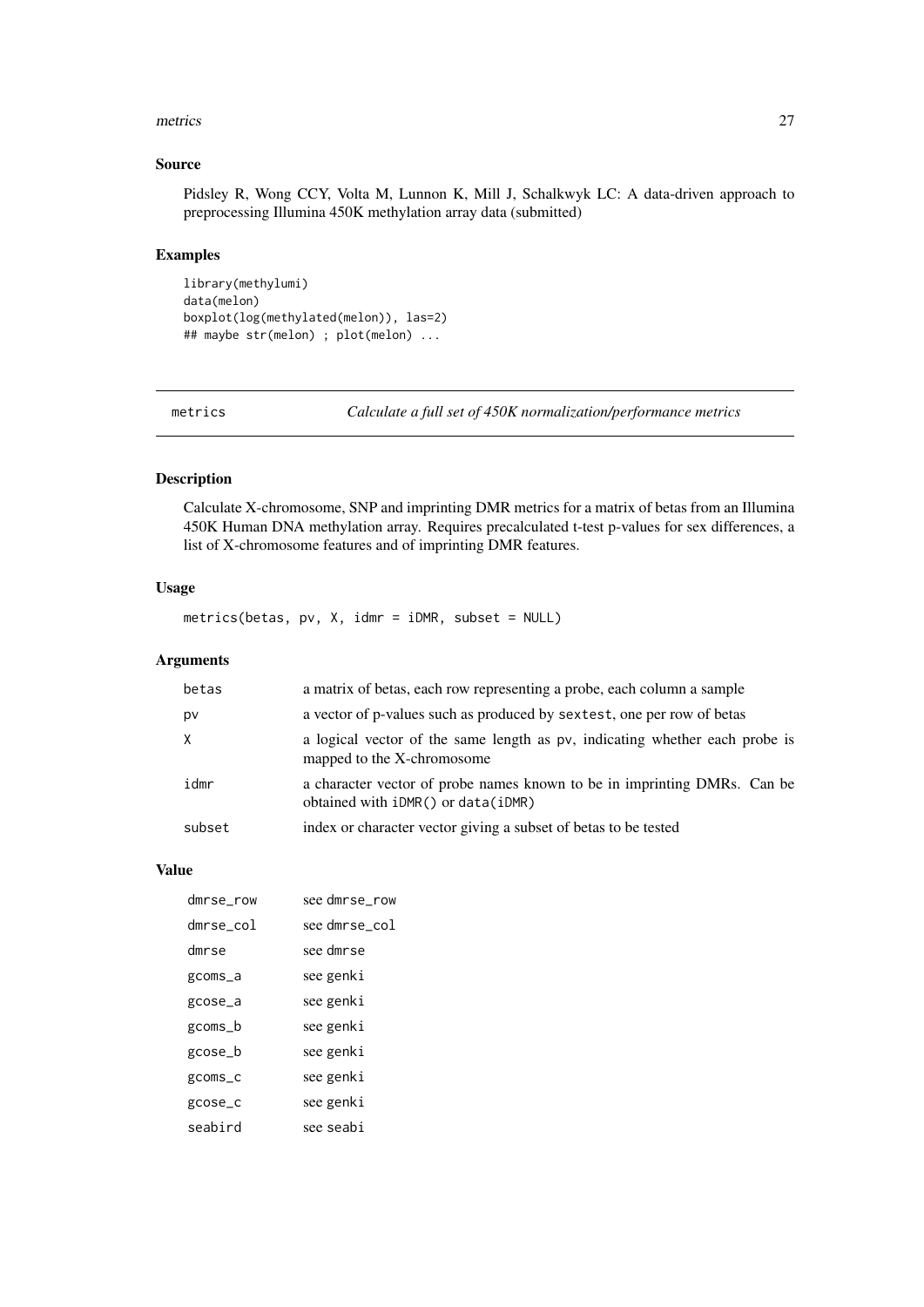# Author(s)

Leonard.Schalkwyk@kcl.ac.uk

#### References

Pidsley R, Wong CCY, Volta M, Lunnon K, Mill J, Schalkwyk LC: A data-driven approach to preprocessing Illumina 450K methylation array data (submitted)

# Examples

```
data(melon)
melon.dasen <- dasen(melon)
bn <-betas(melon.dasen)
X <- melon.dasen@featureData@data$CHR=='X'
data(iDMR)
sex <- pData(melon.dasen)$sex
pv <- sextest(bn,sex)
melon.metrics <- metrics(bn, pv, X, idmr = iDMR, subset = NULL)
```
outlyx *Identify Outliers within Methylumi and Minfi packaged objects*

#### Description

Seeks to identify outliers based on multiple (currently 2) outlier detection methods for methylumi and minfi packaged objects.

#### Usage

outlyx(x, iqr=TRUE, iqrP=2, pc=1, mv=TRUE, mvP=0.15, plot=TRUE, ...)

# Arguments

| X         | A MethyLumiSet, MethylSet, RGChannelSet object or matrix containing raw<br>betas.                                                                                               |
|-----------|---------------------------------------------------------------------------------------------------------------------------------------------------------------------------------|
| igr       | If TRUE, the outliers based on interquartile ranges will be determined                                                                                                          |
| igrP      | The number of interquartile ranges outliers are to be identified from designated<br>principle component.                                                                        |
| pс        | Desired principal component for outlier identification - only used if other prin-<br>cipal components want to be discriminated, only used for IQR outlier detection.            |
| mv        | If TRUE, the outliers will detected using poout                                                                                                                                 |
| mvP       | Arbitrary cut-off point for identifying outliers via pcout                                                                                                                      |
| plot      | If TRUE, alongside regular output, a plot will be constructed displaying relative<br>'location' of each sample. Outliers are those that fall within the highlighted<br>regions. |
| $\ddotsc$ | Additional arguments passed to pcout                                                                                                                                            |
|           |                                                                                                                                                                                 |

# Value

Returns a dataframe of TRUE/FALSE per sample where TRUE is outlying.

<span id="page-27-0"></span>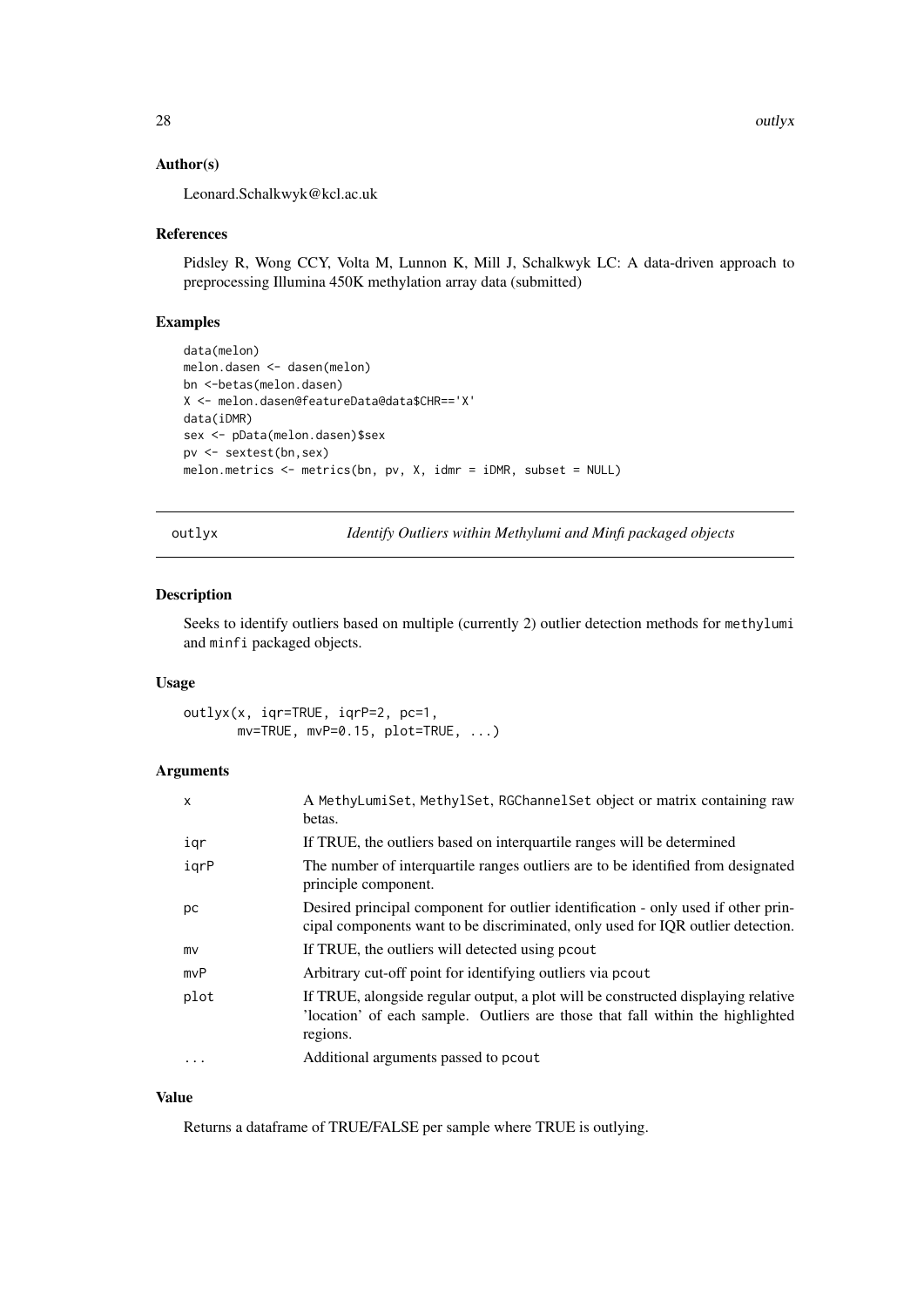```
outlyx-methods 29
```
#### Note

May perform poorly on normalized data

#### Author(s)

Tyler Gorrie-Stone - tgorri@essex.ac.uk

#### Examples

```
library(wateRmelon)
data(melon)
outliers <- outlyx(melon,iqr=TRUE, iqrP=2, pc=1,
                   mv=TRUE, mvP=0.15, plot=TRUE)
```
outlyx-methods *Methods for Function* outlyx *in Package* wateRmelon

# Description

Methods for function outlyx, please see outlyx for details of how function performs.

#### Methods

signature( $x =$  "MethyLumiSet") all of the methods simply extract betas from the data object (which can be a MethylSet, MethyLumiSet, or RGChannelSet) and calculates the outliers.

<span id="page-28-1"></span>pfilter *Basic data filtering for Illumina 450 methylation data*

#### Description

The pfilter function filters data sets based on bead count and detection p-values. The user can set their own thresholds or use the default pfilter settings. pfilter will take data matrices of beta values, signal intensities and annotation data, but will also take methylumi (MethyLumiSet) or minfi (RGChannelSetExtended) objects. However it has come to our attention that data read in using the various packages and input methods will give subtly variable data output as they calculate detection p-value and beta values differently, and do/don?t give information about beadcount. The pfilter function does not correct for this, but simply uses the detection p-value and bead count provided by each package.

# Usage

pfilter(mn, un, bn, da, pn, bc, perCount=NULL, pnthresh = NULL, perc = NULL, pthresh = NULL,logical.return=FALSE)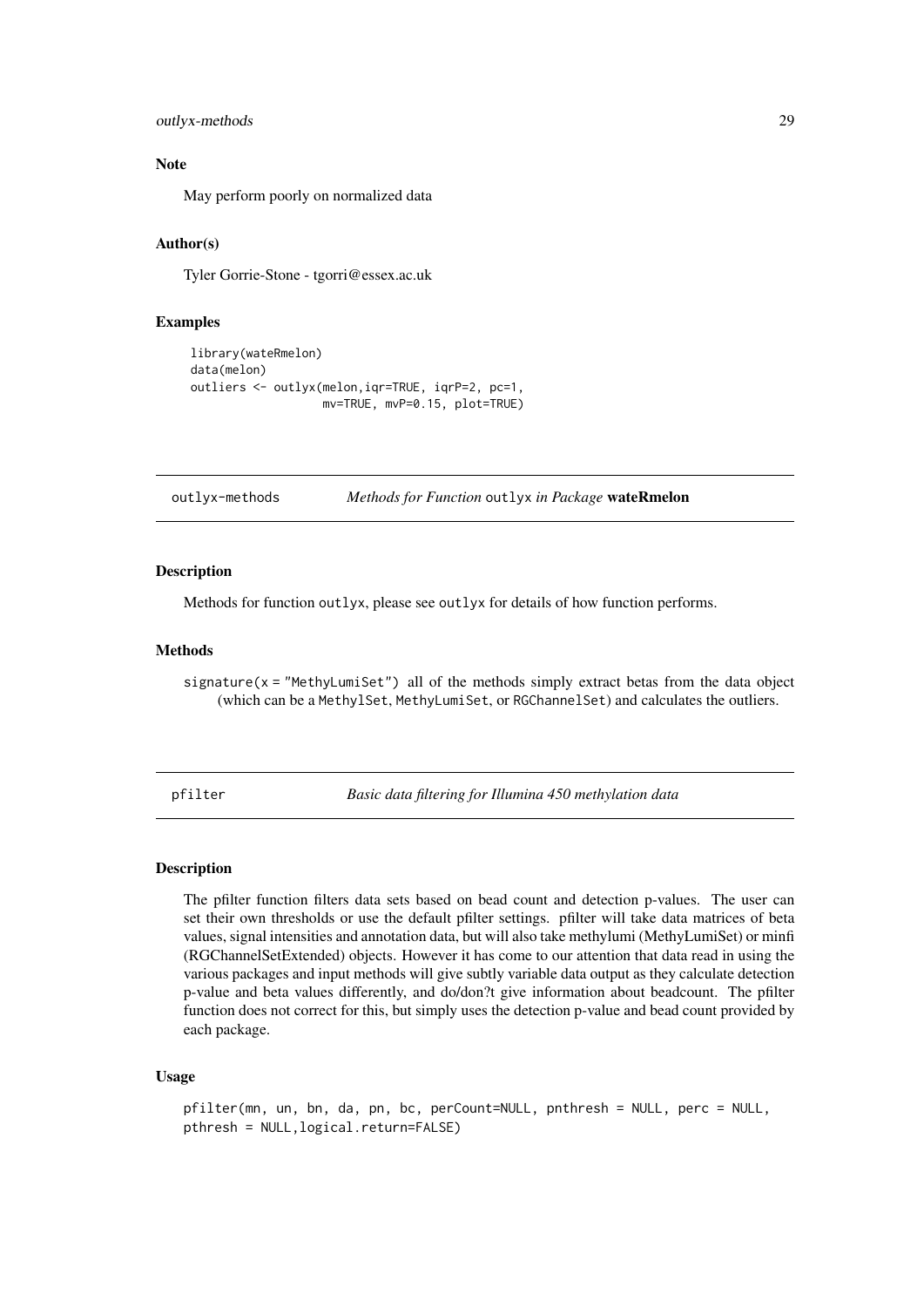# Arguments

| mn       | matrix of methylated signal intensities, each column representing a sample (de-<br>fault method), or an object for which a method is available e.g MethyLumiSet<br>or RGChannelSetExtended. N.B. Bead count filtering will not work unless data<br>read in as an RGGhannelSetExtended rather than an RGChannelSet. |
|----------|--------------------------------------------------------------------------------------------------------------------------------------------------------------------------------------------------------------------------------------------------------------------------------------------------------------------|
| un       | matrix of unmethylated signal intensities, each column representing a sample<br>(default method) or NULL when mn is a MethyLumiSet or RGChannelSetEx-<br>tended object                                                                                                                                             |
| bn       | matrix of precalculated betas, each column representing a sample, or NULL<br>when mn is a MethyLumiSet or RGChannelSetExtended object                                                                                                                                                                              |
| da       | annotation data frame, such as x@featureData@data #methylumi package, or<br>NULL when mn is a MethyLumiSet or RGChannelSetExtended object                                                                                                                                                                          |
| pn       | matrix of detection p-values, each column representing a sample, a MethyLu-<br>miSet or RGChannelSetExtended object                                                                                                                                                                                                |
| bc       | matrix of arbitrary values, each column representing a sample and eeach row<br>representing a probe, in which "NA" represents beadcount <3, or NULL when<br>mn is a MethyLumiSet or RGChannelSetExtended object                                                                                                    |
| perCount | remove sites having this percentage of samples with a beadcount <3, default set<br>to $5$                                                                                                                                                                                                                          |
| pnthresh | cutoff for detection p-value, default set to 0.05                                                                                                                                                                                                                                                                  |
| perc     | remove samples having this percentage of sites with a detection p-value greater<br>than pnthresh, default set to 1                                                                                                                                                                                                 |
| pthresh  | remove sites having this percentage of samples with a detection p-value greater<br>than pnthresh, default set to 1                                                                                                                                                                                                 |
|          | logical. return If it is TRUE, FALSE or TRUE is returned to indicate success                                                                                                                                                                                                                                       |

# Value

a filtered MethyLumiSet or a list of the filtered matrices: mn : methylated intensities un : unmethylated intensities bn : betas da : feature data or a filtered MethylSet object.

# Methods

- signature(mn = "MethyLumiSet") This is used for performing the pfilter method on MethyLumiSet objects produced by methylumiR.
- signature(mn = "RGChannelSetExtended") This is used for performing the pfilter method on RGChannelSetExtended objects produced by minfi.

# Note

Adjusted RGChannelSetExtended methods - 12/10/2015 Now outputs a MethylSet object using preprocessRaw from minfi.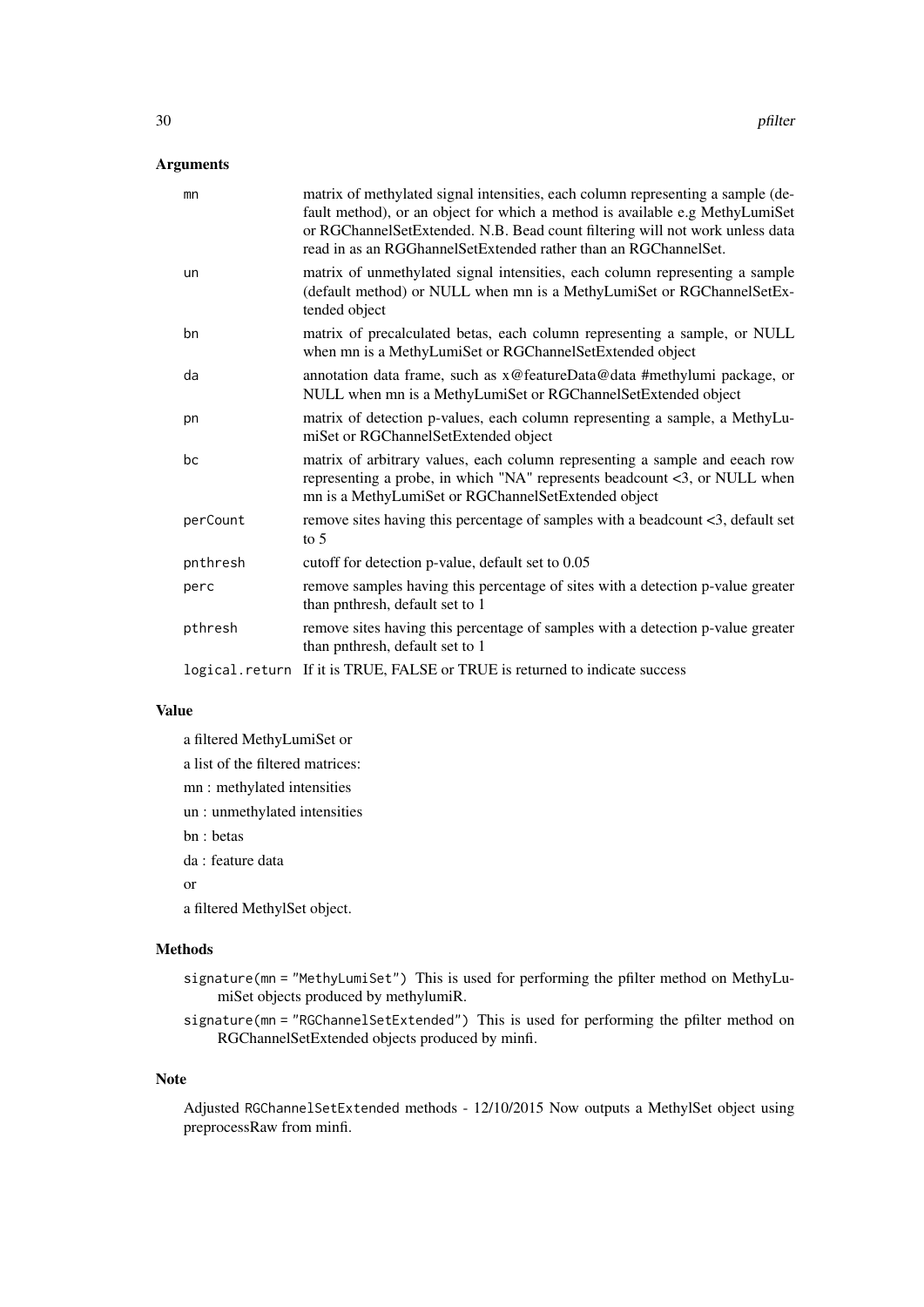#### <span id="page-30-0"></span>predictSex 31

# Author(s)

Ruth.Pidsley@kcl.ac.uk

# References

[1] Pidsley R, Wong CCY, Volta M, Lunnon K, Mill J, Schalkwyk LC: A data-driven approach to preprocessing Illumina 450K methylation array data (submitted)

# Examples

```
# MethyLumiSet method
data(melon)
melon.pf <- pfilter(melon)
```
predictSex *Sex Prediction of samples assayed on the Illumina Infinium BeadChip platform*

# Description

Predicts the sex of samples

# Usage

predictSex(x, x.probes, pc = 2, plot=TRUE, irlba=TRUE, center=FALSE, scale. = FALSE)

# Arguments

| $\mathsf{x}$ | A matrix containing values equivalent to betas. Can be the full set of CpG<br>features or pre-filtered for X-chromosomes.                                                                    |
|--------------|----------------------------------------------------------------------------------------------------------------------------------------------------------------------------------------------|
| x.probes     | Default NULL, assuming that x is a beta matrix consisting of only X-chromosome<br>probes, otherwise supply with vector containing logical or numeric index of<br>probes on the X-chromosome. |
| рc           | The principal component to guess sex across (usually the 2nd one in most cases)                                                                                                              |
| plot         | Logical, indicated whether or not to plot the prediction                                                                                                                                     |
| irlba        | Logical, indicate whether or not to use the faster method to generate principal<br>components                                                                                                |
| center       | Logical, indicate whether or not to center data around 0                                                                                                                                     |
| scale.       | Logical, indicate whether or not to scale data prior to promp                                                                                                                                |
|              |                                                                                                                                                                                              |

# Details

Function attempts to predictSex based on the colMeans of the X chromsome and princpal components. Assumes that there are two sexes to predict and as a result will perform poorly on data-sets consisting of a single sex.

# Value

Character Vector of predicted sex for each sample, samples that were not guess are assigned 'Unknown'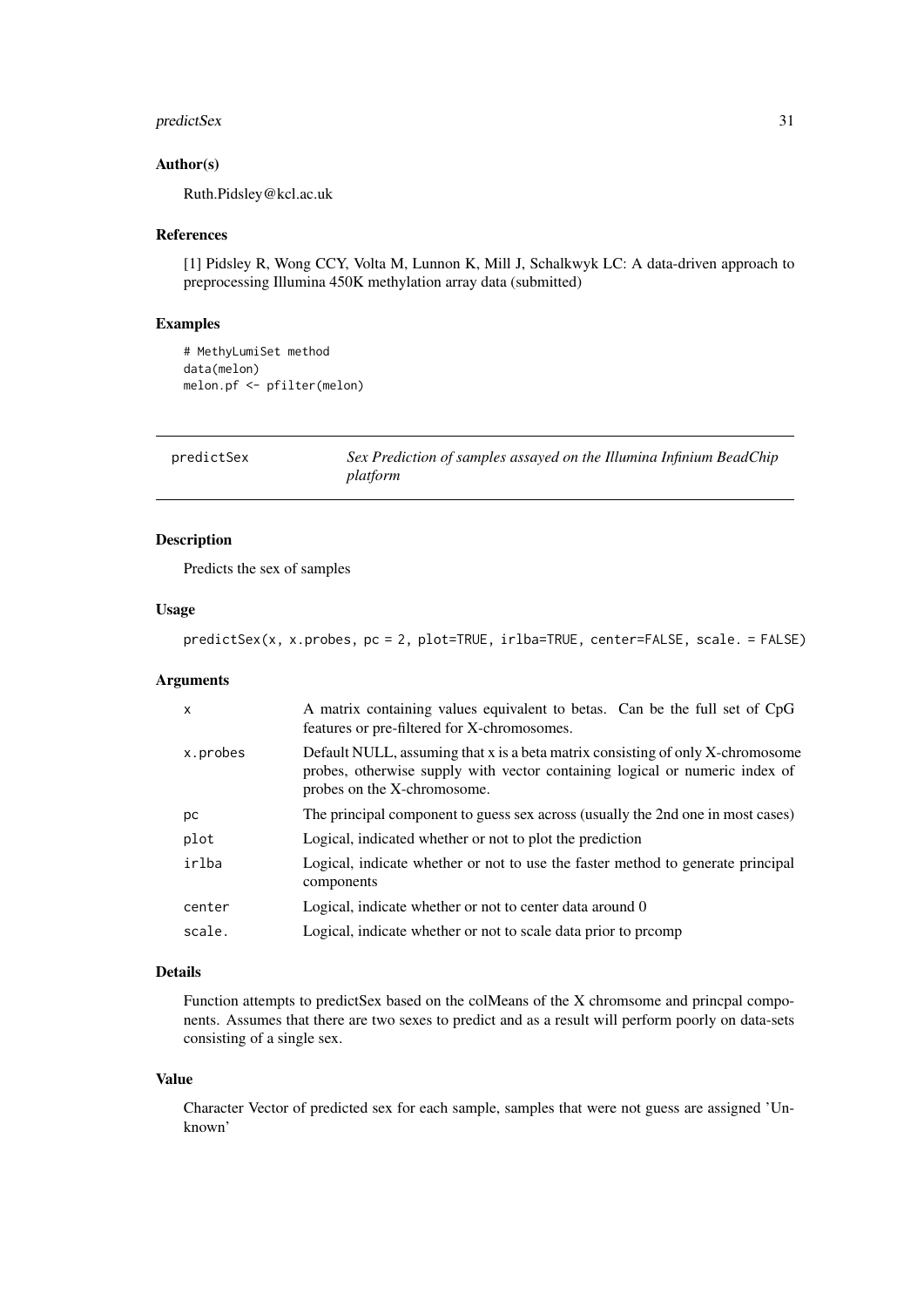#### Author(s)

Tyler J. Gorrie-Stone Who to contact: <tgorri@essex.ac.uk>

pwod *Probe-Wise Outlier Detection*

#### Description

'P'robe-'W'ise 'O'utlier 'D'etection via interquartile ranges.

# Usage

pwod(object, mul=4)

# Arguments

| obiect | MethyLumiSet, RGChannelSet, MethylSet object or matrix containing betas.       |
|--------|--------------------------------------------------------------------------------|
| mu1    | Number of interquartile ranges used to determine outlying probes. Default is 4 |
|        | to ensure only very obvious outliers are removed.                              |

# Details

Detects outlying probes across arrays in methylumi and minfi objects. Outliers are probable low MAF/SNP heterozygotes.

# Value

Returns supplied beta matrix with outlying probes coerced to NA

# Author(s)

Tyler Gorrie-Stone - tgorri@essex.ac.uk

# Examples

```
library(wateRmelon)
data(melon)
cattle <- betas(melon)
new.betas <- pwod(cattle, mul=4)
```
pwod-methods *Methods for Function* pwod *in Package* wateRmelon

# Description

Methods for function pwod, please see pwod for details of how function performs.

# Methods

signature(object = "MethyLumiSet") all of the methods simply extract betas from the data object (which can be a MethylSet, MethyLumiSet, or RGChannelSet) and calculates the outliers.

<span id="page-31-0"></span>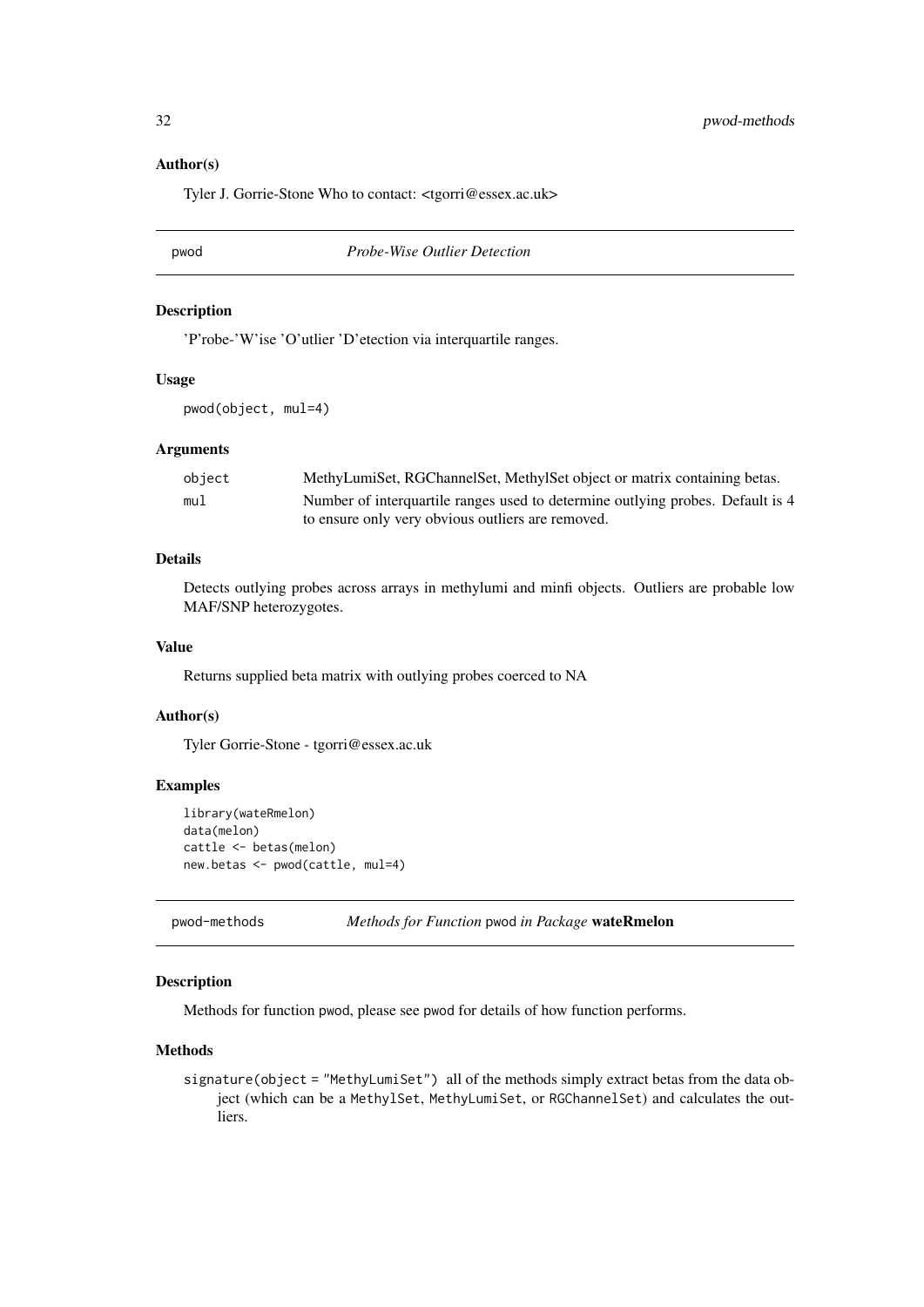<span id="page-32-0"></span>

Calculates 4 metrics to assess the degree of difference between normalized and raw betas.

# Usage

qual(norm,raw)

# Arguments

| norm | Matrix of normalized betas |
|------|----------------------------|
| raw  | Matrix of raw betas        |

# Value

Returns data.frame containing rmsd, sdd, sadd and srms for each sample (columns) in supplied matrices.

# Author(s)

Leo Schalkwyk

# Examples

```
library(wateRmelon)
data(melon)
d.melon <- dasen(melon)
raw.bet <- betas(melon)
norm.bet <- betas(d.melon)
qual(norm=norm.bet, raw=raw.bet)
```
readEPIC *readEPIC*

# Description

Reads Epic arrays from raw idats into MethyLumiSet objects from directory.

# Usage

```
readEPIC(idatPath, barcodes=NULL, pdat=NULL,parallel=F,n=T,oob=F,force=F, ...)
```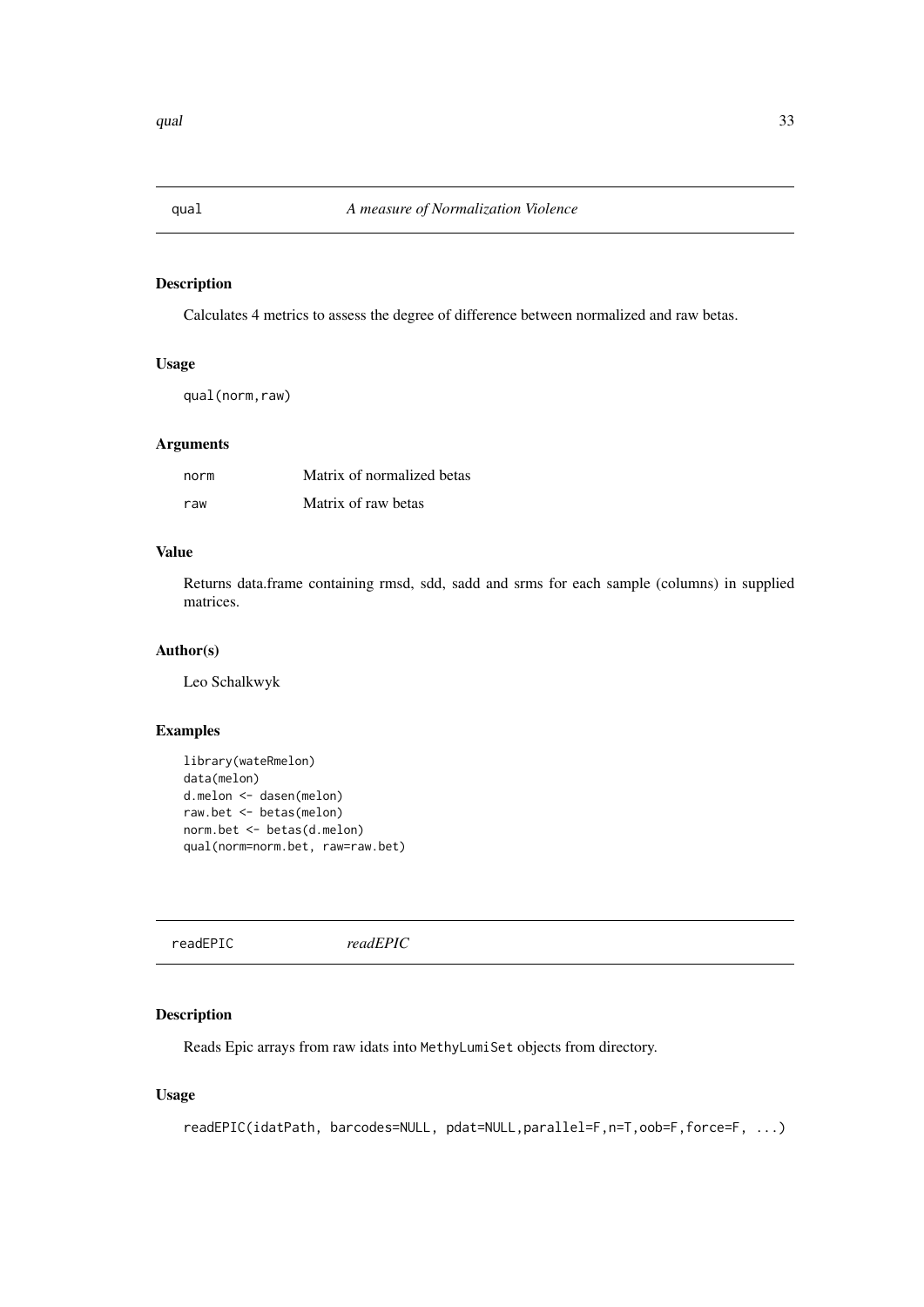# Arguments

| idatPath | Path directory where idat files are located. readEPIC looks in the specified path<br>and converts all .idats within path to relevant barcodes, which is then passed to<br>a modified version of methylumIDAT to parse all idats present in the specified<br>directory. |
|----------|------------------------------------------------------------------------------------------------------------------------------------------------------------------------------------------------------------------------------------------------------------------------|
| barcodes | If NULL, function will search supplied argument in "idatPath" for all idats<br>within directory. If given a vector of barcodes, readEPIC will search for those<br>specific barcodes within the idatPath supplied.                                                      |
| parallel | If TRUE, an attempt will be made to process using multiple cores on a multicore<br>machine.                                                                                                                                                                            |
| pdat     | A data.frame describing the samples. A special column named "barcodes" can<br>be used to specify the barcodes to be read when using methylumIDATepic. See<br>methylumIDAT for usage                                                                                    |
| n        | If TRUE, beadcounts from <i>dats</i> will be included in final object                                                                                                                                                                                                  |
| oob      | If TRUE, out-of-band (OOB) or opposite-channel signals will be kept                                                                                                                                                                                                    |
| force    | If TRUE, will combine EPIC IDATs read with differing dmaps                                                                                                                                                                                                             |
| $\cdots$ | Additional arguments passed to methylumIDAT                                                                                                                                                                                                                            |

# Details

Read a set of .idat files within a file directory and return a MethylumiSet object.

# Value

A MethyLumiSet object.

#### Note

Contains heavily modified version of methylumIDAT and other accessory functions used to construct a MethylumiSet object, specifically tailored for EPIC arrays. readEPIC can also handle 450k and 27k arrays as methylumIDAT functionality for these platforms remains unchanged.

Alternatively it is possible to invoke methylumIDATepic to use the modified version methylumIDAT, which has similar usage.

EPIC manifest has since been updated to B4 version, which has notably fewer probes than previous manifests. It is entirely possible that we will migrate to the manifest packages available on BioConductor and allow for versioning control.

# Author(s)

Tyler Gorrie-Stone - tgorri@essex.ac.uk

# References

methylumi

# Examples

#Ficticious file pathway # path <- "Data/Experiment/Idatlocation" # data <- readEPIC(path, barcodes = NULL oob=F, n=T)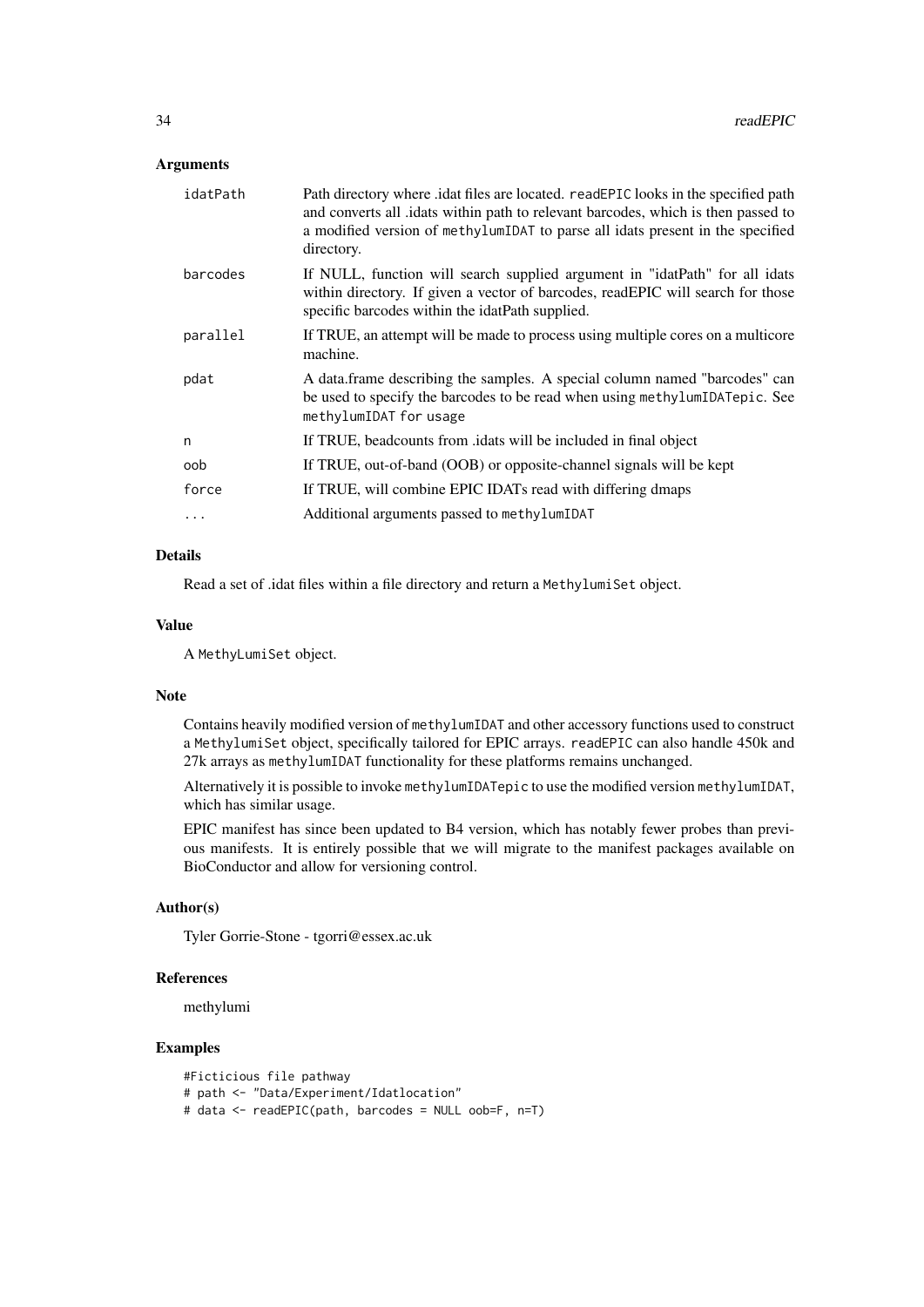<span id="page-34-1"></span><span id="page-34-0"></span>seabi *Calculate a performance metric based on male-female differences for Illumina methylation 450K arrays*

# Description

Calculates an area under ROC curve - based metric for Illumina 450K data using a t-test for malefemale difference as the predictor for X-chromosome location of probes. The metric is 1-area so that small values indicate good performance, to match our other, standard error based metrics [gcose](#page-23-1) and [dmrse](#page-19-1). Note that this requires both male and female samples of known sex and can be slow to compute due to running a t-test on every probe.

# Usage

 $seabi(bn, stop = 1, sex, X)$ 

#### Arguments

| bn   | a matrix of betas (default method) or an object containing betas i.e. a MethyLumiSet<br>object (methylumi package), a MethylSet or RGChannelSet object (minfi pack-<br>age) or a exprmethy450 object (IMA package). |
|------|---------------------------------------------------------------------------------------------------------------------------------------------------------------------------------------------------------------------|
| stop | partial area under curve is calculated if stop value $\lt 1$ is provided                                                                                                                                            |
| sex  | a factor giving the sex of each sample (column)                                                                                                                                                                     |
|      | a logical vector of length equal to the number of probes, true for features mapped<br>to X-chromosome                                                                                                               |

# Value

a value between 0 and 1. values close to zero indicate high data quality as judged by the ability to discriminate male from female X-chromosome DNA methylation.

# Author(s)

leonard.schalkwyk@kcl.ac.uk

#### References

Pidsley R, Wong CCY, Volta M, Lunnon K, Mill J, Schalkwyk LC: A data-driven approach to preprocessing Illumina 450K methylation array data (submitted)

## Examples

```
library(methylumi)
   data(melon)
   sex <- pData(melon)$sex
   X <- melon@featureData@data$CHR=='X'
   seabi(betas(melon), sex=sex, X=X)
# methylumi method
   seabi(melon, sex=sex, X=X)
```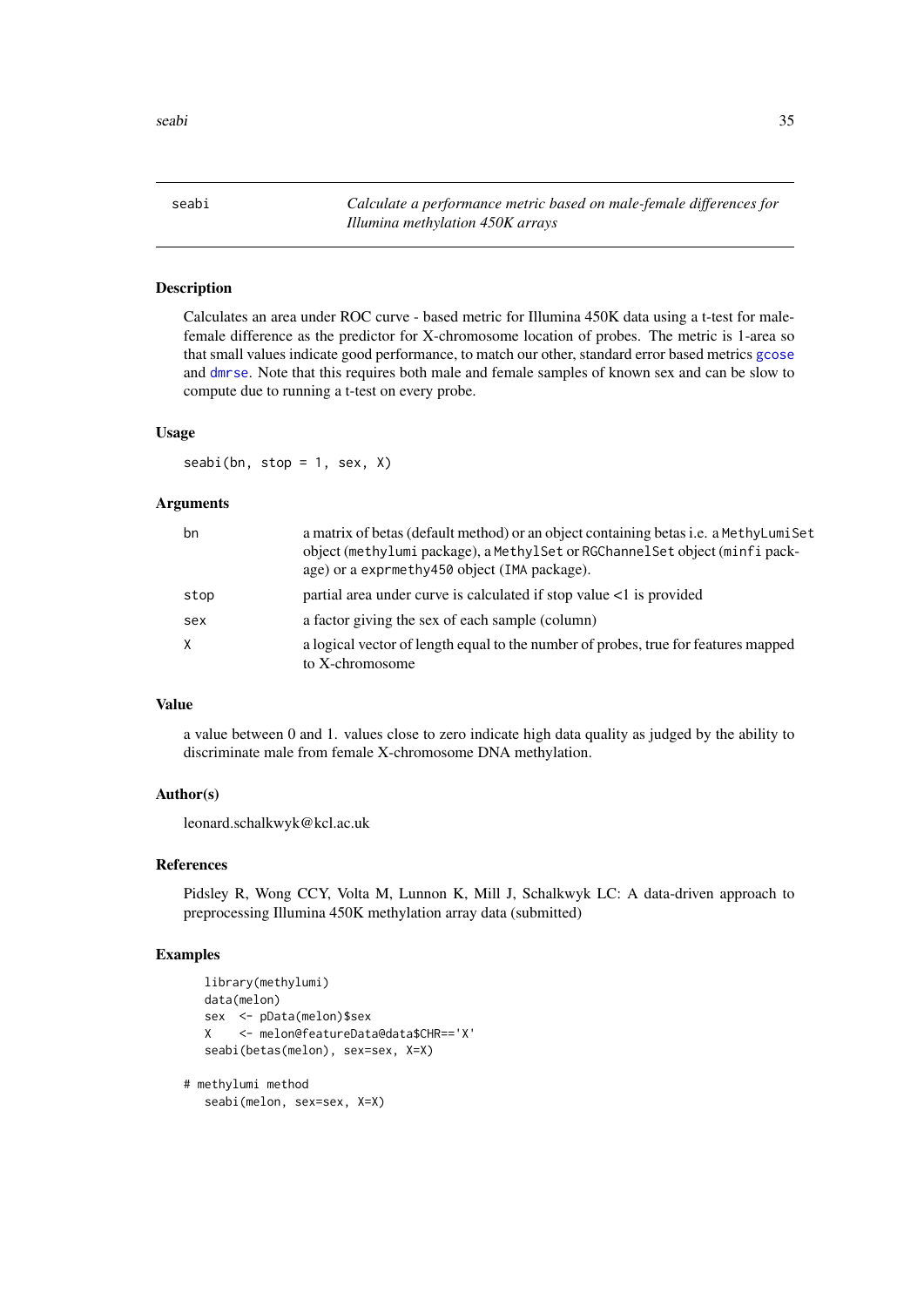<span id="page-35-0"></span>

Methods for function seabi in package wateRmelon. Please see [seabi](#page-34-1) for details of the calculation of this ROC AUC performance metric.

#### Methods

signature(betas = "exprmethy450") all of the methods simply extract betas from the data object (which can be a exprmethy450, MethylSet, MethyLumiSe, or RGChannelSet) and calculate the metric. All the methods also require a factor differentiating male from female samples.

<span id="page-35-1"></span>

| seabird | Calculate ROC area-under-curve for X-chromosome sex differences |
|---------|-----------------------------------------------------------------|
|         | (internal function for calculating the seabi metric)            |

#### Description

This is a wrapper for the prediction and performance functions from the ROCR package that takes a vector of p-values and a vector of true or false for being on the X. See seabi function which does everything.

#### Usage

seabird(pr, stop =  $1, X$ )

#### Arguments

| pr   | a vector of p-values, such as calculated by seabird                                                             |
|------|-----------------------------------------------------------------------------------------------------------------|
| stop | fraction for partial area under curve. For example 0.1 gives you the area for the<br>lowest $10\%$ of p-values. |
| X    | logical vector the same length as pv, true for features mapped to X-chromosome                                  |

# Value

Returns an area value between 0 and 1, where 1 is the best possible performance.

#### Author(s)

Leonard C Schalkwyk 2012 Leonard.Schalkwyk@kcl.ac.uk

# References

Pidsley R, Wong CCY, Volta M, Lunnon K, Mill J, Schalkwyk LC: A data-driven approach to preprocessing Illumina 450K methylation array data (submitted)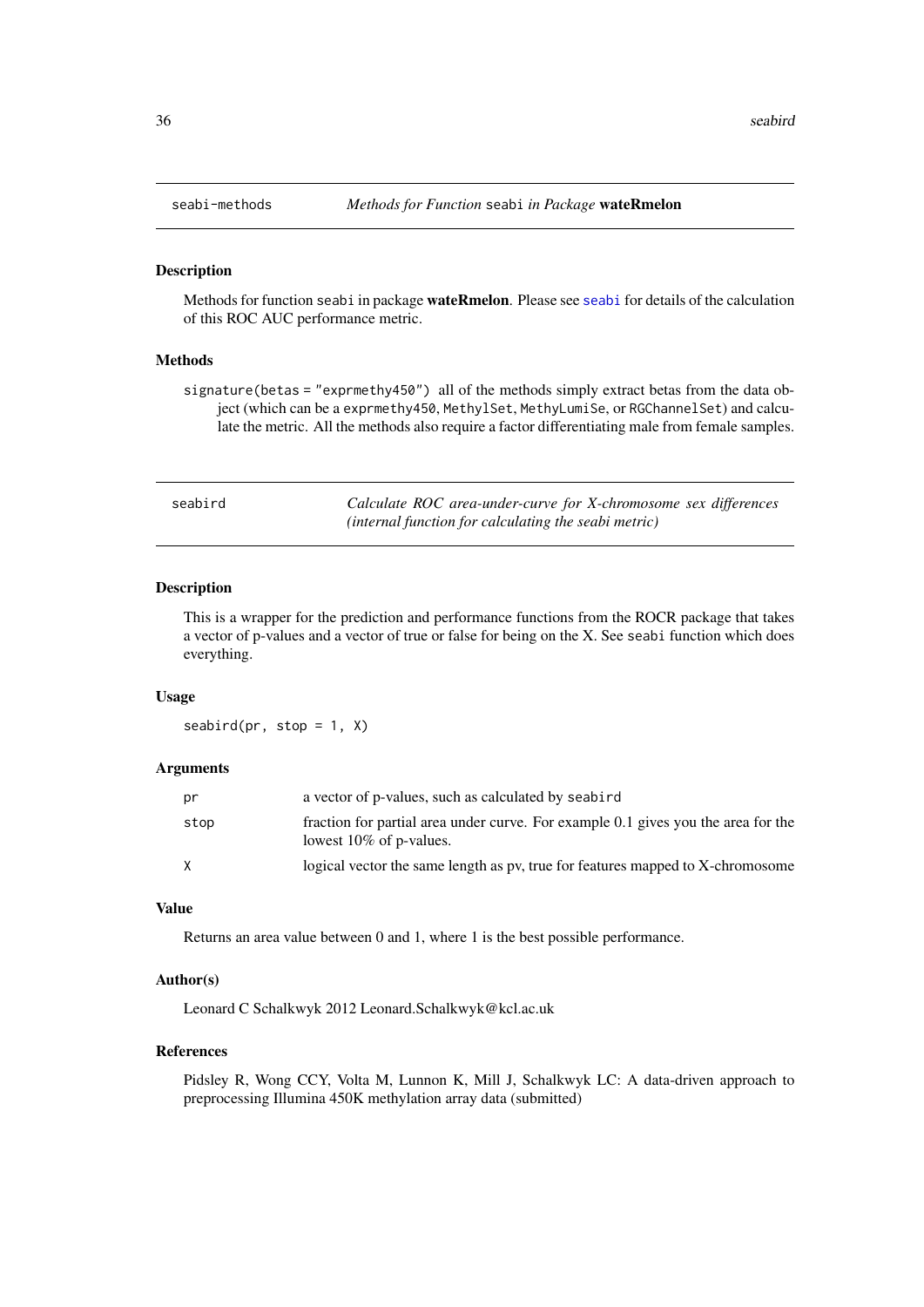<span id="page-36-0"></span>

This is a wrapper for lm which does the equivalent of a Student t-test for difference in betas between males and females for each row of a matrix of betas.

# Usage

sextest(betas, sex, ...)

# Arguments

| betas | a matrix of betas, each row is a probe, each column a sample |
|-------|--------------------------------------------------------------|
| sex   | a factor with 2 levels for male and female                   |
| .     | additional arguments to be passed to 1m                      |

# Value

Returns a vector of p-values of length equal to the number of rows of betas

#### Author(s)

Leonard.Schalkwyk@kcl.ac.uk

# References

Pidsley R, Wong CCY, Volta M, Lunnon K, Mill J, Schalkwyk LC: A data-driven approach to preprocessing Illumina 450K methylation array data (submitted)

# See Also

[seabi](#page-34-1) [seabird](#page-35-1)

# Examples

```
#MethyLumiSet method
 data(melon)
 sex <- pData(melon)$sex
 melon.sextest<-sextest(betas(melon),sex)
```

```
#MethyLumiSet method with quality control step
 data(melon)
 melon.dasen <- dasen(melon)
 sex <- pData(melon.dasen)$sex
 melon.sextest<-sextest(betas(melon.dasen),sex)
```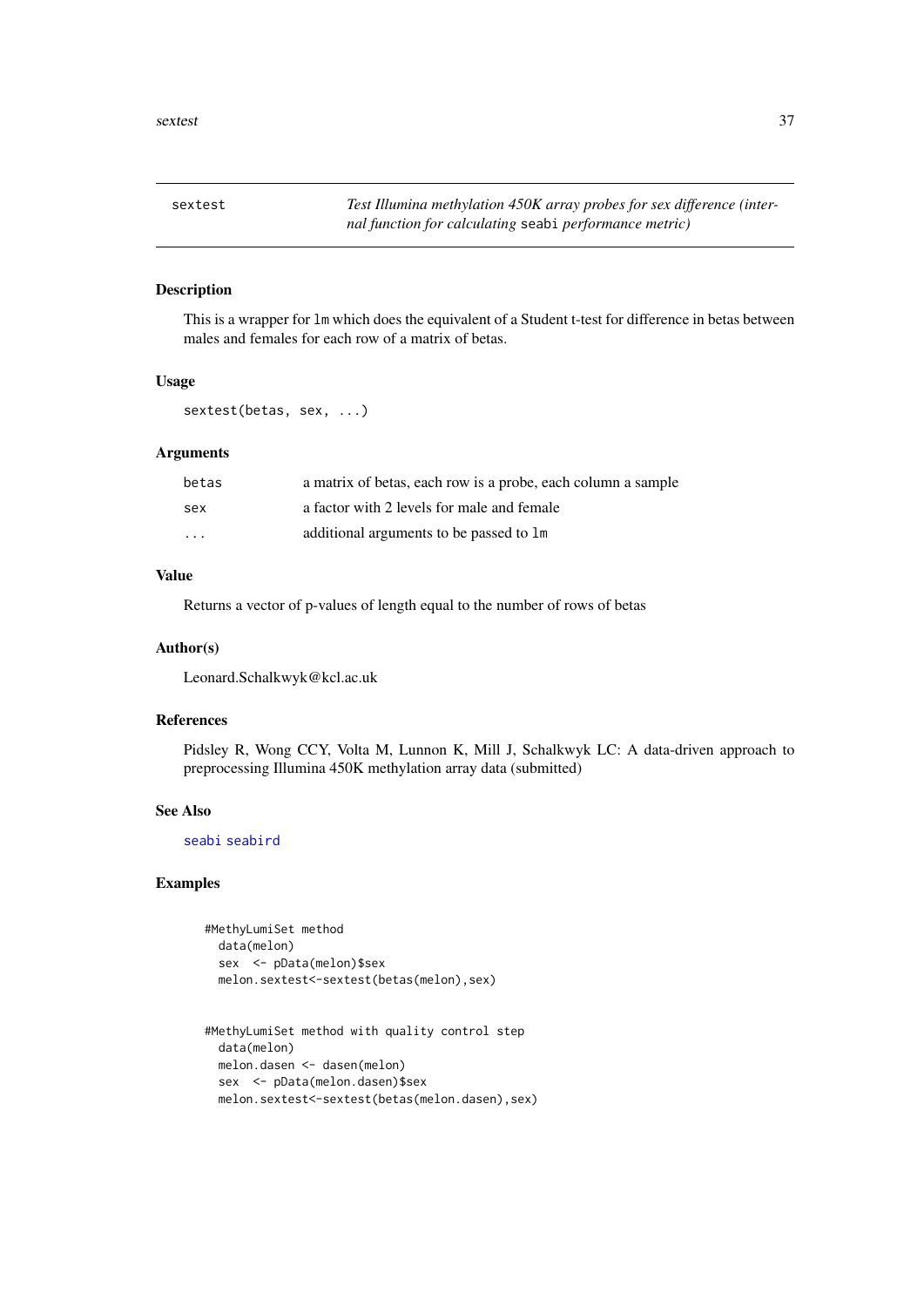<span id="page-37-0"></span>

few if any functions of interest to users

# Usage

```
DataToNChannelSet2(mats, chans = c(Cy3 = "GRN", Cy5 = "RED"), parallel = F, protocol.data = F, IDAT =
```
# Arguments

mats chans parallel protocol.data IDAT force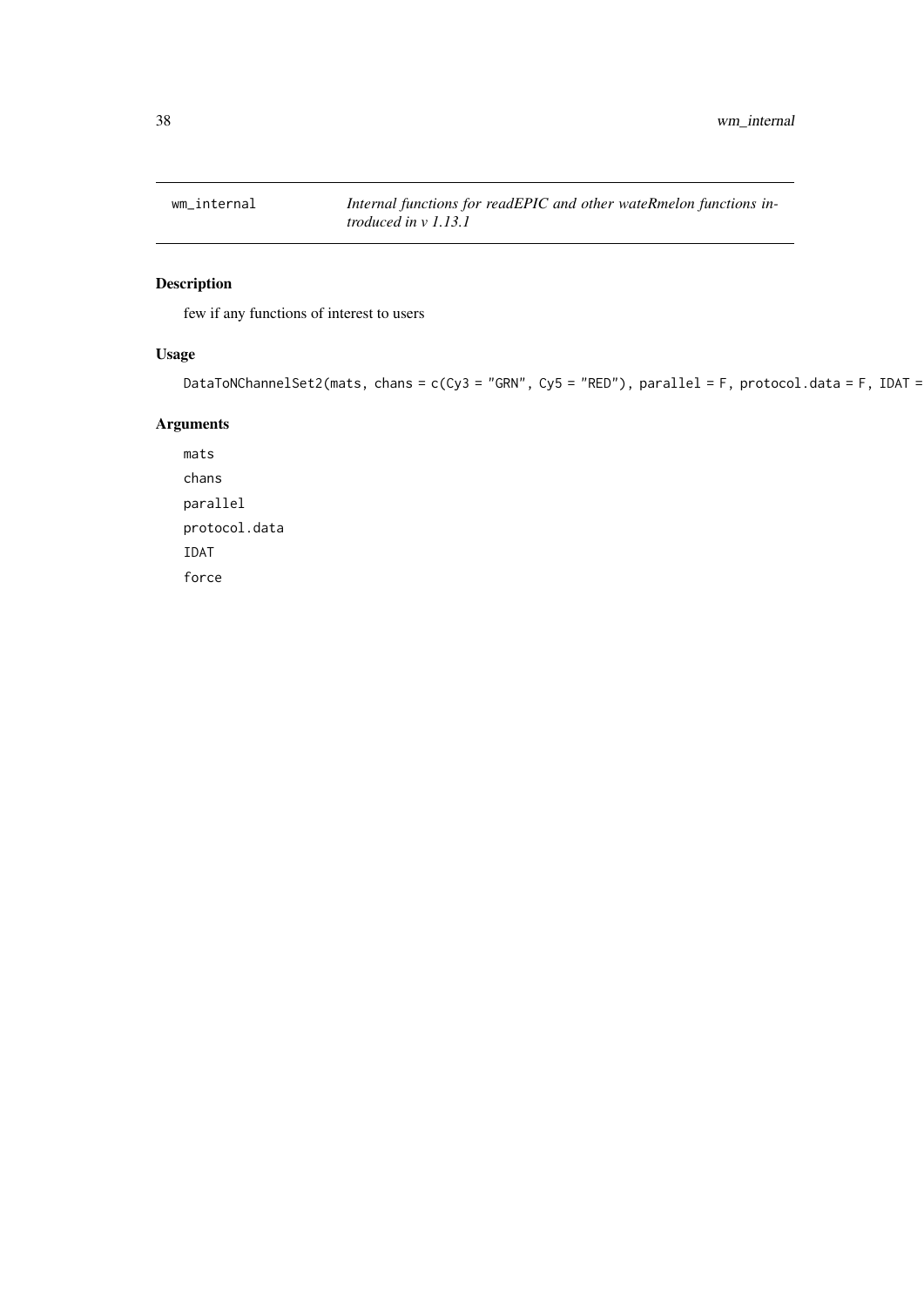# <span id="page-38-0"></span>Index

∗Topic Bisulphite Conversion Rate bscon, [11](#page-10-0) ∗Topic MethyLumiSet melon, [26](#page-25-0) ∗Topic QC data bscon, [11](#page-10-0) ∗Topic datasets iDMR, [26](#page-25-0) melon, [26](#page-25-0) ∗Topic methods as.methylumi-methods, [5](#page-4-0) colnames-methods, [12](#page-11-0) dmrse-methods, [21](#page-20-0) genki-methods, [24](#page-23-0) outlyx-methods, [29](#page-28-0) pwod-methods, [32](#page-31-0) seabi-methods, [36](#page-35-0) ∗Topic outlier outlyx, [28](#page-27-0) ∗Topic package wateRmelon-package, [3](#page-2-0) adaptRefQuantiles, [3](#page-2-0) agep, [4](#page-3-0) agep,MethylSet-method *(*agep*)*, [4](#page-3-0) agep,MethyLumiSet-method *(*agep*)*, [4](#page-3-0) anSNP *(*wm\_internal*)*, [38](#page-37-0) anti.trafo *(*wm\_internal*)*, [38](#page-37-0) aoget *(*wm\_internal*)*, [38](#page-37-0) as.methylumi, *[13](#page-12-0)*, *[15](#page-14-0)* as.methylumi *(*as.methylumi-methods*)*, [5](#page-4-0) as.methylumi,ANY-method *(*as.methylumi-methods*)*, [5](#page-4-0) as.methylumi,MethylSet-method *(*as.methylumi-methods*)*, [5](#page-4-0) as.methylumi,MethyLumiSet-method *(*as.methylumi-methods*)*, [5](#page-4-0) as.methylumi-methods, [5](#page-4-0)

beadc, [6](#page-5-0) beadcount, [6](#page-5-0) Beta2M, [7](#page-6-0) betaqn *(*dasen*)*, [13](#page-12-0) betaqn,exprmethy450-method *(*betaqn-exprmethy450-methods*)*, [8](#page-7-0) betaqn,MethylSet-method *(*dasen-minfi-methods*)*, [17](#page-16-0) betaqn,MethyLumiSet-method *(*dasen-methods*)*, [15](#page-14-0) betaqn,RGChannelSet-method *(*dasen-minfi-methods*)*, [17](#page-16-0) betaqn-exprmethy450-methods, [8](#page-7-0) bfp *(*wm\_internal*)*, [38](#page-37-0) bgIntensitySwan.methylumi *(*adaptRefQuantiles*)*, [3](#page-2-0) BMIQ, [9](#page-8-0) BMIQ,ANY-method *(*BMIQ*)*, [9](#page-8-0) BMIQ,MethylSet-method *(*BMIQ*)*, [9](#page-8-0) BMIQ,MethyLumiSet-method *(*BMIQ*)*, [9](#page-8-0) BMIQ-methods *(*BMIQ*)*, [9](#page-8-0) bscon, [11](#page-10-0) bscon,MethyLumiSet-method *(*bscon*)*, [11](#page-10-0) bscon,RGChannelSet-method *(*bscon*)*, [11](#page-10-0) bscon\_methy *(*wm\_internal*)*, [38](#page-37-0) bscon\_minfi *(*wm\_internal*)*, [38](#page-37-0) CheckBMIQ *(*BMIQ*)*, [9](#page-8-0) coef *(*agep*)*, [4](#page-3-0) colnames, MethyLumiSet-method *(*colnames-methods*)*, [12](#page-11-0) colnames-methods, [12](#page-11-0) columnMatrix *(*wm\_internal*)*, [38](#page-37-0) combo, [12](#page-11-0) concatenateMatrices *(*adaptRefQuantiles*)*, [3](#page-2-0) convertArray, *[22](#page-21-0)* coRankedMatrices *(*adaptRefQuantiles*)*, [3](#page-2-0) correctI *(*Beta2M*)*, [7](#page-6-0) correctII *(*Beta2M*)*, [7](#page-6-0) danen *(*dasen*)*, [13](#page-12-0)

danen, MethylSet-method *(*dasen-minfi-methods*)*, [17](#page-16-0) danen, MethyLumiSet-method *(*dasen-methods*)*, [15](#page-14-0)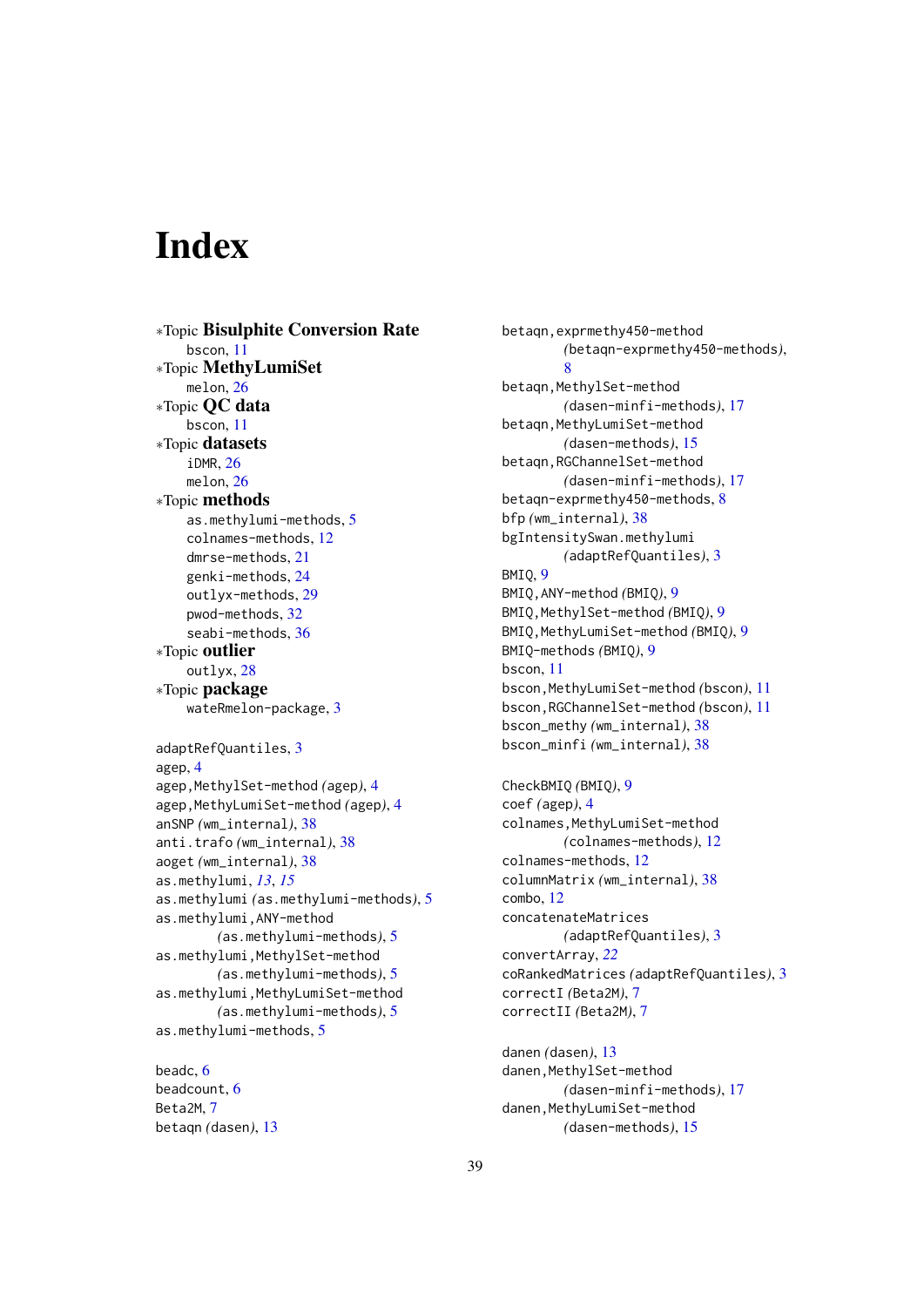danen,RGChannelSet-method *(*dasen-minfi-methods*)*, [17](#page-16-0) danes *(*dasen*)*, [13](#page-12-0) danes, MethylSet-method *(*dasen-minfi-methods*)*, [17](#page-16-0) danes, MethyLumiSet-method *(*dasen-methods*)*, [15](#page-14-0) danes,RGChannelSet-method *(*dasen-minfi-methods*)*, [17](#page-16-0) danet *(*dasen*)*, [13](#page-12-0) danet, MethylSet-method *(*dasen-minfi-methods*)*, [17](#page-16-0) danet,MethyLumiSet-method *(*dasen-methods*)*, [15](#page-14-0) danet,RGChannelSet-method *(*dasen-minfi-methods*)*, [17](#page-16-0) dasen, [13,](#page-12-0) *[26](#page-25-0)* dasen, MethylSet-method *(*dasen-minfi-methods*)*, [17](#page-16-0) dasen,MethyLumiSet-method *(*dasen-methods*)*, [15](#page-14-0) dasen,RGChannelSet-method *(*dasen-minfi-methods*)*, [17](#page-16-0) dasen-methods, [15](#page-14-0) dasen-minfi-methods, [17](#page-16-0) dataDetectPval2NA *(*adaptRefQuantiles*)*, [3](#page-2-0) DataToNChannelSet2 *(*wm\_internal*)*, [38](#page-37-0) daten1 *(*dasen*)*, [13](#page-12-0) daten1, MethylSet-method *(*dasen-minfi-methods*)*, [17](#page-16-0) daten1,MethyLumiSet-method *(*dasen-methods*)*, [15](#page-14-0) daten1,RGChannelSet-method *(*dasen-minfi-methods*)*, [17](#page-16-0) daten2 *(*dasen*)*, [13](#page-12-0) daten2,MethylSet-method *(*dasen-minfi-methods*)*, [17](#page-16-0) daten2,MethyLumiSet-method *(*dasen-methods*)*, [15](#page-14-0) daten2,RGChannelSet-method *(*dasen-minfi-methods*)*, [17](#page-16-0) db1, [18](#page-17-0) designIItoMandU2 *(*wm\_internal*)*, [38](#page-37-0) designItoMandU2 *(*wm\_internal*)*, [38](#page-37-0) detectionPval.filter *(*adaptRefQuantiles*)*, [3](#page-2-0) dfort *(*wm\_internal*)*, [38](#page-37-0) dfs2 *(*db1*)*, [18](#page-17-0) dfsfit *(*db1*)*, [18](#page-17-0) dmrse, [20,](#page-19-0) *[21](#page-20-0)*, *[35](#page-34-0)* dmrse,exprmethy450-method *(*dmrse-methods*)*, [21](#page-20-0)

dmrse,MethylSet-method *(*dmrse-methods*)*, [21](#page-20-0) dmrse,MethyLumiSet-method *(*dmrse-methods*)*, [21](#page-20-0) dmrse,RGChannelSet-method *(*dmrse-methods*)*, [21](#page-20-0) dmrse-methods, [21](#page-20-0) dmrse\_col, *[26](#page-25-0)* dmrse\_col *(*dmrse*)*, [20](#page-19-0) dmrse\_col,exprmethy450-method *(*dmrse-methods*)*, [21](#page-20-0) dmrse\_col,MethylSet-method *(*dmrse-methods*)*, [21](#page-20-0) dmrse\_col,MethyLumiSet-method *(*dmrse-methods*)*, [21](#page-20-0) dmrse\_col,RGChannelSet-method *(*dmrse-methods*)*, [21](#page-20-0) dmrse\_col-methods *(*dmrse-methods*)*, [21](#page-20-0) dmrse\_row *(*dmrse*)*, [20](#page-19-0) dmrse\_row,exprmethy450-method *(*dmrse-methods*)*, [21](#page-20-0) dmrse\_row,MethylSet-method *(*dmrse-methods*)*, [21](#page-20-0) dmrse\_row,MethyLumiSet-method *(*dmrse-methods*)*, [21](#page-20-0) dmrse\_row,RGChannelSet-method *(*dmrse-methods*)*, [21](#page-20-0) dmrse\_row-methods *(*dmrse-methods*)*, [21](#page-20-0) epic.controls *(*readEPIC*)*, [33](#page-32-0) estimateCellCounts, *[21](#page-20-0)*, [21,](#page-20-0) *[22](#page-21-0)* extractAssayDataFromList2

filterXY *(*adaptRefQuantiles*)*, [3](#page-2-0) findAnnotationProbes *(*adaptRefQuantiles*)*, [3](#page-2-0) fot *(*got*)*, [25](#page-24-0) fuks *(*dasen*)*, [13](#page-12-0) fuks,exprmethy450-method *(*betaqn-exprmethy450-methods*)*, [8](#page-7-0) fuks, MethylSet-method *(*dasen-minfi-methods*)*, [17](#page-16-0) fuks, MethyLumiSet-method *(*dasen-methods*)*, [15](#page-14-0) fuks,RGChannelSet-method *(*dasen-minfi-methods*)*, [17](#page-16-0)

*(*wm\_internal*)*, [38](#page-37-0)

gcoms *(*genkme*)*, [24](#page-23-0) gcose, *[35](#page-34-0)* gcose *(*genkme*)*, [24](#page-23-0) genall *(*wm\_internal*)*, [38](#page-37-0)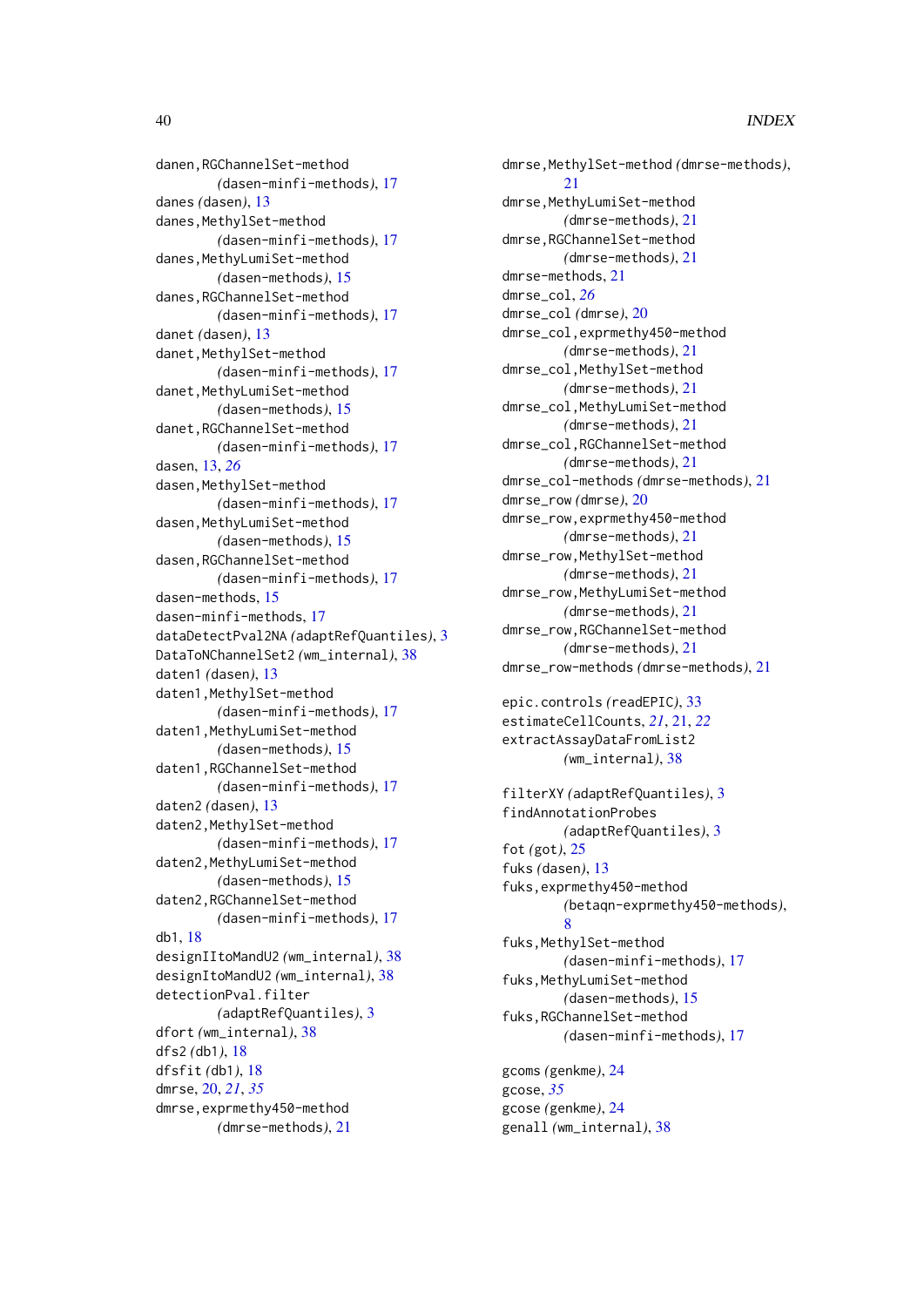# $I<sub>N</sub>$  and  $I<sub>1</sub>$  and  $I<sub>2</sub>$  and  $I<sub>3</sub>$  and  $I<sub>4</sub>$  and  $I<sub>4</sub>$  and  $I<sub>4</sub>$  and  $I<sub>4</sub>$  and  $I<sub>4</sub>$  and  $I<sub>4</sub>$  and  $I<sub>4</sub>$  and  $I<sub>4</sub>$  and  $I<sub>4</sub>$  and  $I<sub>4</sub>$  and  $I<sub>4</sub>$  a

generateManifest *(*wm\_internal*)*, [38](#page-37-0) genki, *[20](#page-19-0)*, [23,](#page-22-0) *[24](#page-23-0)[–26](#page-25-0)* genki,exprmethy450-method *(*genki-methods*)*, [24](#page-23-0) genki,MethylSet-method *(*genki-methods*)*, [24](#page-23-0) genki,MethyLumiSet-method *(*genki-methods*)*, [24](#page-23-0) genki,RGChannelSet-method *(*genki-methods*)*, [24](#page-23-0) genki-methods, [24](#page-23-0) genkme, [24](#page-23-0) genkus *(*genkme*)*, [24](#page-23-0) genme *(*wm\_internal*)*, [38](#page-37-0) genus *(*wm\_internal*)*, [38](#page-37-0) getColumns *(*as.methylumi-methods*)*, [5](#page-4-0) getControlProbes2 *(*wm\_internal*)*, [38](#page-37-0) getMethylationBeadMappers2 *(*wm\_internal*)*, [38](#page-37-0) getMethylumiBeta *(*adaptRefQuantiles*)*, [3](#page-2-0) getQuantiles *(*adaptRefQuantiles*)*, [3](#page-2-0) getSamples *(*adaptRefQuantiles*)*, [3](#page-2-0) getsnp *(*genkme*)*, [24](#page-23-0) goodSNP *(*wm\_internal*)*, [38](#page-37-0) got, [25](#page-24-0)

```
hannumCoef (agep), 4
```
IDATsToMatrices2 *(*wm\_internal*)*, [38](#page-37-0) IDATtoMatrix2 *(*wm\_internal*)*, [38](#page-37-0) iDMR, [26](#page-25-0) iqrFun *(*wm\_internal*)*, [38](#page-37-0)

loadMethylumi2 *(*adaptRefQuantiles*)*, [3](#page-2-0) lumiMethyR2 *(*adaptRefQuantiles*)*, [3](#page-2-0)

M2Beta *(*Beta2M*)*, [7](#page-6-0) melon, [26](#page-25-0) mergeProbeDesigns2 *(*wm\_internal*)*, [38](#page-37-0) methylumIDATepic *(*wm\_internal*)*, [38](#page-37-0) methylumiR, *[26](#page-25-0)* metrics, [27](#page-26-0) mvFun *(*wm\_internal*)*, [38](#page-37-0)

nanes *(*dasen*)*, [13](#page-12-0) nanes,MethylSet-method *(*dasen-minfi-methods*)*, [17](#page-16-0) nanes,MethyLumiSet-method *(*dasen-methods*)*, [15](#page-14-0) nanes,RGChannelSet-method *(*dasen-minfi-methods*)*, [17](#page-16-0) nanet *(*dasen*)*, [13](#page-12-0) nanet, MethylSet-method *(*dasen-minfi-methods*)*, [17](#page-16-0) nanet,MethyLumiSet-method *(*dasen-methods*)*, [15](#page-14-0) nanet,RGChannelSet-method *(*dasen-minfi-methods*)*, [17](#page-16-0) nasen *(*dasen*)*, [13](#page-12-0) nasen, MethylSet-method *(*dasen-minfi-methods*)*, [17](#page-16-0) nasen, MethyLumiSet-method *(*dasen-methods*)*, [15](#page-14-0) nasen,RGChannelSet-method *(*dasen-minfi-methods*)*, [17](#page-16-0) naten *(*dasen*)*, [13](#page-12-0) naten, MethylSet-method *(*dasen-minfi-methods*)*, [17](#page-16-0) naten,MethyLumiSet-method *(*dasen-methods*)*, [15](#page-14-0) naten,RGChannelSet-method *(*dasen-minfi-methods*)*, [17](#page-16-0) nbBeadsFilter *(*adaptRefQuantiles*)*, [3](#page-2-0) NChannelSetToMethyLumiSet2 *(*wm\_internal*)*, [38](#page-37-0) normalize.quantiles2 *(*adaptRefQuantiles*)*, [3](#page-2-0) normalizeIlluminaMethylation *(*adaptRefQuantiles*)*, [3](#page-2-0)

outlyx, [28](#page-27-0) outlyx,MethylSet-method *(*outlyx-methods*)*, [29](#page-28-0) outlyx, MethyLumiSet-method *(*outlyx-methods*)*, [29](#page-28-0) outlyx,RGChannelSet-method *(*outlyx-methods*)*, [29](#page-28-0) outlyx-methods, [29](#page-28-0) oxyscale *(*wm\_internal*)*, [38](#page-37-0)

```
pcouted (wm_internal), 38
pfilter, 15, 29
pfilter,MethyLumiSet-method (pfilter),
        29
pfilter,RGChannelSetExtended-method
        (pfilter), 29
pfilter-methods (pfilter), 29
pipelineIlluminaMethylation.batch
        (adaptRefQuantiles), 3
predictSex, 31
preprocessIlluminaMethylation
        (adaptRefQuantiles), 3
pwod, 32
pwod,MethylSet-method (pwod-methods), 32
pwod, MethyLumiSet-method
        (pwod-methods), 32
```